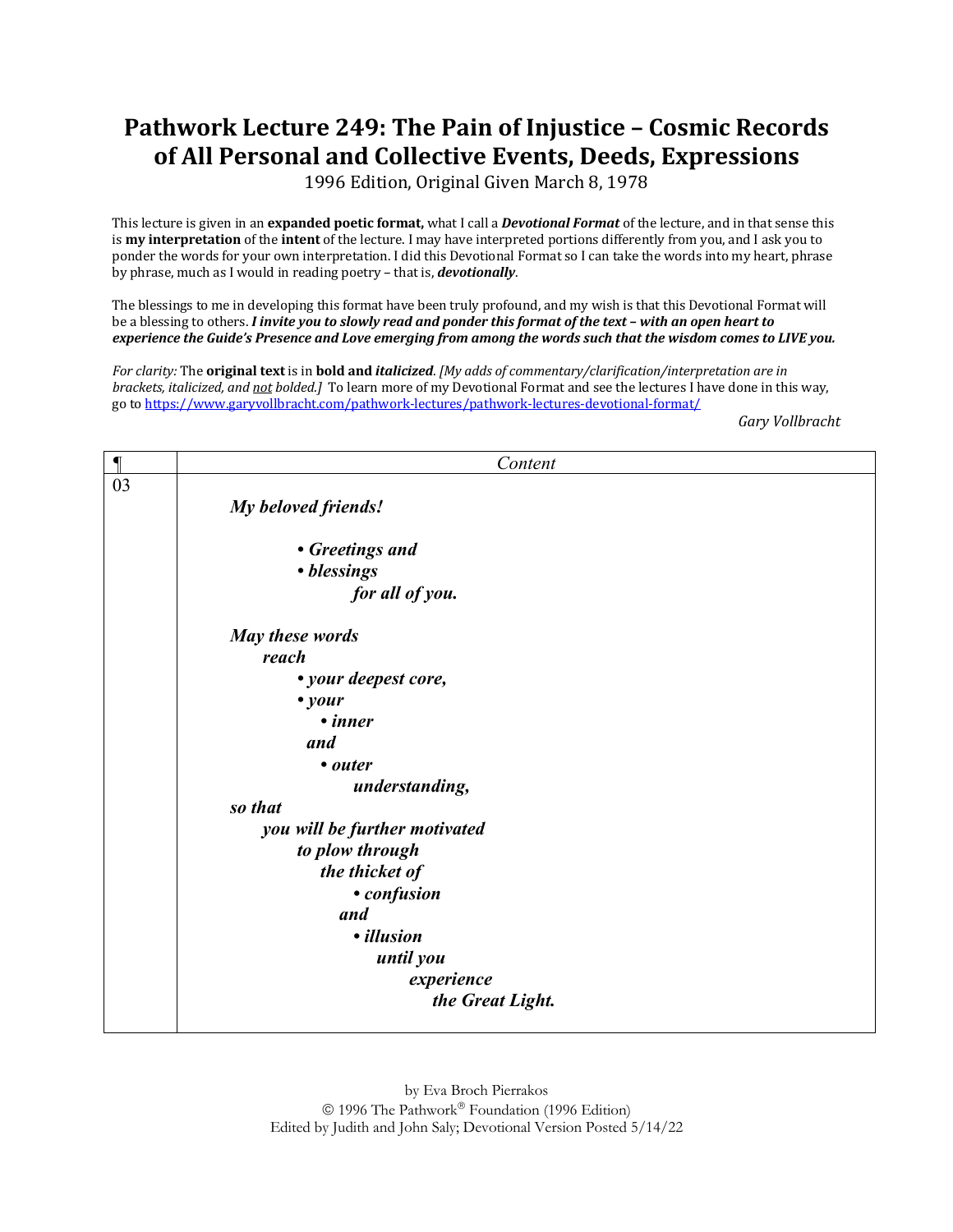04 *There are so many different kinds of • pain in your world, for which you have but one word. It is the same with many other realities, such as • love, for example. So many varieties of the manifestation of love are described by only one word. Many other human experiences are not seen in a true light because of the limitation of your • conceptual understanding, as well as the limitation of your ability to • experience. These limitations [i.e., These limitations in conceptual UNDERSTANDING and ability to EXPERIENCE] in turn create limitation of language. Language is your vehicle to communicate, not only • with others but also • within yourself, for the purpose of creating • widened, • more realistic understanding.*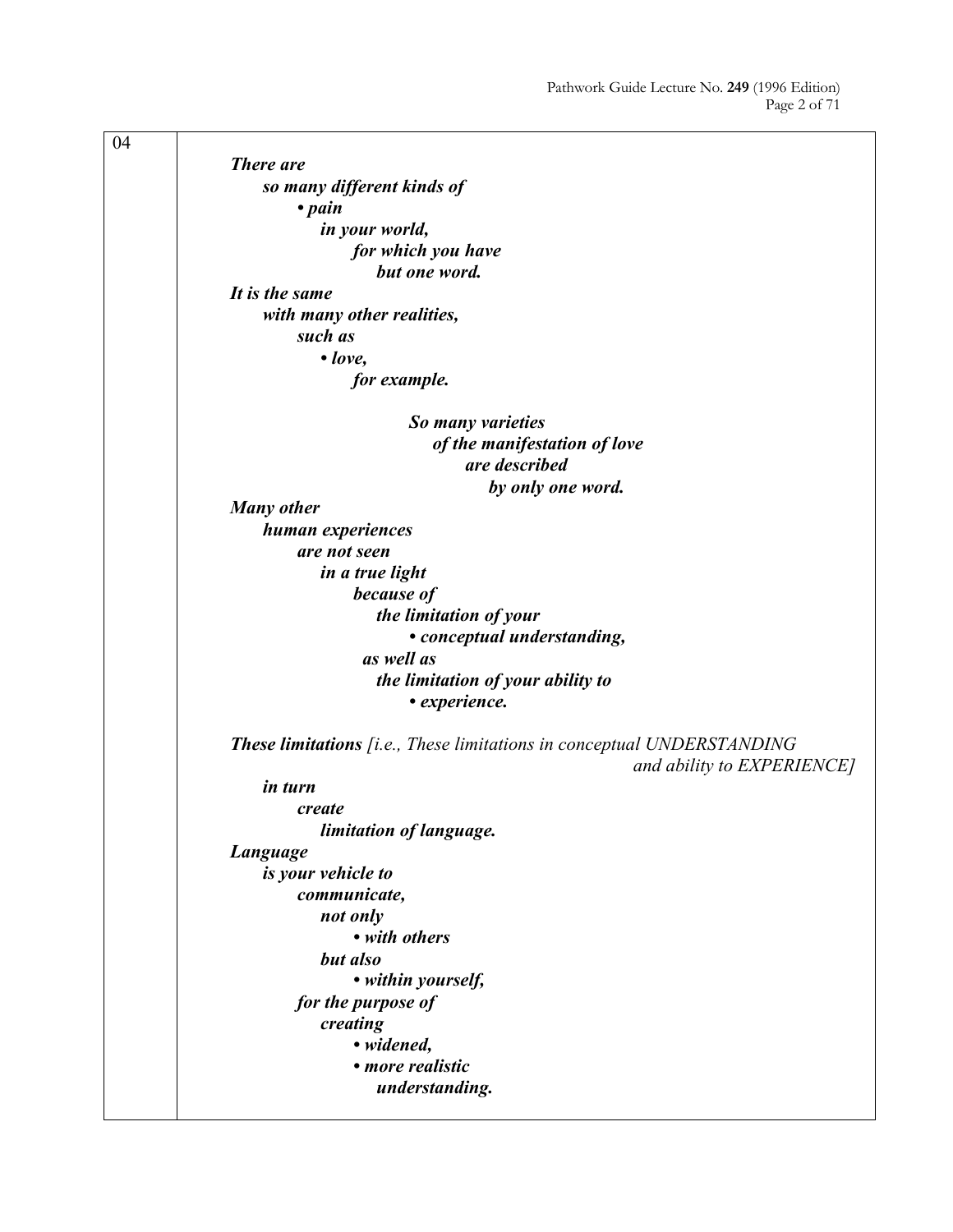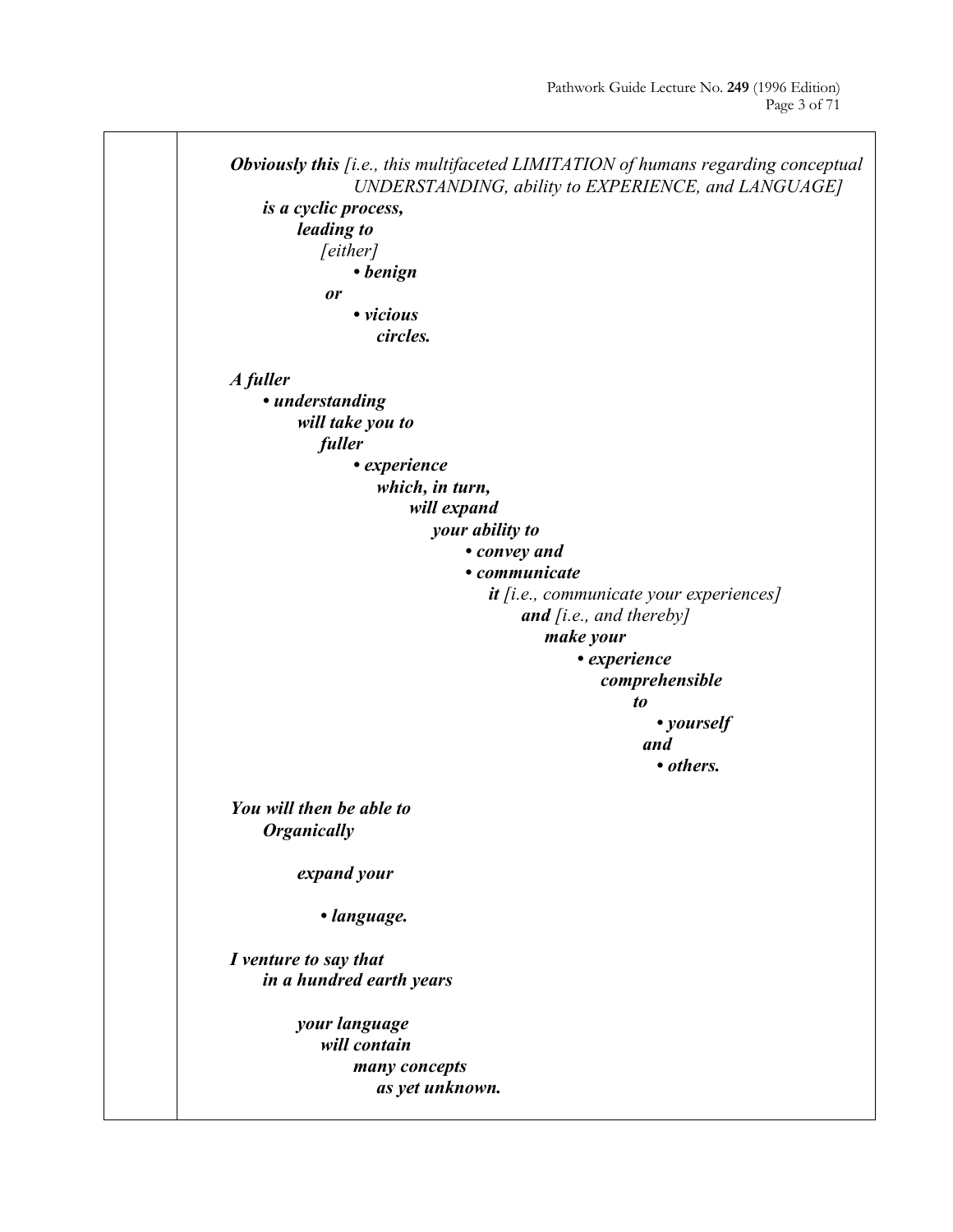|    | New words will exist                  |
|----|---------------------------------------|
|    | to differentiate between              |
|    | different kinds of                    |
|    | $\bullet$ love                        |
|    |                                       |
|    | <b>or</b>                             |
|    | $\cdot$ pain                          |
|    | or                                    |
|    | • many other states of                |
|    | inner                                 |
|    | • experience.                         |
| 05 |                                       |
|    | In the meantime                       |
|    | I will help this cyclic process along |
|    | by discussing                         |
|    | different kinds of                    |
|    | human experiences                     |
|    | now lumped together                   |
|    | under                                 |
|    | one                                   |
|    | designation.                          |
|    |                                       |
|    | At various phases                     |
|    | certain human                         |
|    | • experiences                         |
|    | need to be understood                 |
|    | in a fuller way                       |
|    | and                                   |
|    | · differentiations                    |
|    | have to be made.                      |
|    |                                       |
|    | For example,                          |
|    | now                                   |
|    | <i>it is essential</i>                |
|    | that you understand about             |
|    | different kinds of                    |
|    |                                       |
|    | pain.                                 |
|    |                                       |
|    |                                       |
|    |                                       |
|    |                                       |
|    |                                       |
|    |                                       |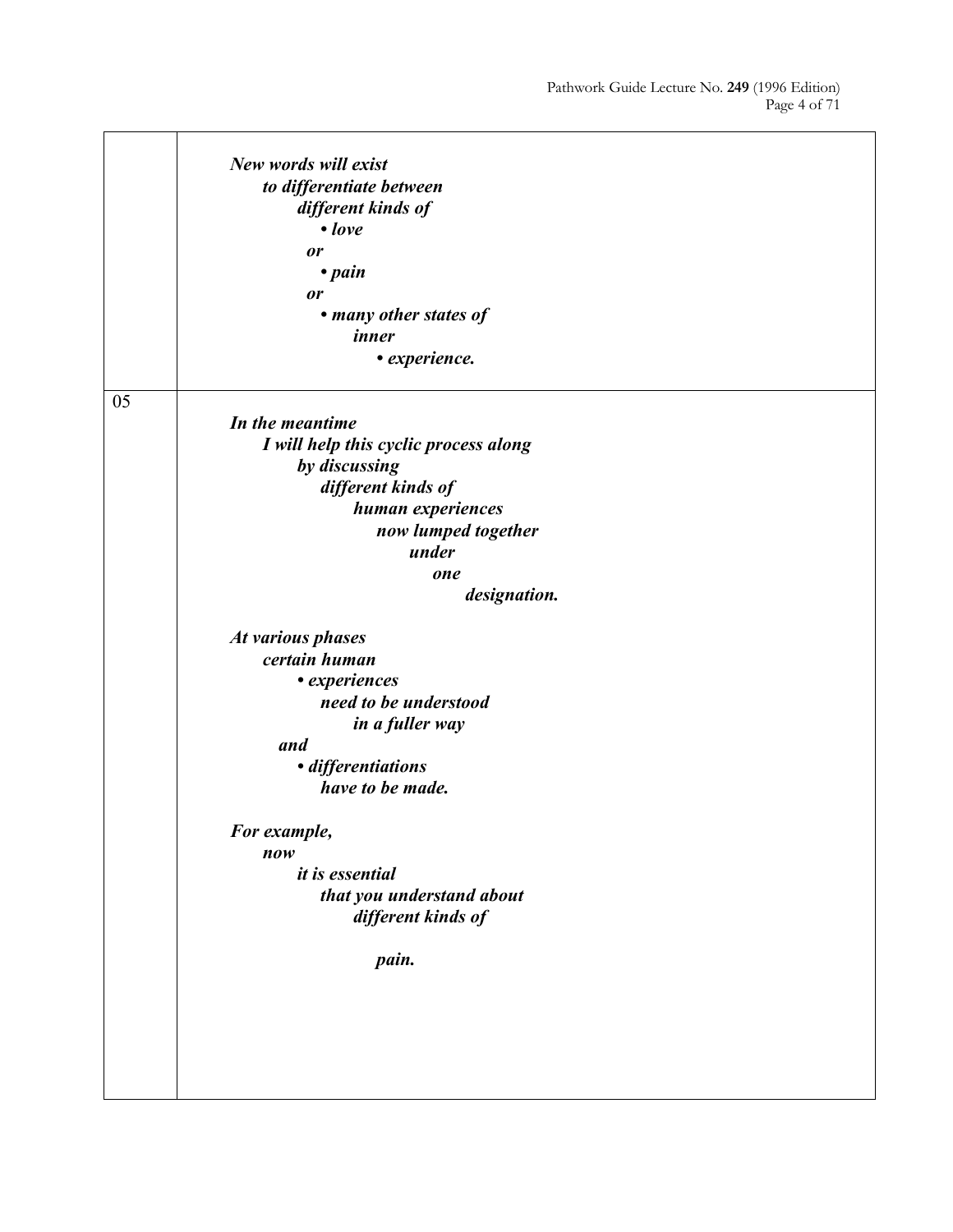| 06 |                                            |
|----|--------------------------------------------|
|    | First let me name                          |
|    | a few variations of pain,                  |
|    |                                            |
|    | and then we can                            |
|    | focus on                                   |
|    | one particular pain                        |
|    | which you rarely, if ever,                 |
|    | think of as                                |
|    | one specific pain.                         |
|    | The most familiar kind of pain,            |
|    | distinctly different from all other kinds, |
|    | is what you                                |
|    | feel                                       |
|    | when someone                               |
|    | • wounds you,                              |
|    | • hates you,                               |
|    | • wishes to hurt you.                      |
|    | The confusion                              |
|    | $\it of$                                   |
|    | not quite understanding                    |
|    | • what pains you                           |
|    | and                                        |
|    | [of not quite understanding]               |
|    | • what goes on                             |
|    | in you                                     |
|    | brings about another pain.                 |
|    | The vague feeling                          |
|    | that you have                              |
|    | • created                                  |
|    | or at least                                |
|    | • co-created                               |
|    | your own pain                              |
|    | without fully understanding                |
|    | • how and                                  |
|    | $\cdot$ why,                               |
|    | gives birth to                             |
|    | yet another pain,                          |
|    | which is related to                        |
|    | • the pain of                              |
|    | your resistance to                         |
|    | being in truth.                            |
|    |                                            |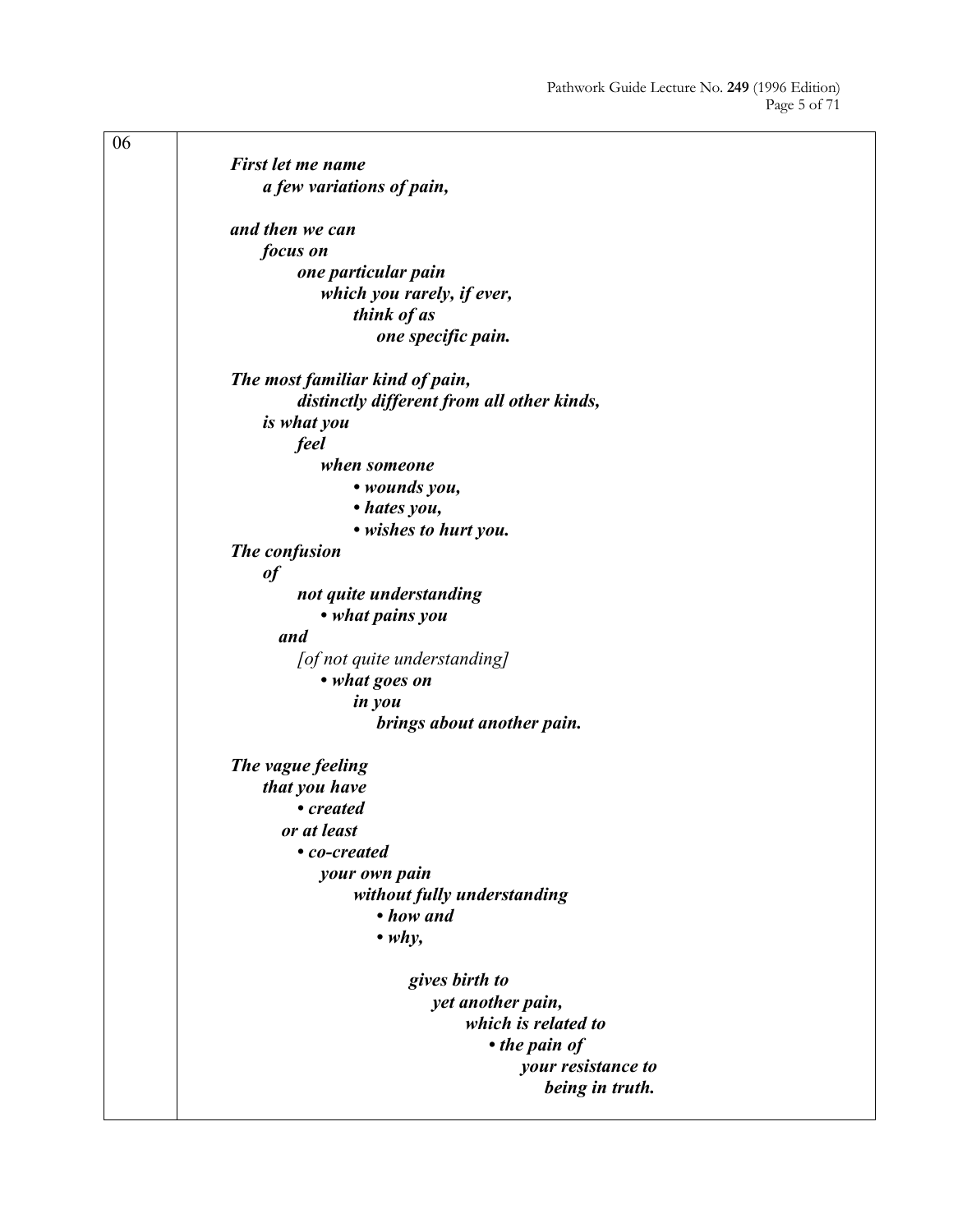$\overline{\phantom{0}}$ 

|    | Then you have                                                                                                                                                                                                                                                                                  |
|----|------------------------------------------------------------------------------------------------------------------------------------------------------------------------------------------------------------------------------------------------------------------------------------------------|
|    | the distinct pain                                                                                                                                                                                                                                                                              |
|    | $\it of$                                                                                                                                                                                                                                                                                       |
|    | • your guilt $-$                                                                                                                                                                                                                                                                               |
|    | guilt                                                                                                                                                                                                                                                                                          |
|    | for which                                                                                                                                                                                                                                                                                      |
|    | you have                                                                                                                                                                                                                                                                                       |
|    | no intention                                                                                                                                                                                                                                                                                   |
|    | to make restitution.                                                                                                                                                                                                                                                                           |
| 07 |                                                                                                                                                                                                                                                                                                |
|    | <b>Some of the above pains</b> [i.e., SOME of the above pains $-$ the pain of being<br>WOUNDED or HATED by another, the pain of CONFUSION, the vague<br>pain of NOT KNOWING, the pain of your RESISTANCE TO be in TRUTH,<br>and the pain of UNRESTITUTED GUILT]<br>are obviously interrelated. |
|    |                                                                                                                                                                                                                                                                                                |
|    | For example,                                                                                                                                                                                                                                                                                   |
|    | the unwillingness to                                                                                                                                                                                                                                                                           |
|    | • clearly face<br>and                                                                                                                                                                                                                                                                          |
|    |                                                                                                                                                                                                                                                                                                |
|    | • make restitution for<br>your guilt                                                                                                                                                                                                                                                           |
|    | leads to                                                                                                                                                                                                                                                                                       |
|    | • confusion                                                                                                                                                                                                                                                                                    |
|    | and                                                                                                                                                                                                                                                                                            |
|    | • frustration.                                                                                                                                                                                                                                                                                 |
|    | <b>These</b> [i.e., These pains of 1) unrestituted guilt and of 2) confusion and frustration],<br>in turn,                                                                                                                                                                                     |
|    | are often                                                                                                                                                                                                                                                                                      |
|    | projected onto others                                                                                                                                                                                                                                                                          |
|    | whom you blame                                                                                                                                                                                                                                                                                 |
|    | for                                                                                                                                                                                                                                                                                            |
|    | causing                                                                                                                                                                                                                                                                                        |
|    | your                                                                                                                                                                                                                                                                                           |
|    | pain.                                                                                                                                                                                                                                                                                          |
|    |                                                                                                                                                                                                                                                                                                |
|    |                                                                                                                                                                                                                                                                                                |
|    |                                                                                                                                                                                                                                                                                                |
|    |                                                                                                                                                                                                                                                                                                |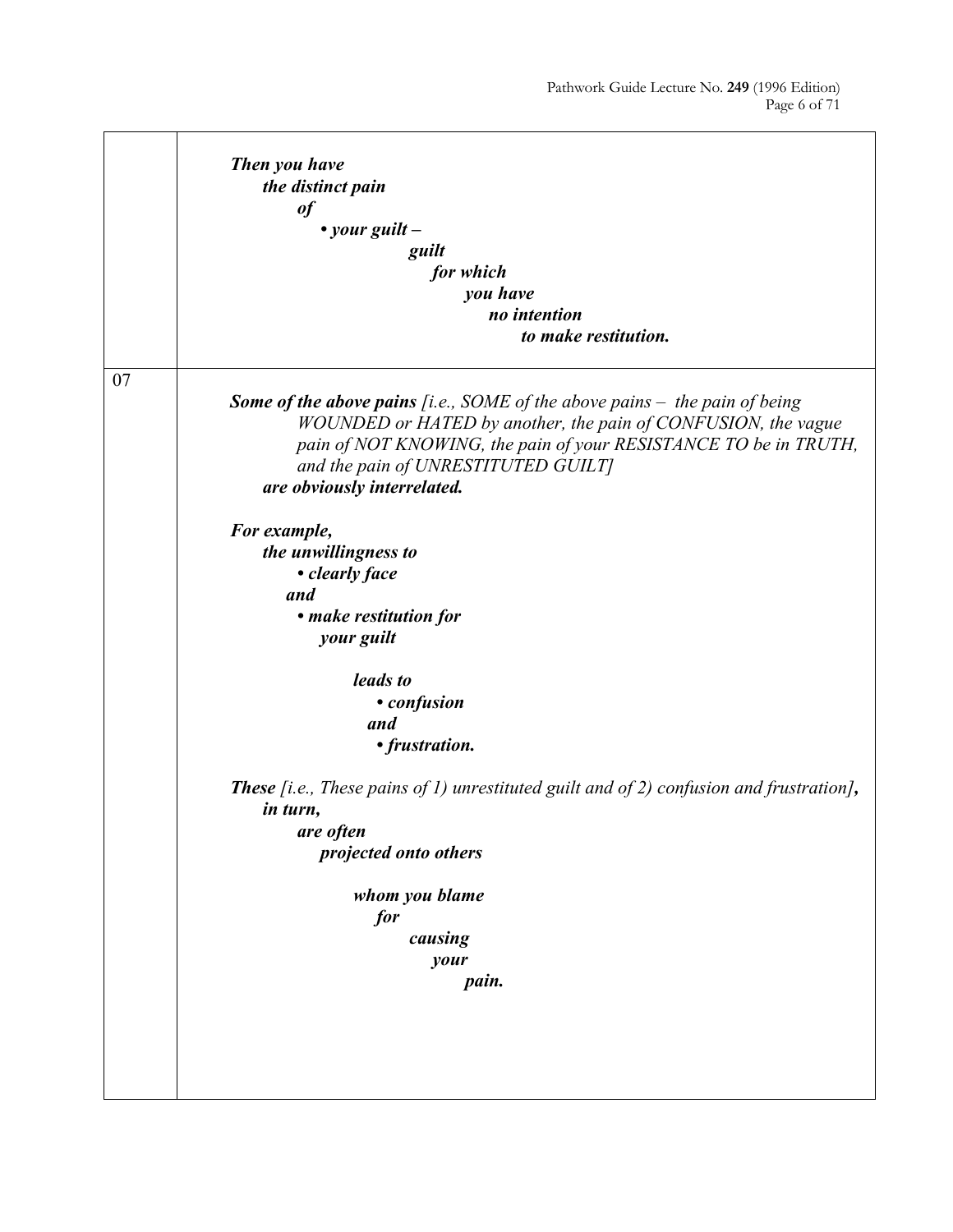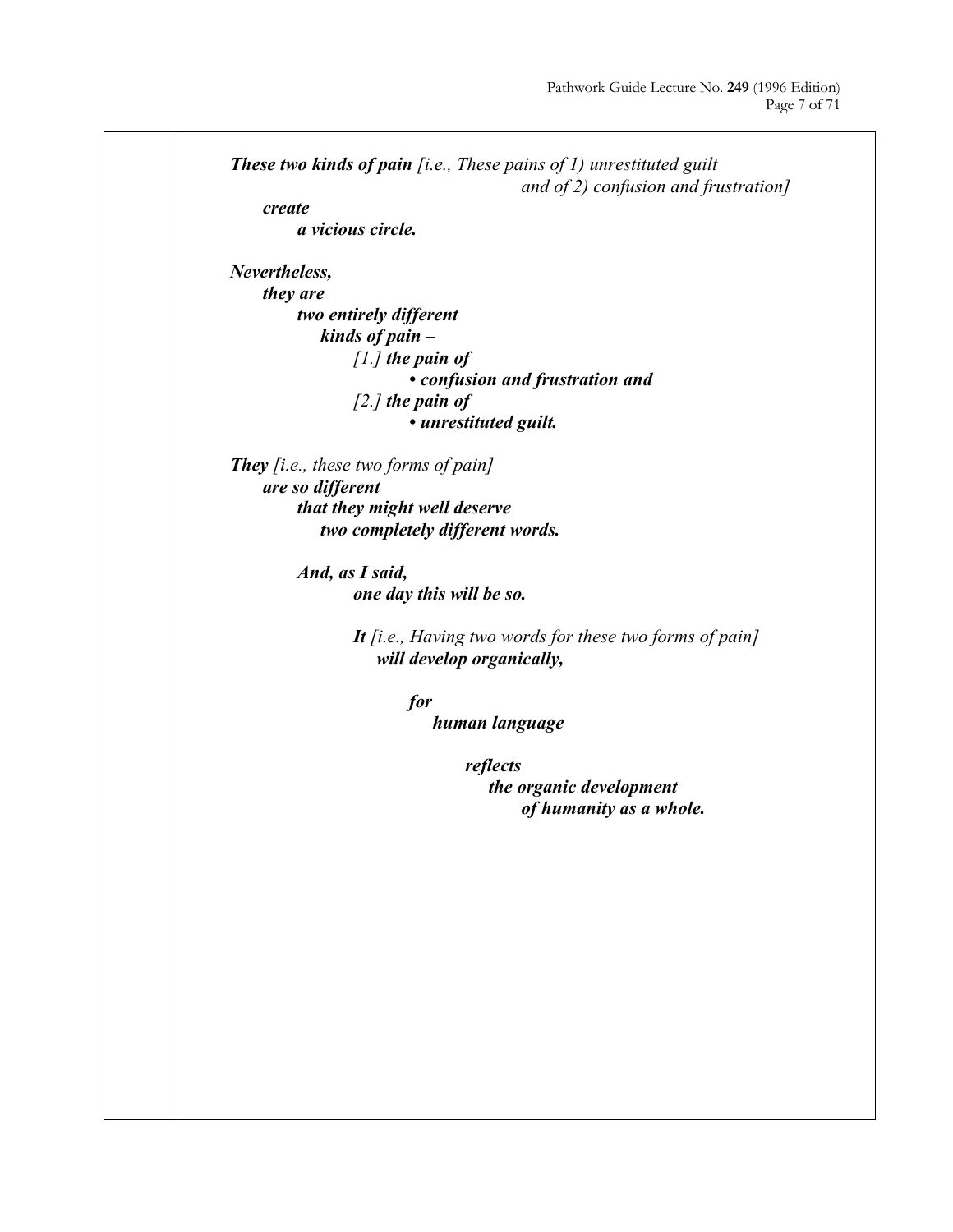08 *You • have experienced and • know about these types of pain [i.e., the pain of 1) unrestituted guilt and the pain of 2) confusion and frustration], although you did not always perceive that each one is of a different • nature, • origin and • cause, with totally different • dynamics and • effects. They [i.e., these two kinds of pain] are as different from each other as the sequential emotions within • a vicious or • a benign circle are different, even though they [i.e., even though the pain of 1) unrestituted guilt and the pain of 2) confusion and frustration] create one another.*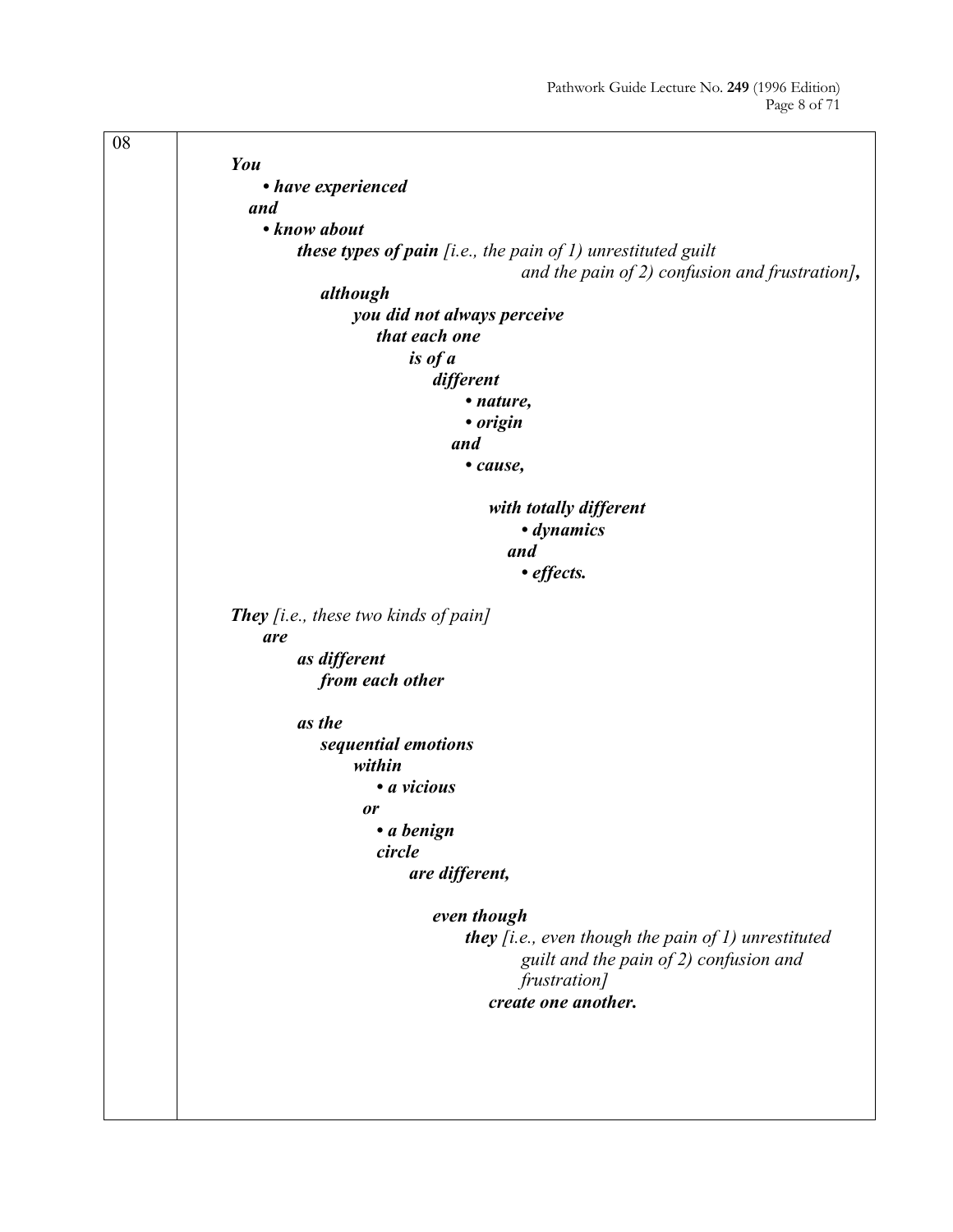```
For example: 
                      • Guilt 
                          creates fear, 
                               • fear 
                                  creates anger, 
                                      • anger 
                                          creates 
                                               • self-doubt and 
                                               • self-hate, 
                                                  • self-hate 
                                                      creates 
                                                          • negative behavior patterns 
                                                         and 
                                                          • self-destructiveness. 
                 All these emotions, 
                      although interconnected, 
                           are as different from one another 
                               as one kind of pain is from the other [i.e., from the other kind of pain].
09
                 This preface to the topic of tonight's lecture 
                      should help clear up 
                          some of the cobwebs in your mind.
10
                 The specific pain 
                      • I wish to discuss, 
                      • that is so important 
                          to be seen 
                               in a new light 
                                  at this state of your development, 
                                      is the 
                                           pain of injustice. 
                 This type of pain [i.e., the pain of injustice]
                      contains more 
                          than can be expressed 
                               by this word [i.e., by this word "injustice"].
```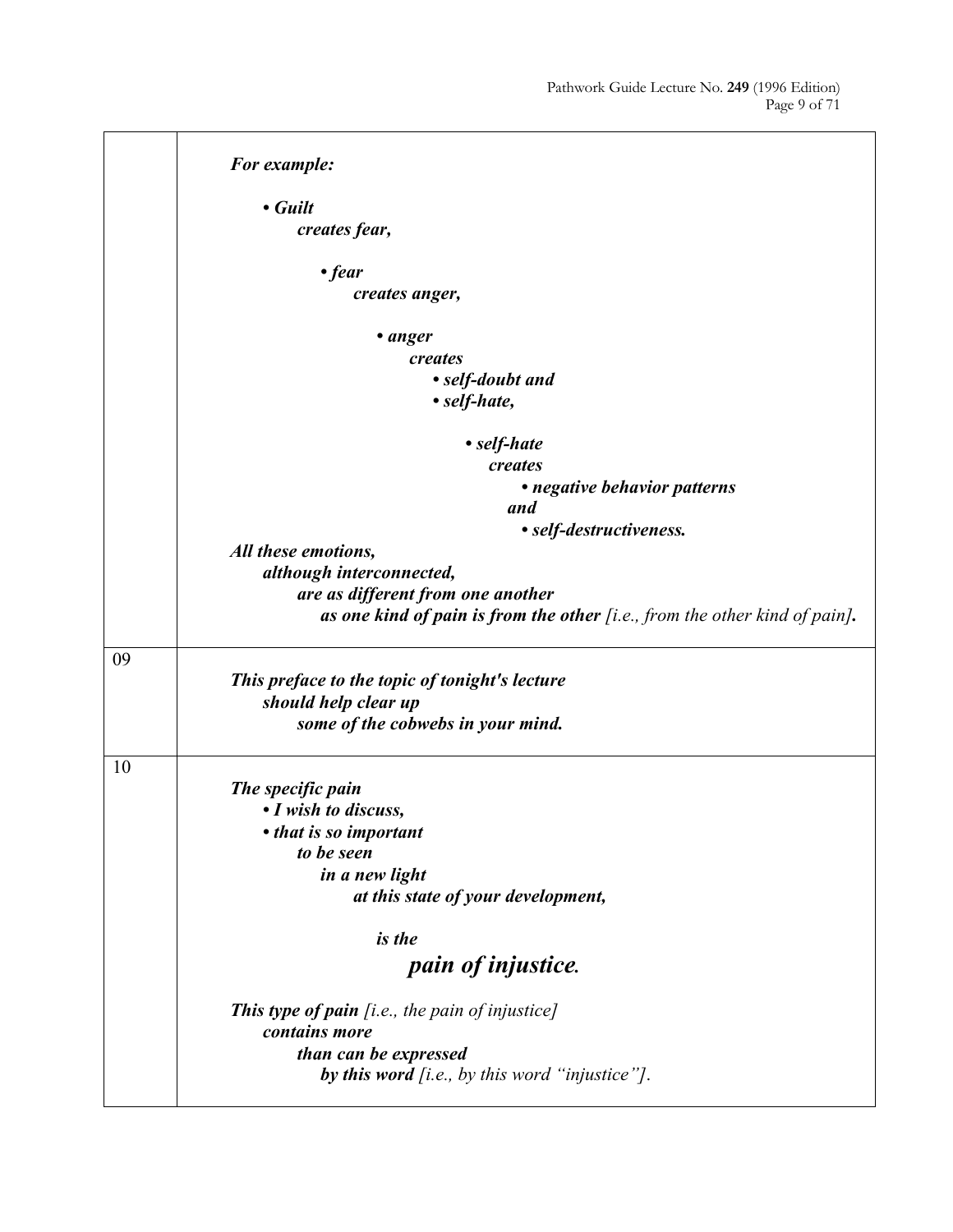```
It is not just
     actual injustice 
         happening to you 
              here and now. 
         Such injustice [i.e., such actual injustice 
                                          happening to you here and now]
              could be classified as 
                 pain 
                      of being 
                          • wounded and 
                          • hurt. 
There is more to it [i.e., more to the pain of injustice]
     than that. 
It [i.e., the pain of injustice]
     is a fear 
          that the universe 
              can allow 
                   destruction to exist 
                      without 
                          safety valves. 
It [i.e., the pain of injustice]
     is the fear 
         • that nothing 
              has rhyme or reason, 
         • that doing 
              good
                  – or bad –
                           has no effect 
                              on the outcome 
                                  of 
                                       cosmic 
                                           • history 
                                        and 
                                           • evolution.
```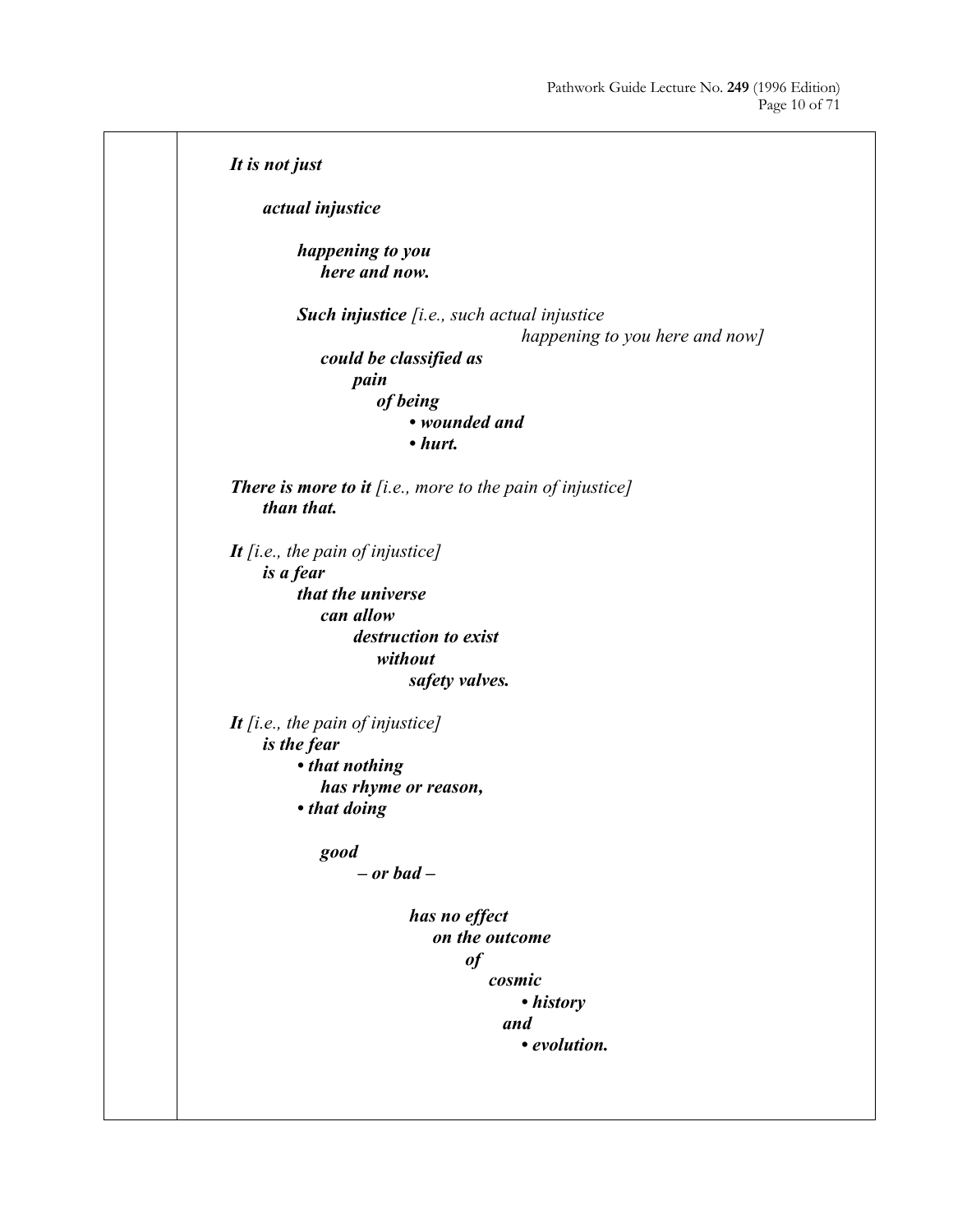11 *You will say, quite rightly, that • this pain [i.e., this pain of injustice], • this fear, is actually • a doubt, • a lack of faith in a meaningful universe that consists of • supreme intelligence, • love, and • justice. True. There is of course • the pain of doubting, • the pain of not experiencing God's existence. However, not knowing that all actions, including • outer and • inner • attitudes and • states, have distinct consequences, creates a very specific pain. Realizing this [i.e., realizing that ALL ACTIONS have distinct CONSEQUENCES] establishes the faith without which you suffer the pain of doubt.*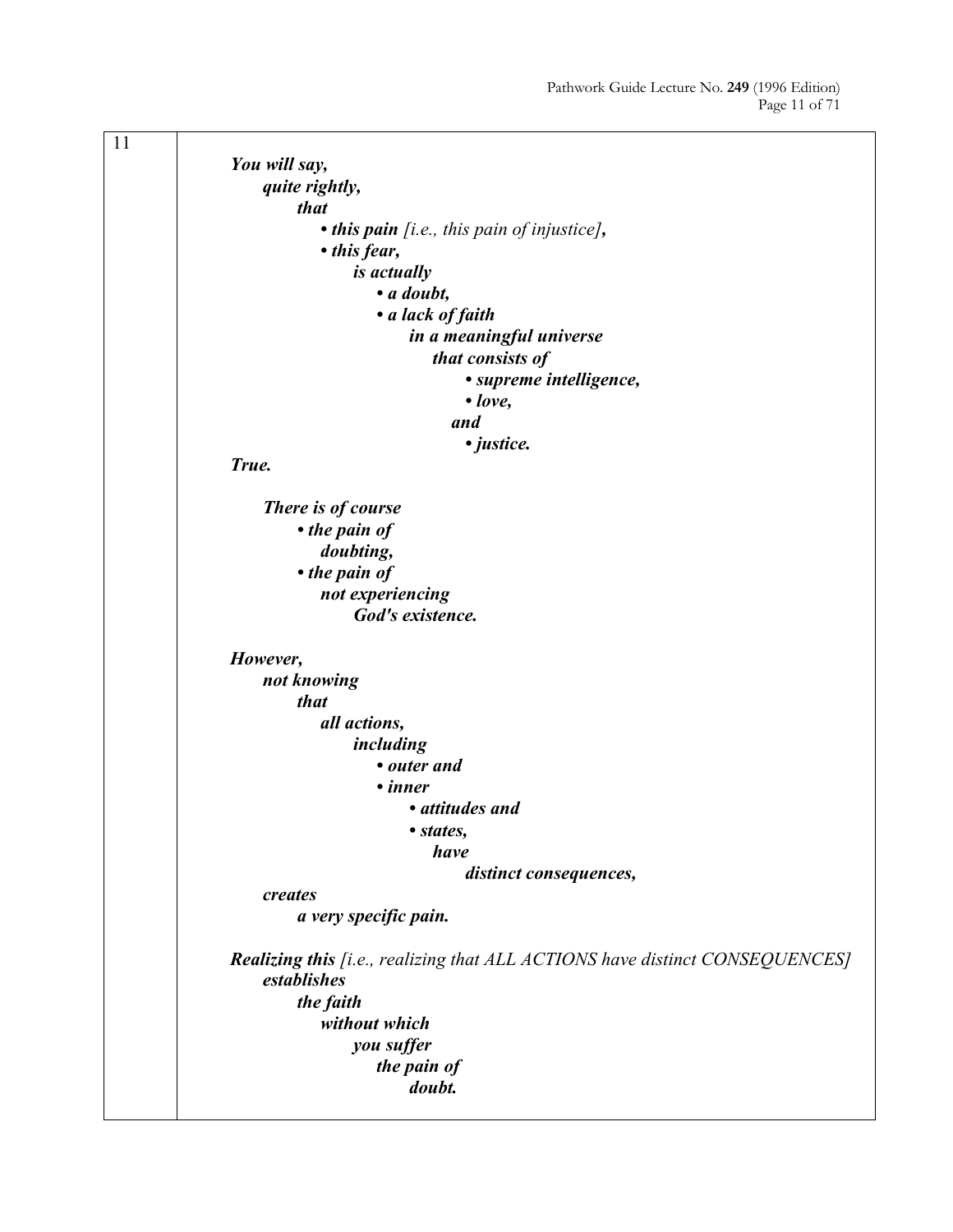*So the pain of • doubt is not the same as the pain of • not experiencing justice. The latter [i.e., the pain of not experiencing justice] leads to the former [i.e., the pain of doubt] and the former [i.e., the pain of doubt] also leads to the latter [i.e., the pain of not experiencing justice], but they [i.e., but the pain of INJUSTICE and the pain of DOUBT] are not quite one and the same. The pain of injustice connotes fear • of a meaningless universe, • of chaos. It [i.e., the pain of injustice] distinctly results from – and further creates – disconnection. If effects are disconnected [i.e., If EFFECTS are DISCONNECTED from CAUSES] in the field of human vision, fear of • meaninglessness results. And that is [i.e., And the FEAR of MEANINGLESSNESS is] the specific kind of pain I am concerned with.*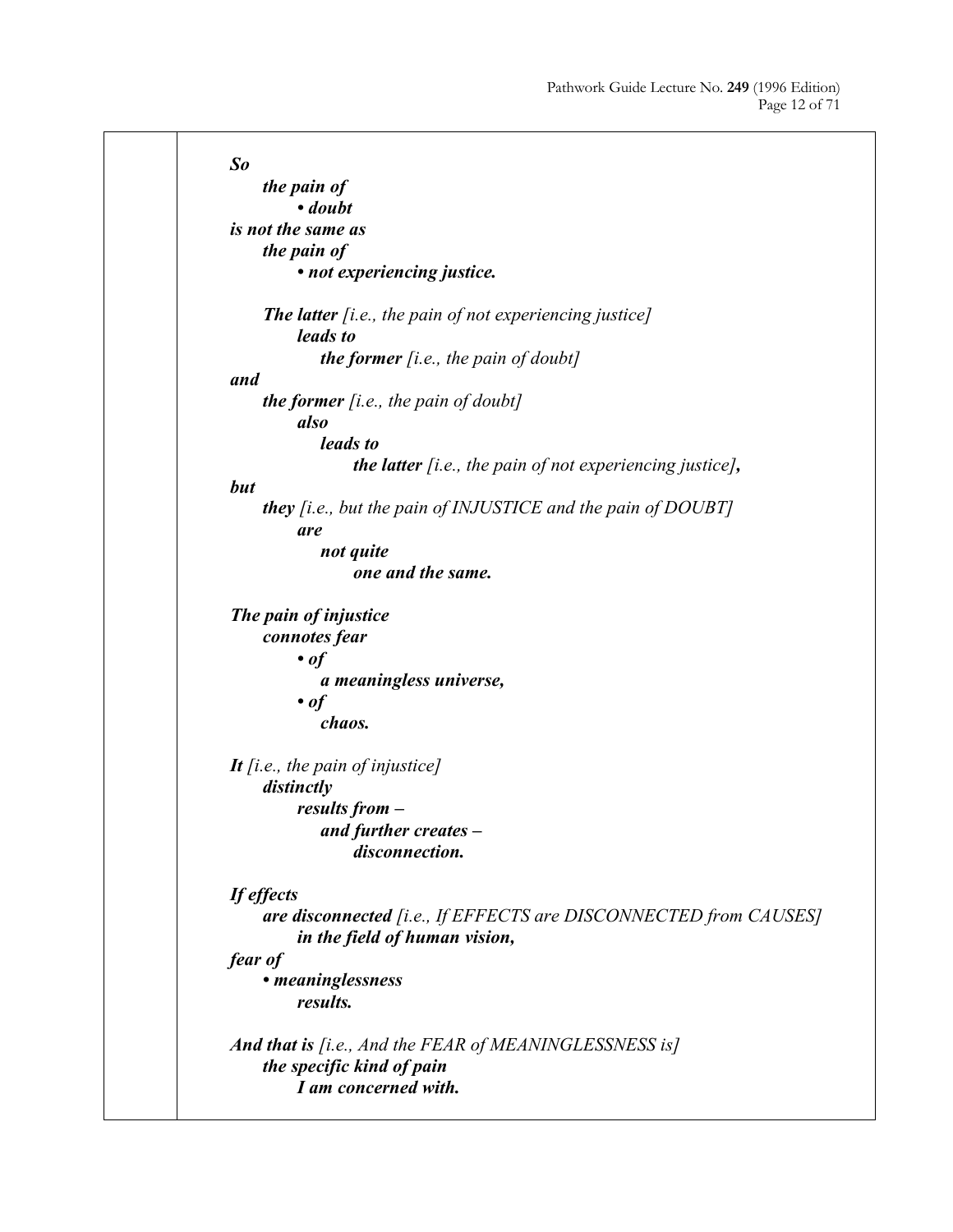| 12 |                                                                                                       |
|----|-------------------------------------------------------------------------------------------------------|
|    | The human field of vision                                                                             |
|    | is more often than not                                                                                |
|    | too narrow                                                                                            |
|    | to allow                                                                                              |
|    |                                                                                                       |
|    | the perception                                                                                        |
|    | of connections                                                                                        |
|    | [i.e., connections between CAUSES and EFFECTS].                                                       |
|    | I discussed this more generally                                                                       |
|    | in the lecture on                                                                                     |
|    | cause and effect [See Lecture 245: Cause and Effect on Various Levels of                              |
|    | Consciousnes, given four months earlier on November 16, 1977].                                        |
|    | We are now focusing on                                                                                |
|    | a particular aspect of                                                                                |
|    | the disconnection                                                                                     |
|    | between                                                                                               |
|    | • cause                                                                                               |
|    | and                                                                                                   |
|    |                                                                                                       |
|    | • effect.                                                                                             |
|    | We see that it $[i.e., that this particular aspect of the DISCONNECTION$<br>between CAUSE and EFFECT] |
|    | leads to                                                                                              |
|    | certain ramifications                                                                                 |
|    | that create                                                                                           |
|    | a very specific                                                                                       |
|    | kind of pain.                                                                                         |
|    |                                                                                                       |
|    |                                                                                                       |
| 13 | Every phenomenon                                                                                      |
|    |                                                                                                       |
|    | in                                                                                                    |
|    | • the universe                                                                                        |
|    | is experienced                                                                                        |
|    | within                                                                                                |
|    |                                                                                                       |
|    | • the human soul.                                                                                     |
|    |                                                                                                       |
|    |                                                                                                       |
|    |                                                                                                       |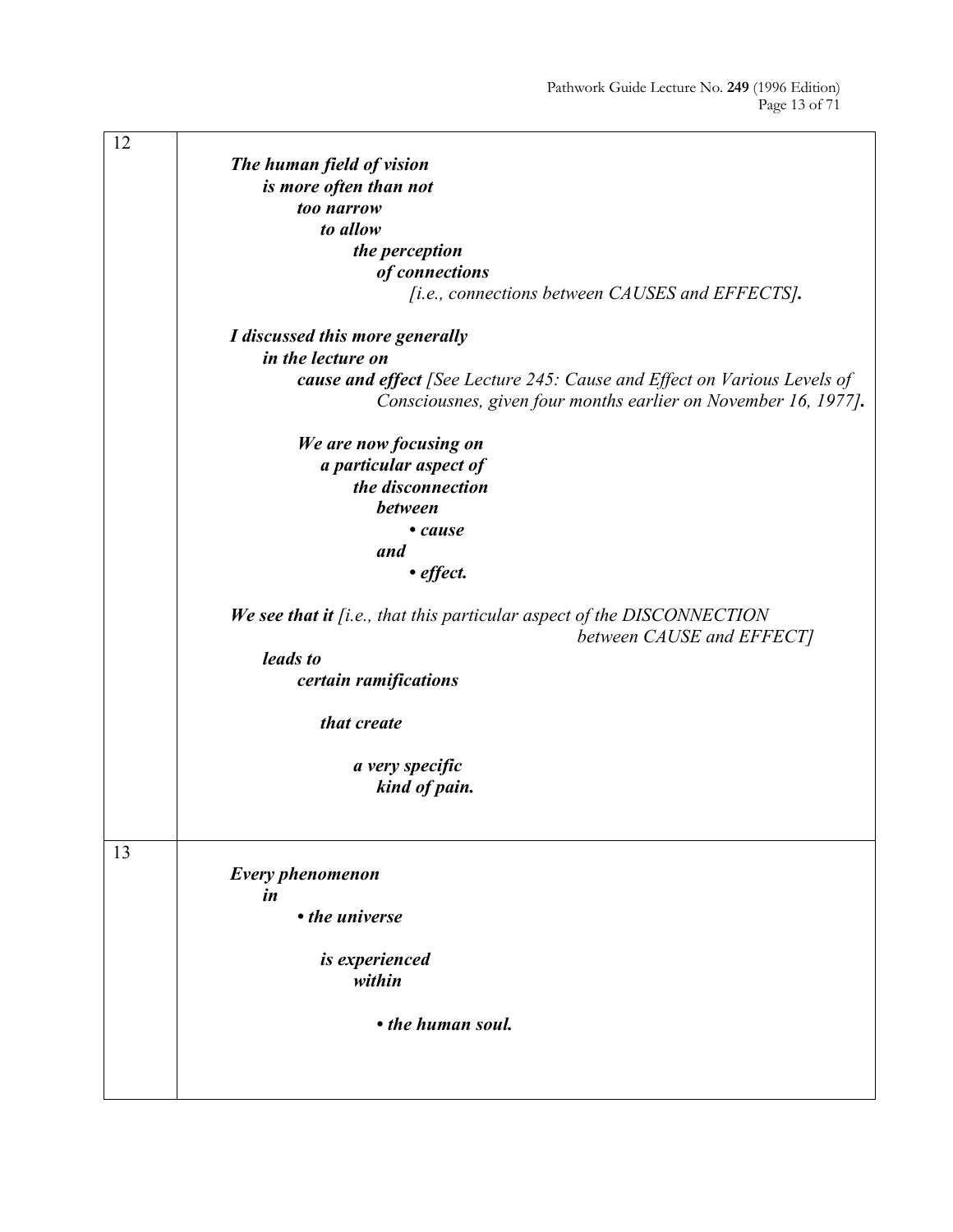$\overline{\phantom{0}}$ 

|    | <b>The</b>                                                              |
|----|-------------------------------------------------------------------------|
|    | • larger,                                                               |
|    | • macrocosmic                                                           |
|    | • fear of injustice,                                                    |
|    | that is,                                                                |
|    | • meaninglessness,                                                      |
|    |                                                                         |
|    | also exists                                                             |
|    | in a                                                                    |
|    | • personal manner                                                       |
|    | in the                                                                  |
|    | · microcosm.                                                            |
|    | On your path                                                            |
|    | you constantly                                                          |
|    | deal with                                                               |
|    | <b>this phenomenon</b> $[i.e., the phenomenon of the FEAR OF INJUSTICE$ |
|    | that makes a MEANINGLESS UNIVERSE],                                     |
|    | whether or not                                                          |
|    | you are aware of it.                                                    |
| 14 |                                                                         |
|    | Much of                                                                 |
|    | the resistance                                                          |
|    | you encounter                                                           |
|    | in your                                                                 |
|    | <i>personal purification process</i>                                    |
|    | is based on                                                             |
|    |                                                                         |
|    | • this existential fear                                                 |
|    | of a meaningless universe,                                              |
|    | and                                                                     |
|    | • the passage of time,                                                  |
|    | and                                                                     |
|    | • the pain of life                                                      |
|    | <b>that results from it</b> [i.e., the passage of TIME and PAIN of      |
|    | LIFE that results from this existential                                 |
|    | FEAR of a MEANINGLESS UNIVERSE].                                        |
|    |                                                                         |
|    |                                                                         |
|    |                                                                         |
|    |                                                                         |
|    |                                                                         |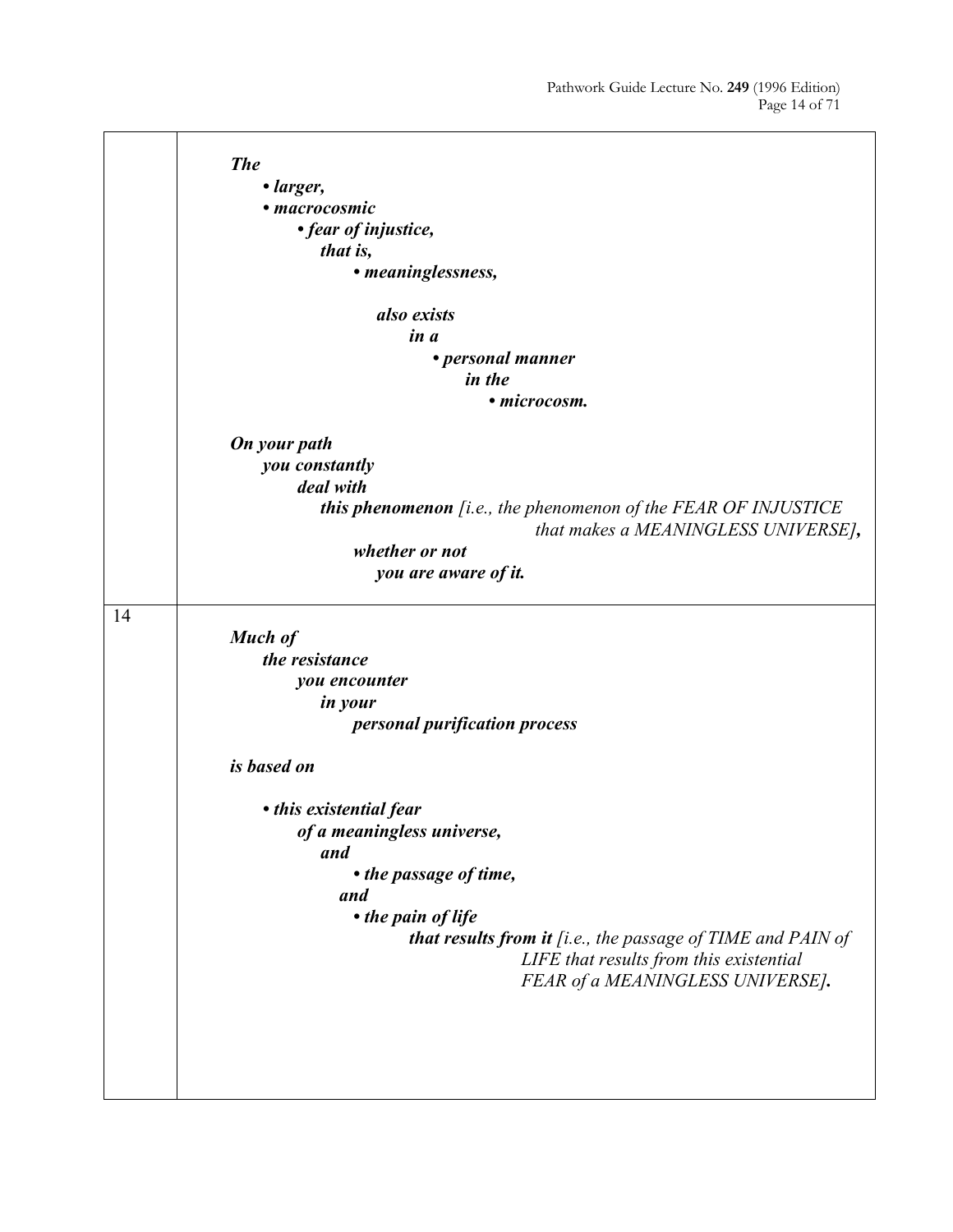*Underneath the resistance to face the lower self is the pain of an • unjust, • chaotic, • meaningless creation. Or, to put it a bit more accurately, the lower self is a direct result of the • fear and • pain of • injustice, • meaninglessness and • chaos. As usual, the process then becomes self-perpetuating and works both ways: The pain of injustice creates • negativity, that is [i.e., that is, the PAIN OF INJUSTICE creates] • the lower self.*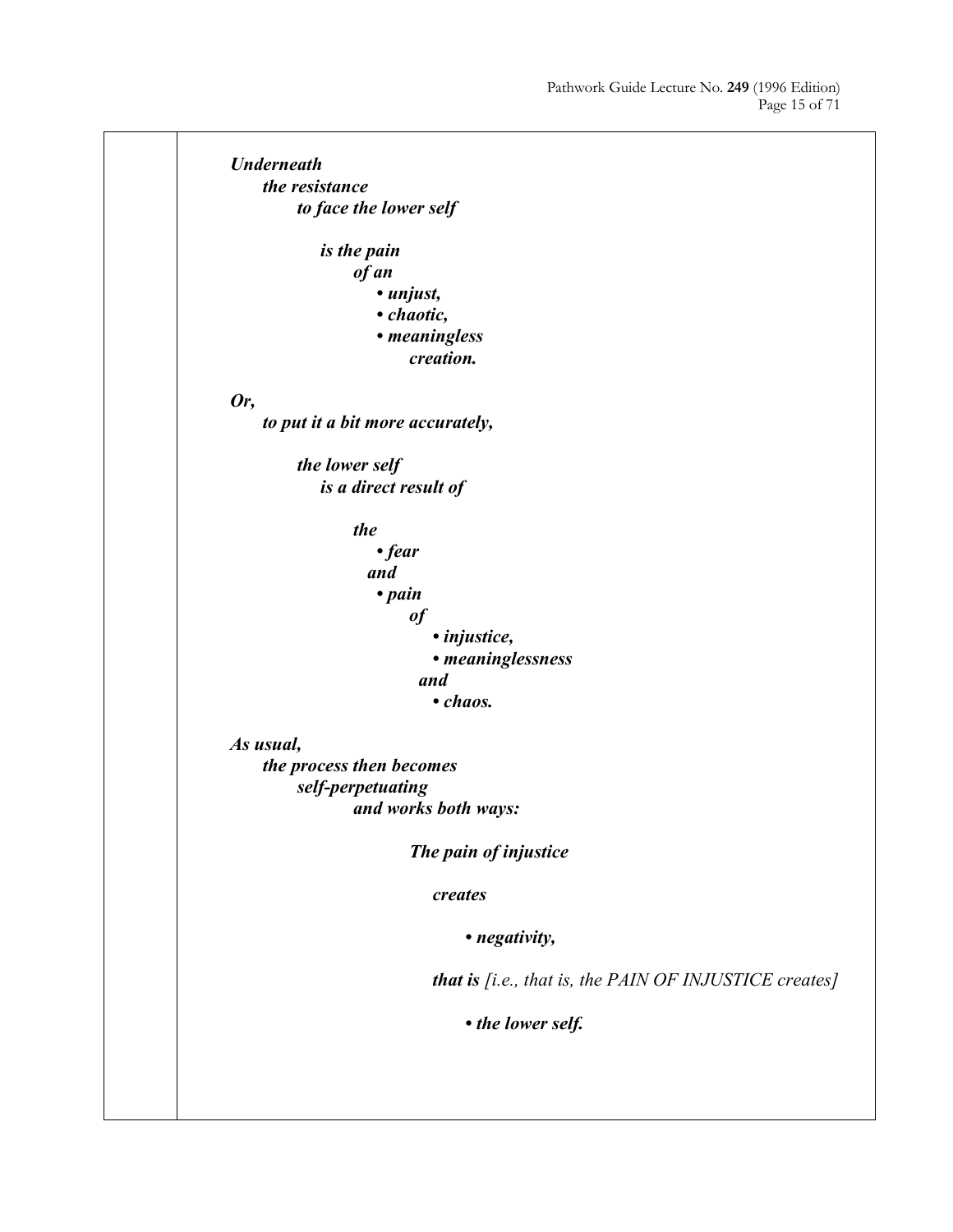|    | And, conversely,                                                           |
|----|----------------------------------------------------------------------------|
|    | • the guilt                                                                |
|    | about                                                                      |
|    | • the lower self [i.e., the guilt about oneself having lower-self aspects] |
|    | fosters an attitude of [i.e., an attitude of the self]                     |
|    | not deserving                                                              |
|    | · salvation,                                                               |
|    | that is,                                                                   |
|    | not deserving                                                              |
|    | • eternal life,                                                            |
|    | • goodness,                                                                |
|    | $\cdot$ joy,                                                               |
|    | · total justice.                                                           |
| 15 |                                                                            |
|    | When you ponder                                                            |
|    | your progression on your path,                                             |
|    | it will become clear to you                                                |
|    | that                                                                       |
|    | in the process of your personal work,                                      |
|    | you frequently encounter                                                   |
|    | a puzzling phenomenon.                                                     |
|    | It [i.e., This puzzling phenomenon]                                        |
|    | is the following:                                                          |
|    | <b>After</b>                                                               |
|    | overcoming resistance -                                                    |
|    | often quite strong resistance -                                            |
|    | to face                                                                    |
|    | not only                                                                   |
|    | • lower-self traits,                                                       |
|    | but also                                                                   |
|    | • their consequences                                                       |
|    | and                                                                        |
|    | • painful effects                                                          |
|    | on                                                                         |
|    | $\bullet$ you                                                              |
|    | and                                                                        |
|    | • your life,                                                               |
|    | you experience                                                             |
|    | profound relief.                                                           |
|    |                                                                            |

**r**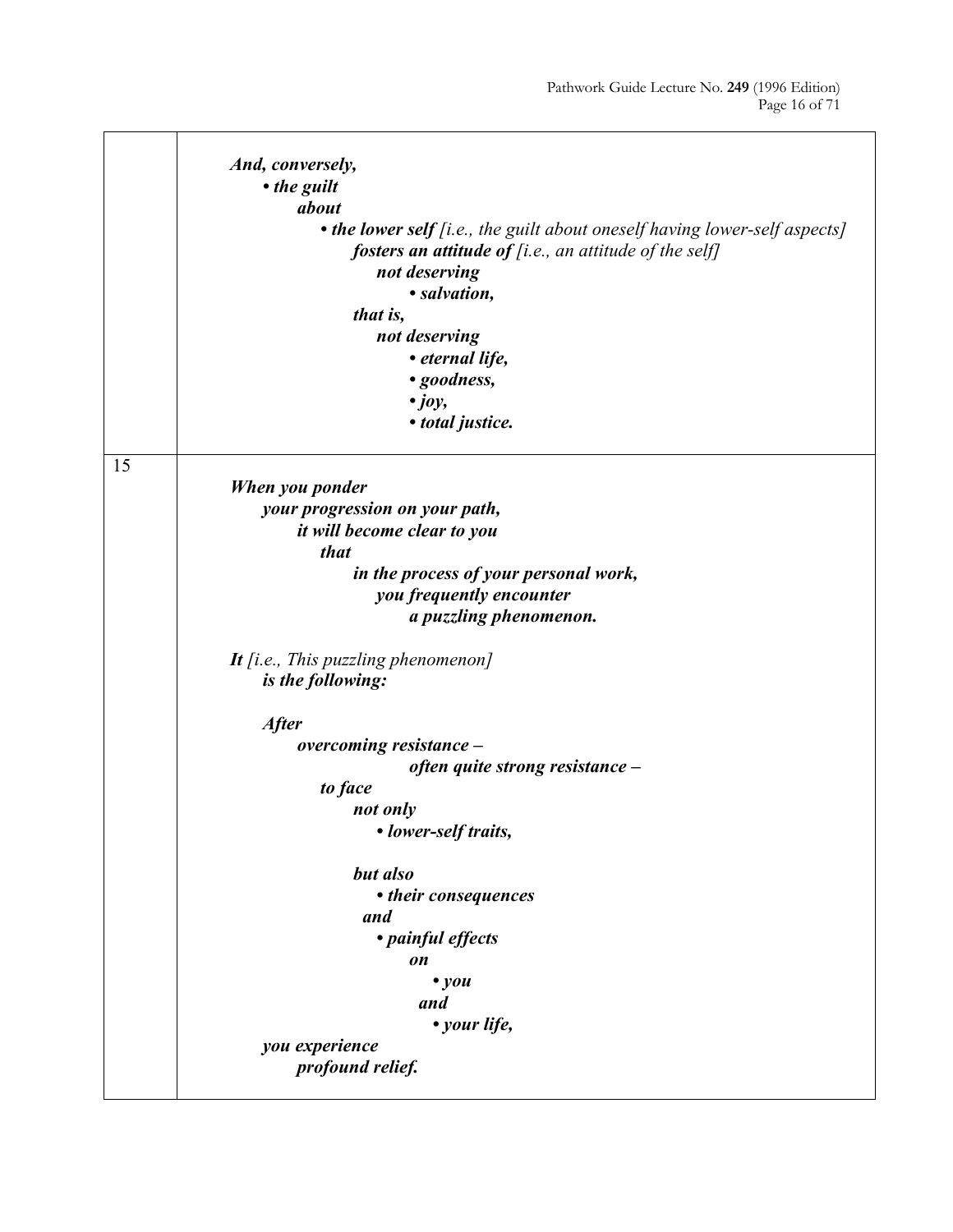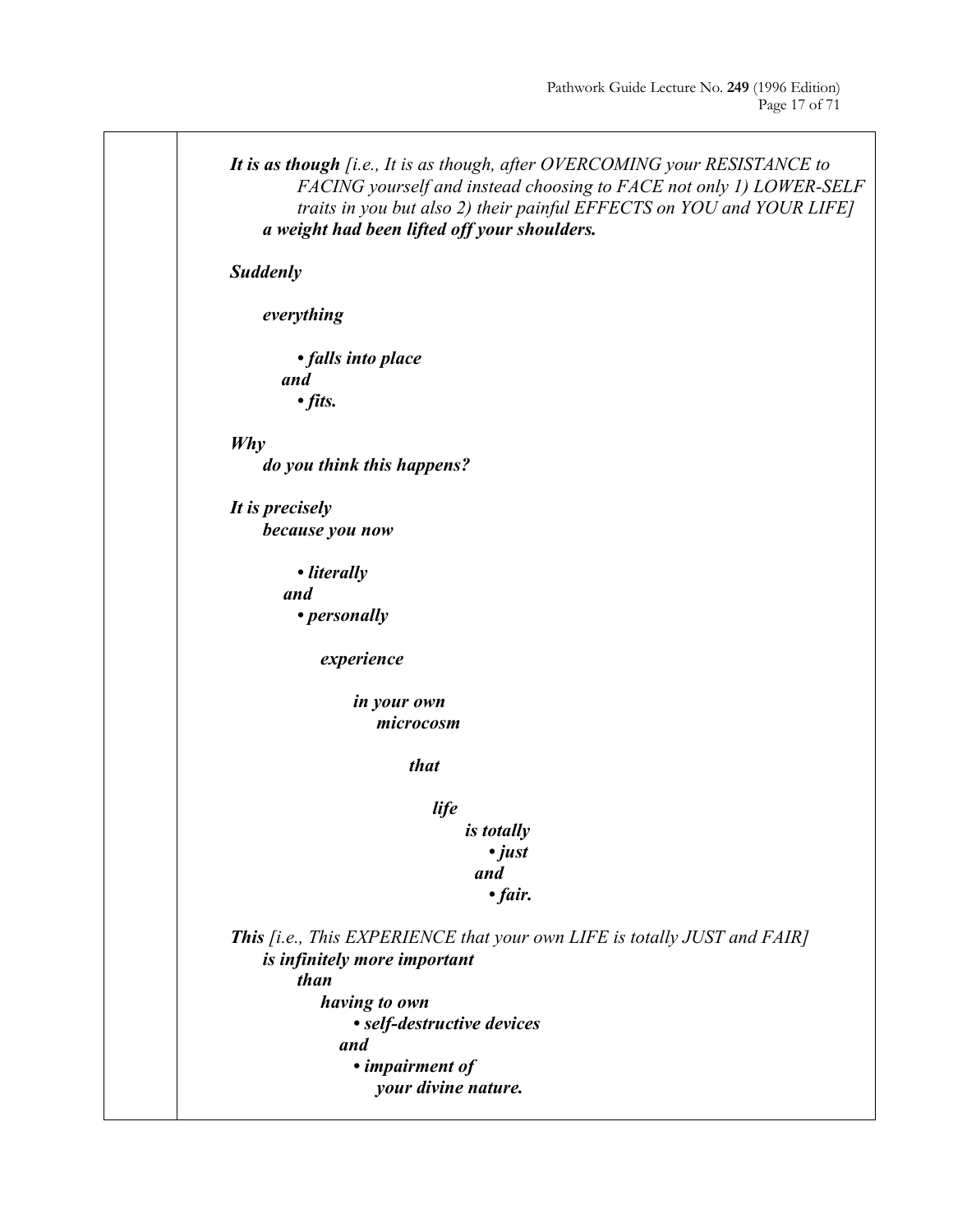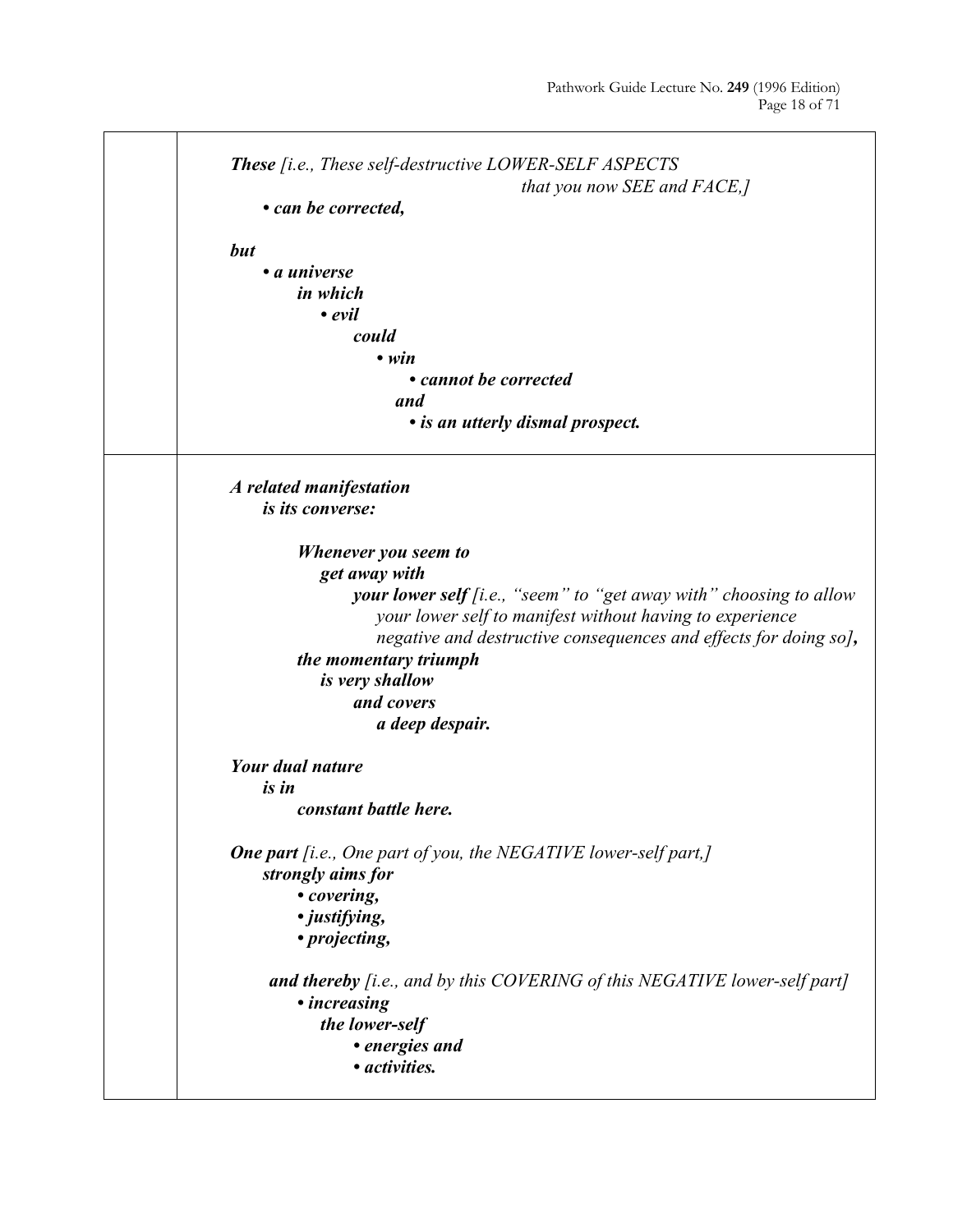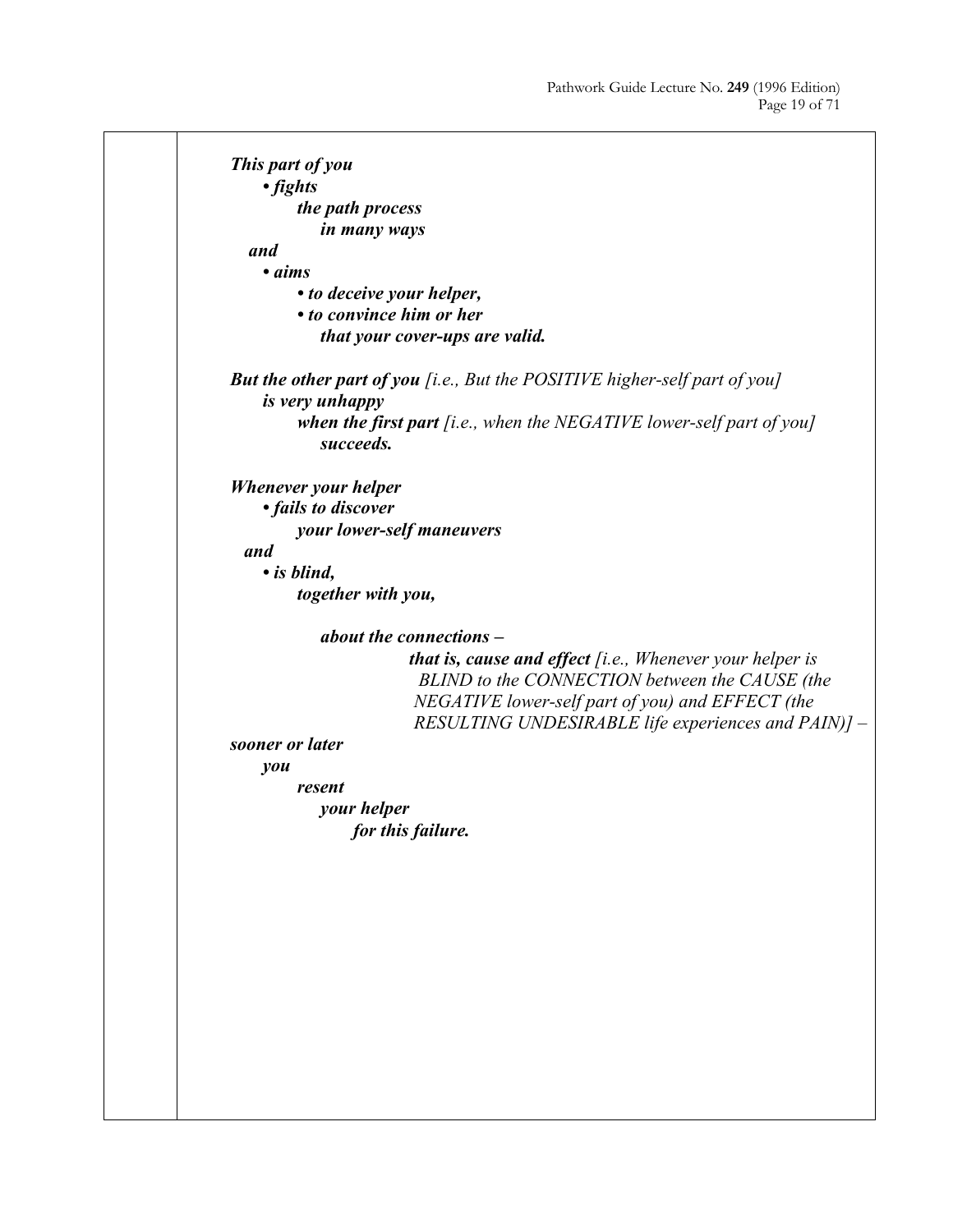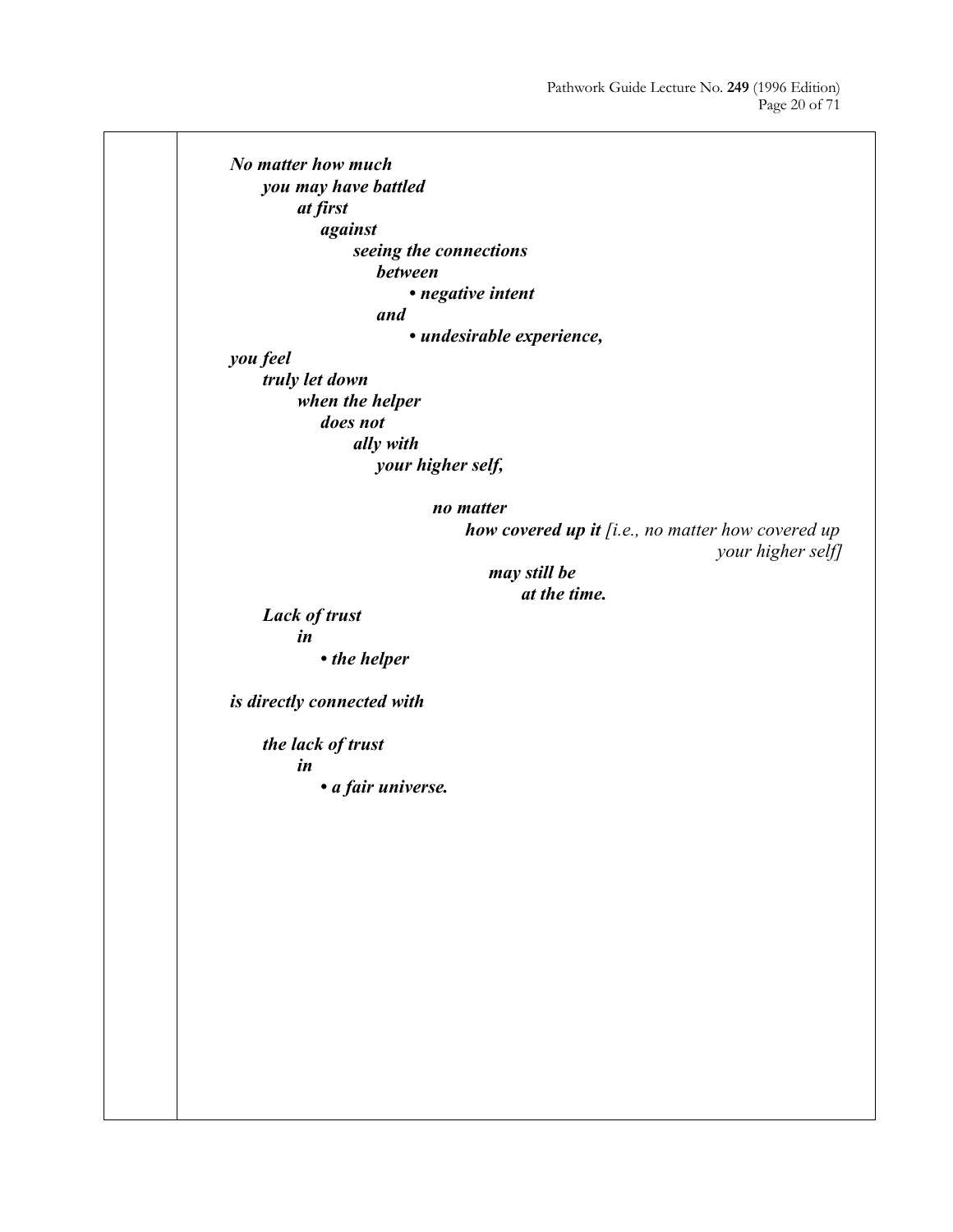*If you can • deceive and • "win" with your • negativity, your • evil, your • destructive attitudes, you • realistically and • logically conclude that Creation as a whole is • untrustworthy and • chaotic. This [i.e., This seemingly logical but WRONG CONCLUSION that Creation is UNTRUSTWORTHY and CHAOTIC] is perhaps one of the most unbearable pains in the human soul!* 17 *I strongly recommend that you focus right now on what I am discussing here.*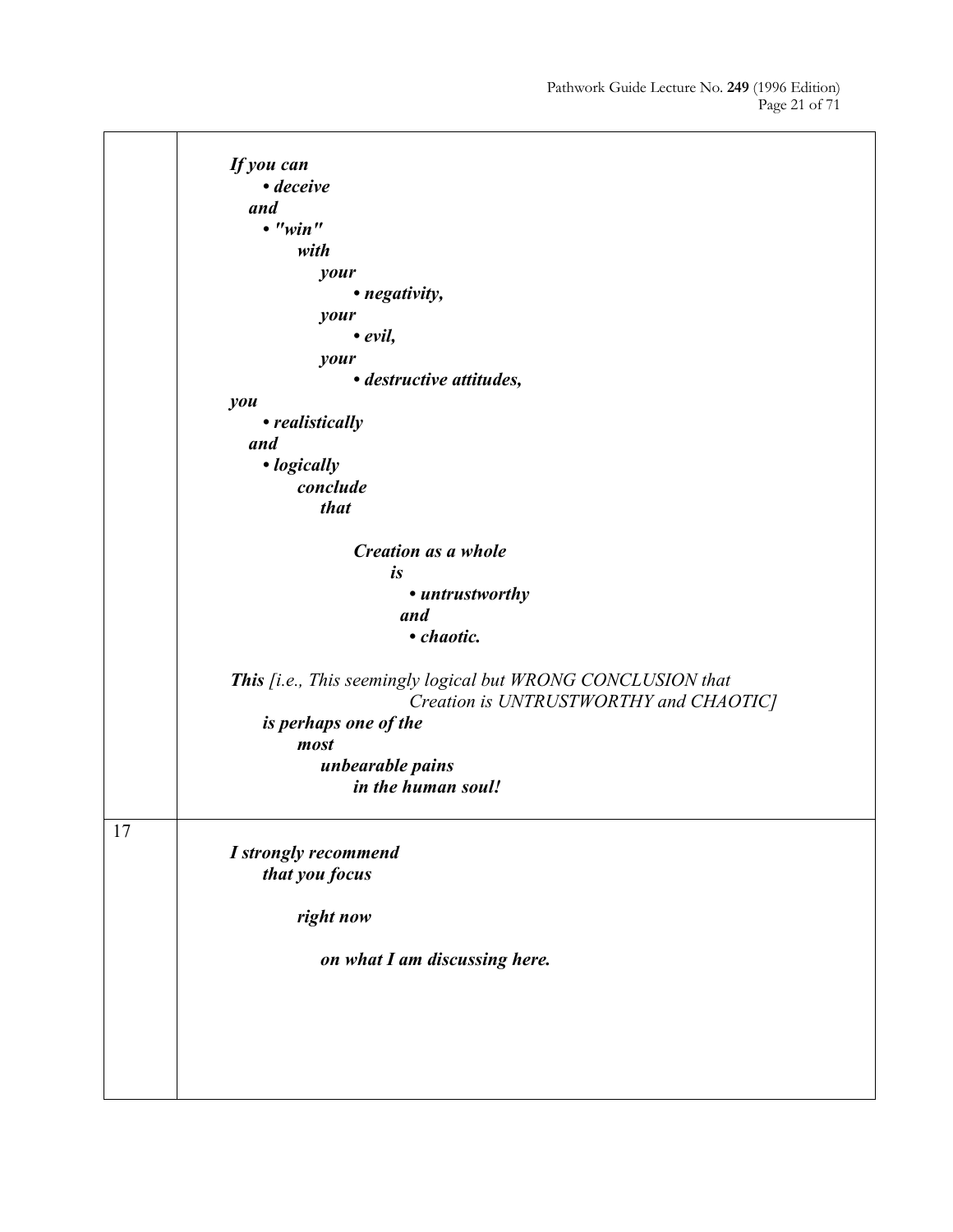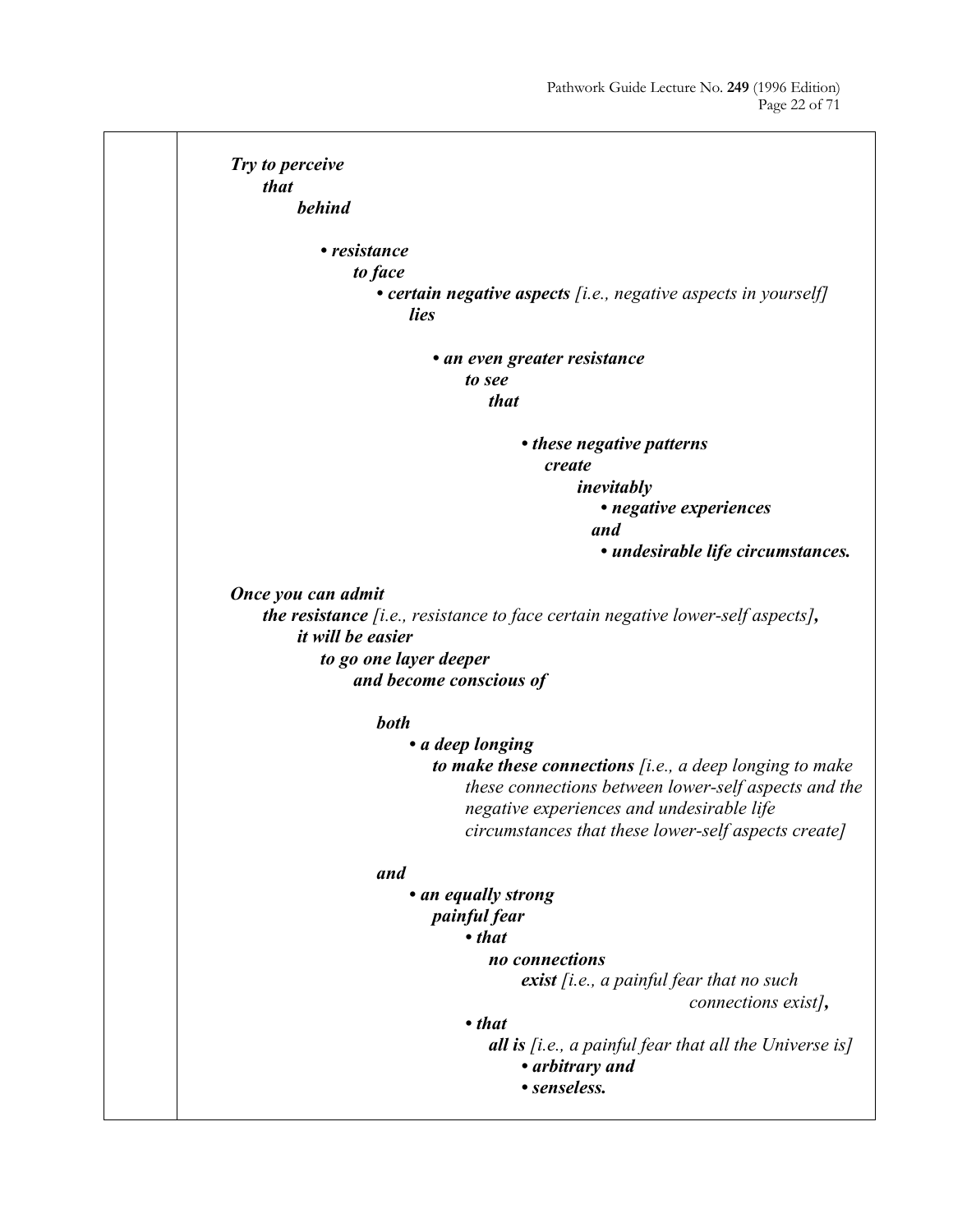*Resistance to making connections between • cause and • effect covers the • fear and • pain that there are no such connections. Find the moments of relief in your past work when, after having overcome resistance [i.e., after having overcome resistance to making the connection between cause and effect], you realized [i.e., you then realized] the intrinsic fairness of life. Remember how, after seeing the connections [i.e., after seeing the connections between causes and effects]*, *you always felt much more secure about life. With this insight into hitherto • obscure and • unnamed reactions [i.e., into hitherto obscure and unnamed reactions to your WRONG conclusion that negative experiences and undesirable life circumstances in your life are NOT connected to your lower self negativity, making the Universe meaningless and chaotic], you will have made the pain of injustice conscious.*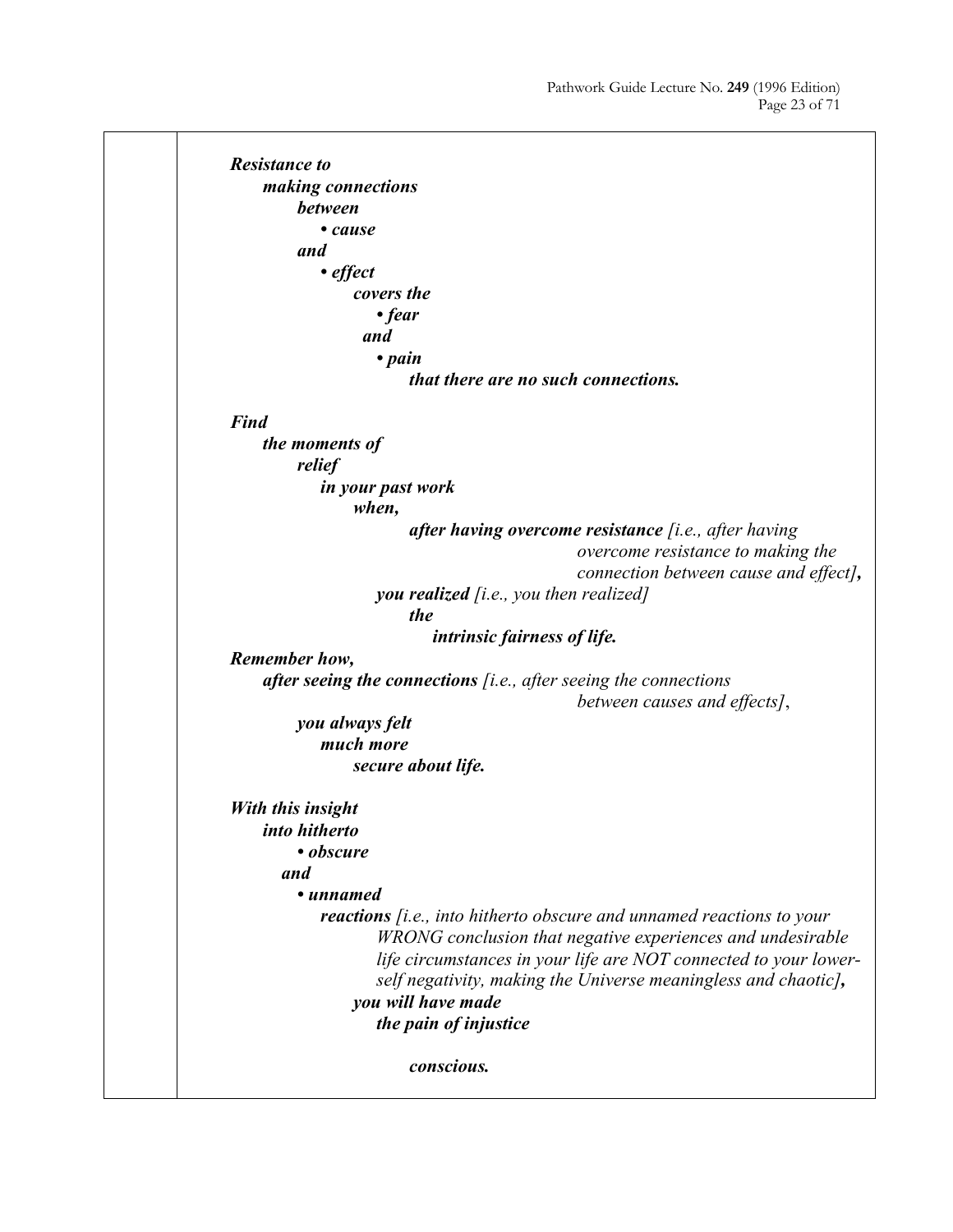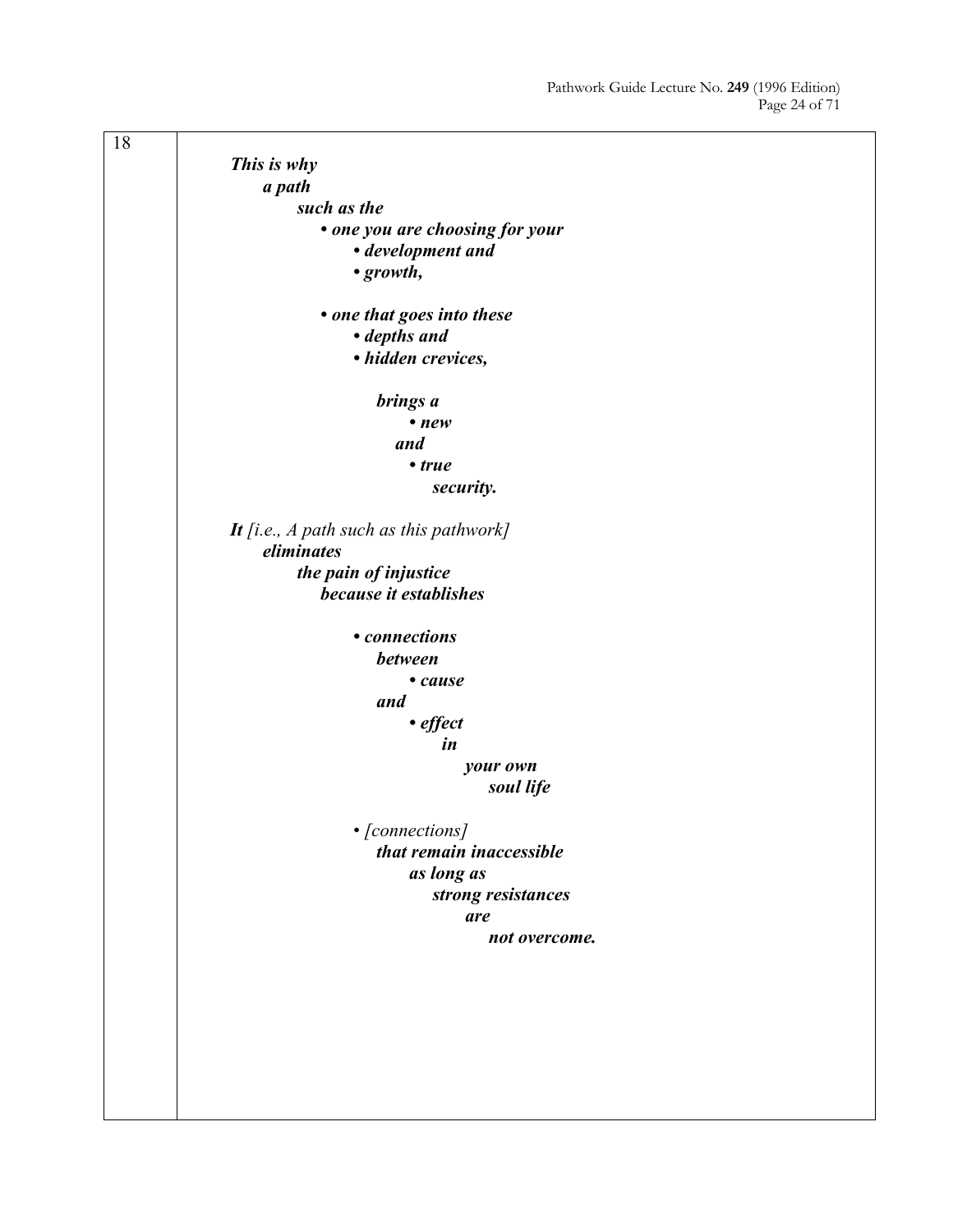*• Love of and • trust in your helpers are commensurate with your • goodwill and • intent to help • them help • you see what you most deeply long for. How can you • trust and • believe in and • experience a just universe unless you see plainly how every one of your • actions, • thoughts, • hidden intentionalities, • feelings and • attitudes – • positive and • negative – has definitive • results and • effects?*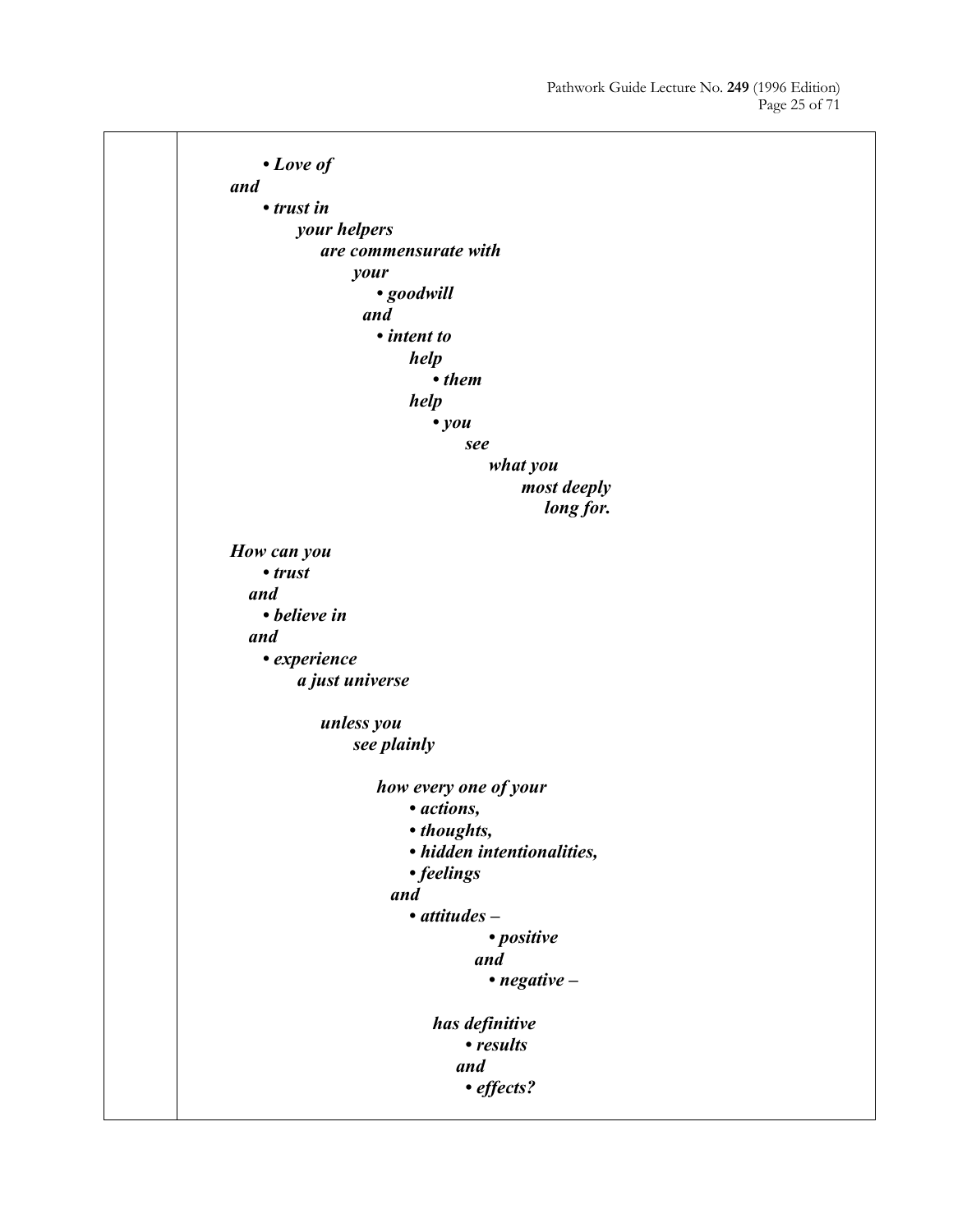*Little by little the personal connections • unroll and • reveal larger processes, gradually leading into the macrocosmic events. At first, almost all earthly events seem disconnected from one another. Things happen as if • arbitrarily, • nonsensically. Only when the • microcosmic connections are being made do • macrocosmic events reveal their • meaning and • connections, their • causes and • effects – at least to a degree.*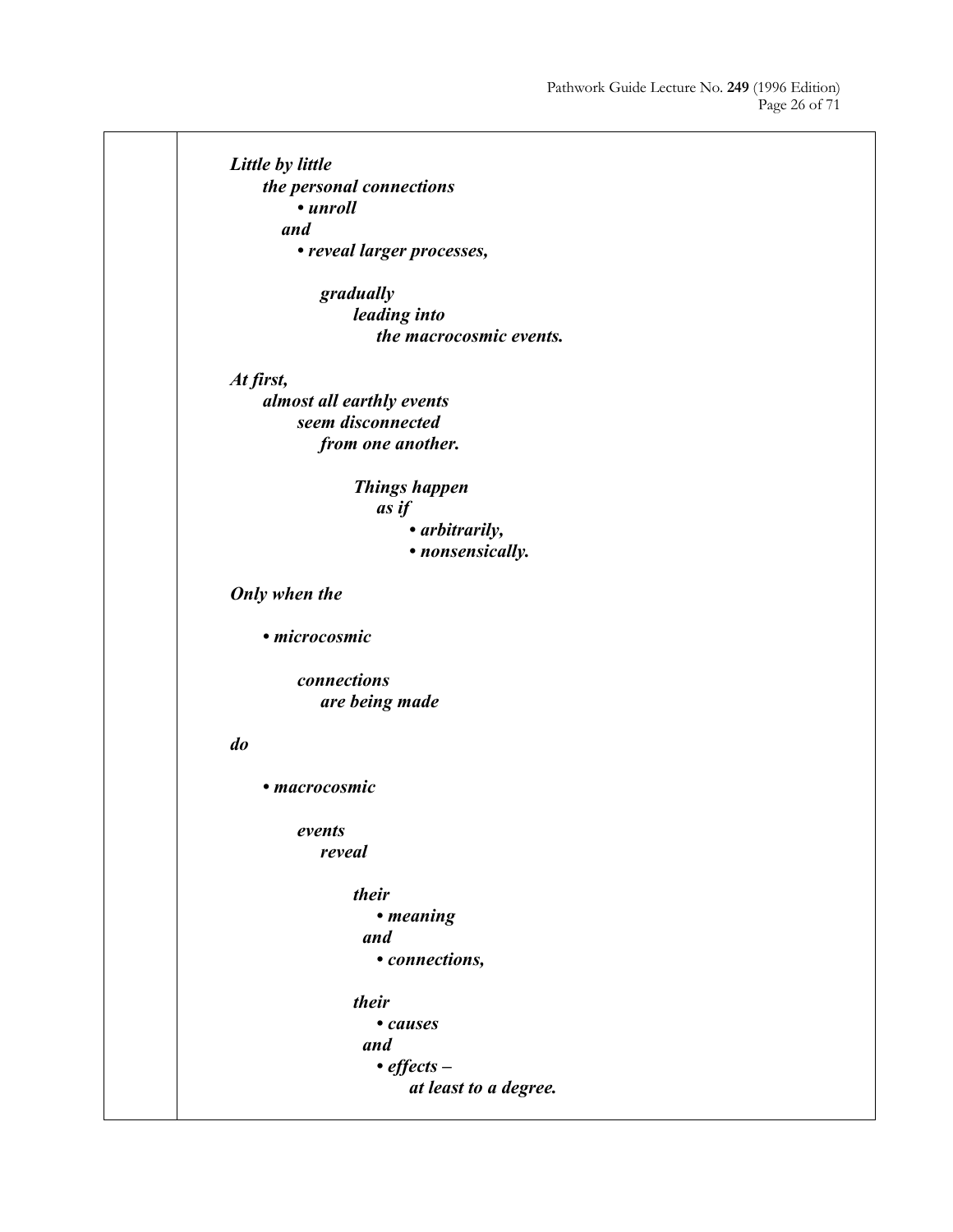19 *As long as you live in the shell of • matter, encased in • time, there are many connections you can never fully make. They [i.e., The CONNECTIONS between CAUSES and EFFECTS] remain invisible, although at times you can intuitively sense some links. To understand that main connections [i.e., that main connections between causes and effects] exist needs faith. But true faith is to some degree experiential. It [i.e., True faith] comes exactly because your inner process moves toward an increasing uncovering of connecting links [i.e., links between causes and effects].*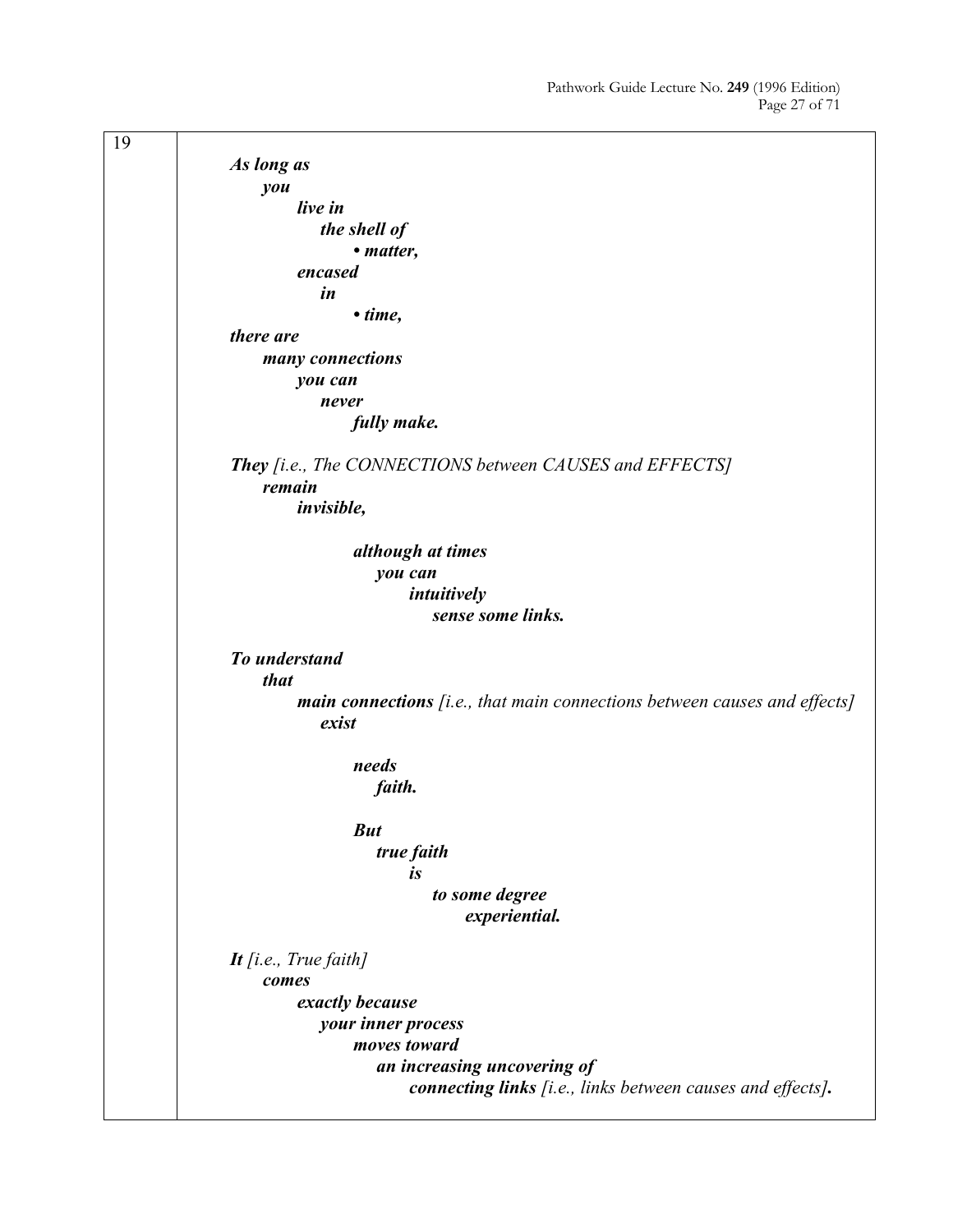|    | This movement [i.e., This movement toward increasing uncovering of these<br>connecting links between causes and effects]<br>• allays<br>the fear of<br>the pain of injustice<br>and<br>• heals<br>the wounds<br>it [i.e., heals the wounds that the FEAR of the PAIN OF INJUSTICE]<br>causes. |
|----|-----------------------------------------------------------------------------------------------------------------------------------------------------------------------------------------------------------------------------------------------------------------------------------------------|
| 20 | Think of<br>your reactions<br>• when you witness<br>earthly events of<br>cruelty<br>whose perpetrators<br>seem to<br>remain unapprehended,                                                                                                                                                    |
|    | or                                                                                                                                                                                                                                                                                            |
|    | $\cdot$ when<br>· good deeds<br>and<br>• genuine<br>$\bullet$ love<br>and<br>• giving<br>seem to<br>• elicit undeserved negative effects,<br>or at least<br>• fail to produce just rewards.<br>On some occasions                                                                              |
|    | <i>it is possible</i><br>to go<br>beyond the surface<br>and see<br>deeper connections [i.e., see DEEPER CONNECTIONS<br>between CAUSES and EFFECTS]<br>that reveal<br>the perfect justice of life.                                                                                             |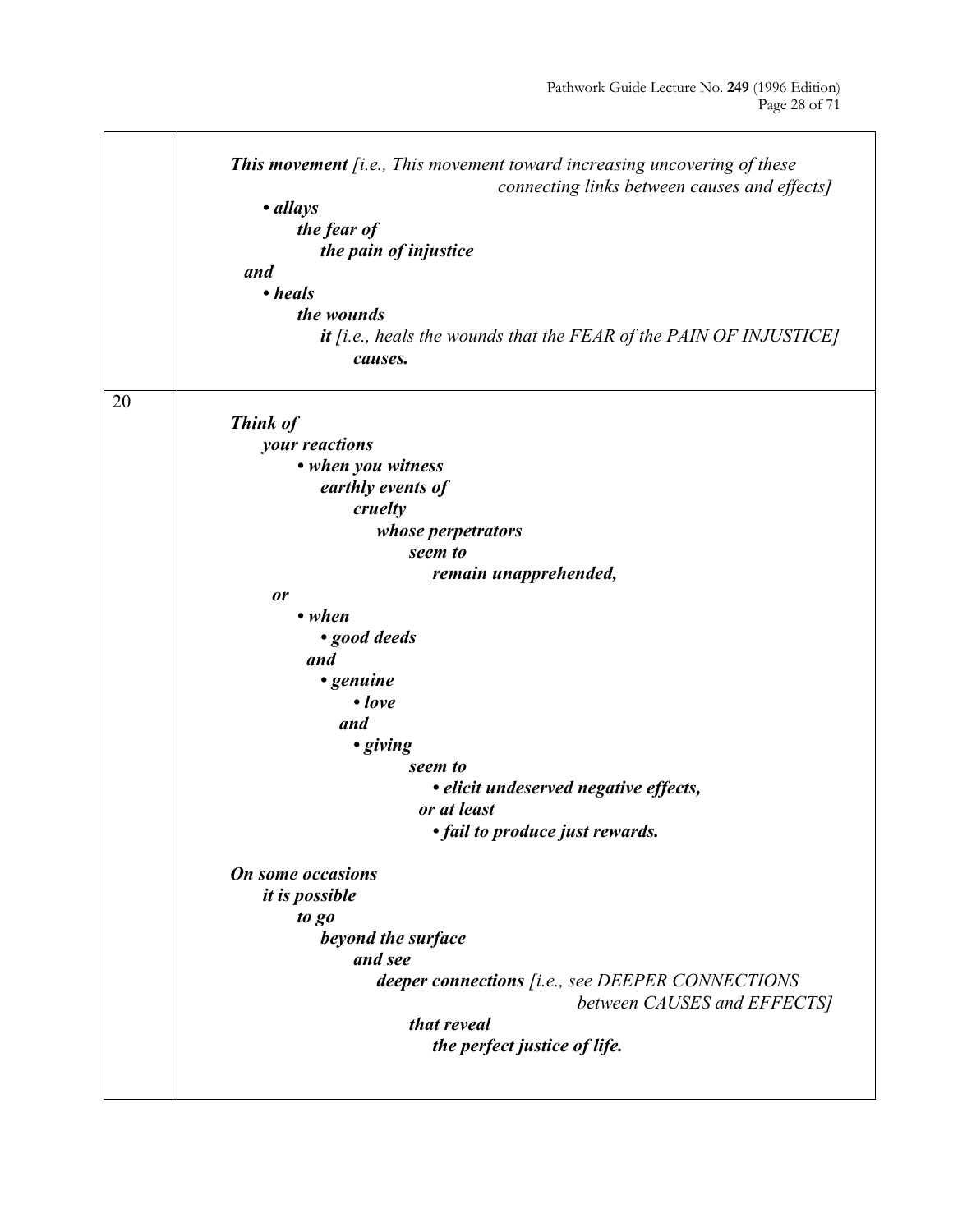|    | In some instances<br><i>it is truly a question of</i>                                                                                                                                                                                                                                                                                    |
|----|------------------------------------------------------------------------------------------------------------------------------------------------------------------------------------------------------------------------------------------------------------------------------------------------------------------------------------------|
|    | time.                                                                                                                                                                                                                                                                                                                                    |
|    | <b>The</b><br>• connections [i.e., the CONNECTIONS between CAUSES and EFFECTS]<br>and<br>• justice<br>are not<br>immediately<br>visible,                                                                                                                                                                                                 |
|    | but the unrolling of time,<br>in your dimension,<br>makes the connections<br>obvious.                                                                                                                                                                                                                                                    |
|    | <b>Time brings them</b> [i.e., TIME brings the CONNECTIONS<br>between CAUSES and EFFECTS]<br>eventually<br>to the surface.                                                                                                                                                                                                               |
| 21 | But in how many instances,<br>• in small issues<br>as well as<br>• in large ones,<br>• in personal issues<br>as well as<br>• in general and universal ones,<br><i>it is</i><br>quite impossible<br>to see the connections $[i.e., IMPOSSIBLE$ to SEE the connections<br>between CAUSES and EFFECTS]!<br>The unrolling of time<br>extends |
|    | <b>beyond</b><br>the human vision.                                                                                                                                                                                                                                                                                                       |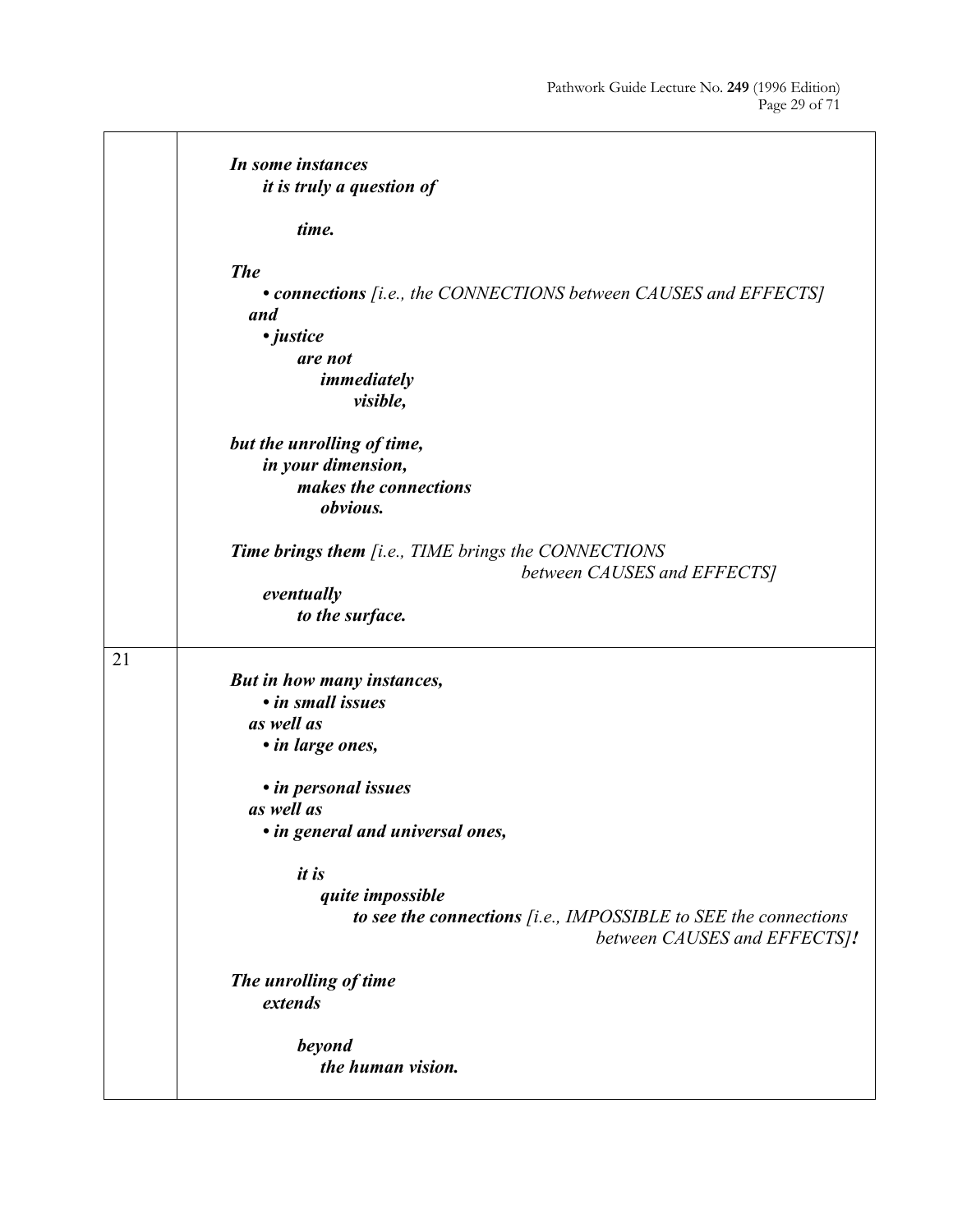```
All spiritual scriptures 
     speak about 
         the reality of 
              ultimate justice, 
                 often 
                      • perceived 
                    and 
                      • experienced 
                          only after 
                              • your body 
                                  is left behind 
                            and 
                              • your vision 
                                  becomes more extended. 
The concept of 
      • the "Last Judgment" 
   or 
     • "Judgment Day" 
         is an intimation 
              of this fact. 
These terms 
     convey that 
         there is a "time" 
              after death 
                  when 
                      all is revealed. 
Human beings 
     usually react unfavorably 
         to this concept [i.e., this concept of all in their lives "being revealed"] 
              because they think of it 
                 in terms of 
                         a 
                          • punishing 
                              deity, 
                         a 
                          • cruel, 
                          • unmerciful 
                              ruler 
                                  who would impose 
                                      more injustice on them.
```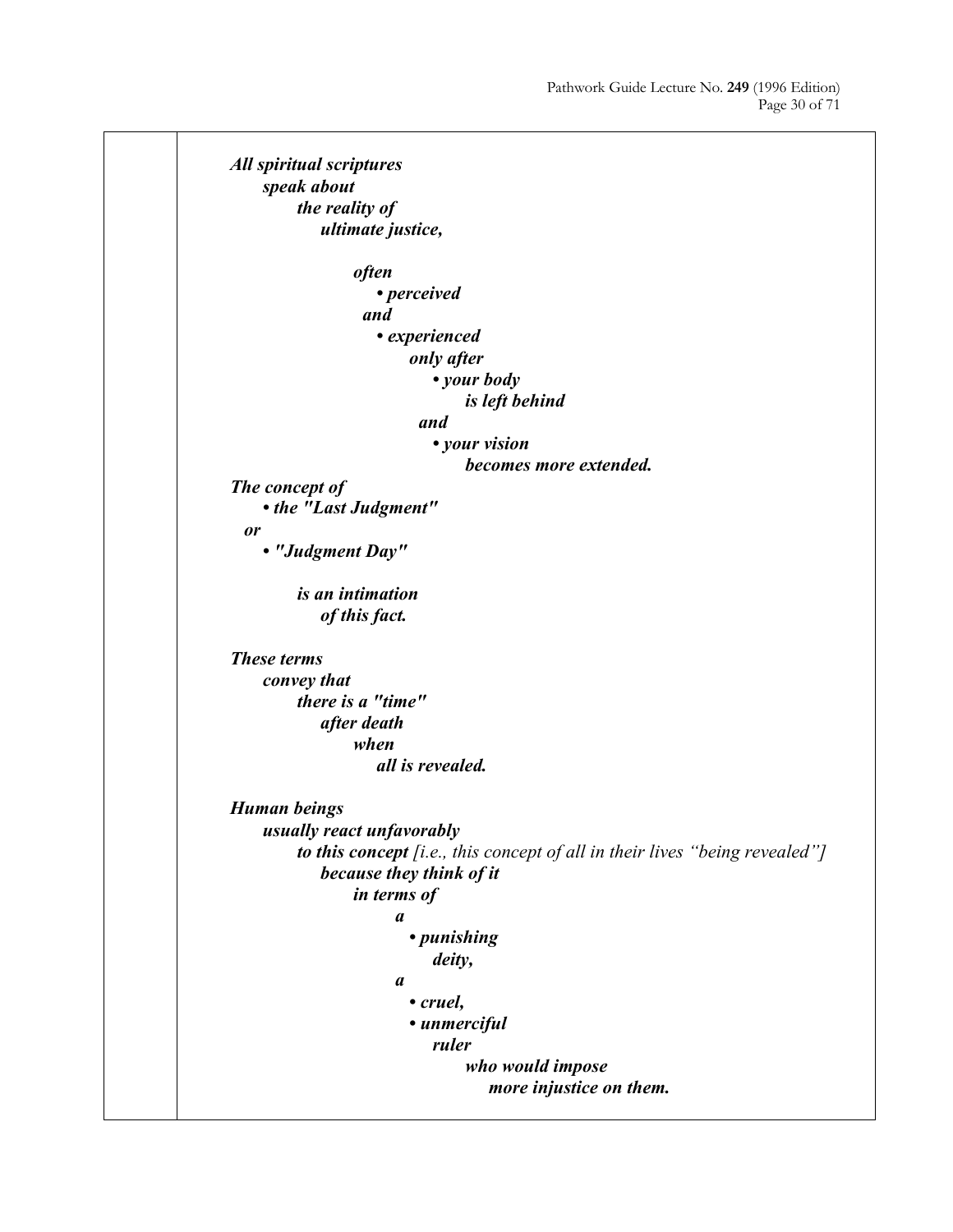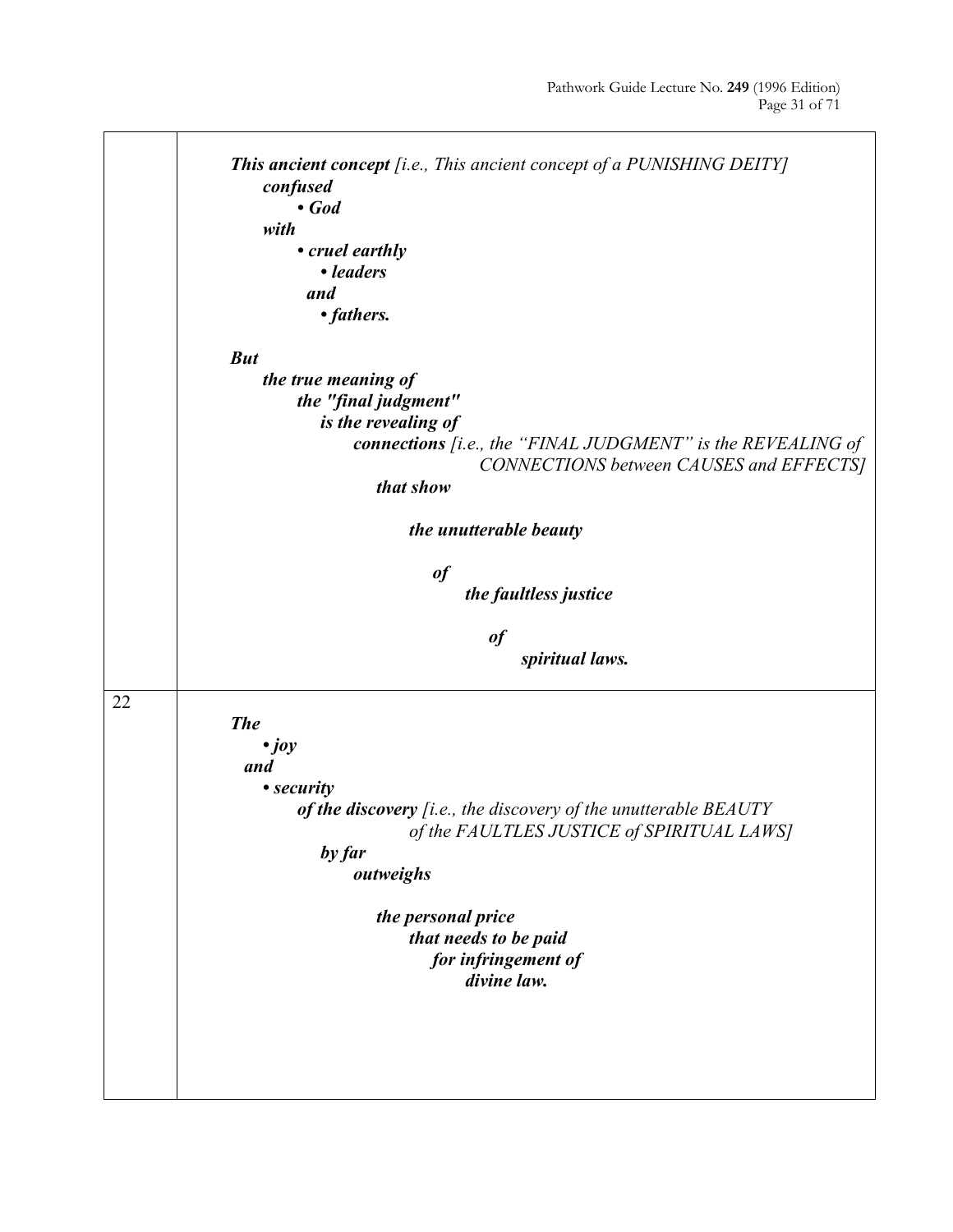*Even if negative karma results from the actions of a lifetime, it [i.e., the negative karma] is joyfully undertaken once the covers fall off, because living in a • just and • trustworthy universe has much greater value [i.e., much greater value than the negative karma that may have to be undertaken temporarily]. This is parallel to experiencing at certain stages on your path the relief of seeing • cause and • effect, even if it means paying the price [i.e., paying the price for your negativity that caused painful effects].* 23 *On one level you resist [i.e., you RESIST acknowledging CAUSE and EFFECT]*, *because you desire • never to be accountable for your misdemeanors, • never to have to pay the price [i.e., NEVER to have to PAY the PRICE for your MISDEMEANERS].*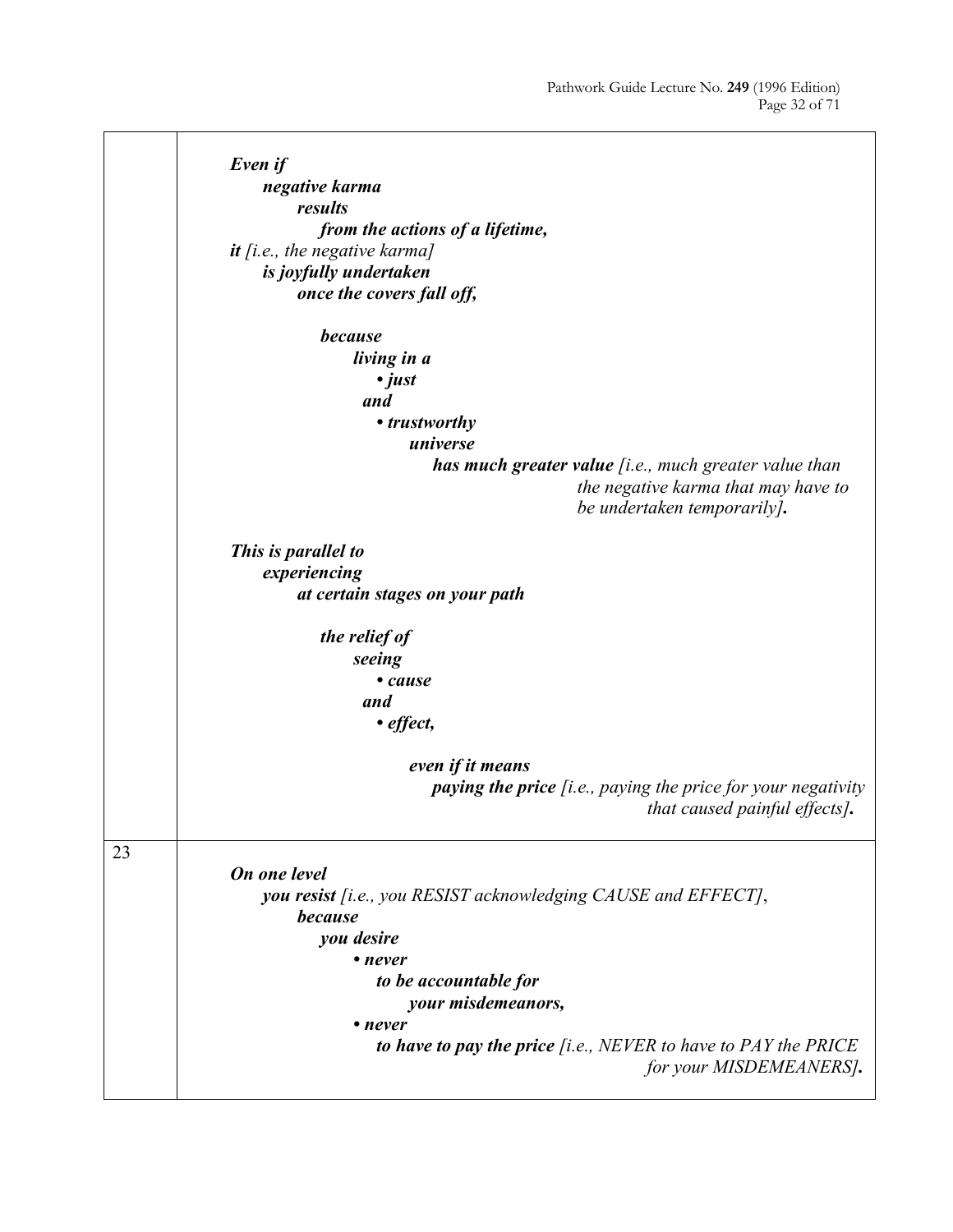$\overline{\phantom{a}}$ 

|    | On a deeper level                                                                    |
|----|--------------------------------------------------------------------------------------|
|    | you<br>• dread this possibility [i.e., you still DREAD this possibility of having to |
|    | PAY the PRICE for your MISDEMEANERS],                                                |
|    | but                                                                                  |
|    |                                                                                      |
|    | you are also                                                                         |
|    | • profoundly relieved                                                                |
|    | to find out that                                                                     |
|    | every smallest particle of consciousness                                             |
|    | creates effects                                                                      |
|    |                                                                                      |
|    | which, in turn,                                                                      |
|    | must come back to you                                                                |
|    | and extract a price:                                                                 |
|    |                                                                                      |
|    | • positively,                                                                        |
|    |                                                                                      |
|    | in a life-affirming way,                                                             |
|    | or                                                                                   |
|    | • negatively,                                                                        |
|    |                                                                                      |
|    | in a life-denying way,                                                               |
|    | according to                                                                         |
|    | the cause.                                                                           |
|    |                                                                                      |
| 24 |                                                                                      |
|    | How is it possible                                                                   |
|    | that                                                                                 |
|    | all                                                                                  |
|    | • deeds,                                                                             |
|    | all                                                                                  |
|    | • attitudes,                                                                         |
|    | all                                                                                  |
|    | • ever so secret intentionalities                                                    |
|    |                                                                                      |
|    | can be accounted for,                                                                |
|    | often decades later?                                                                 |
|    |                                                                                      |
|    | How can someone's life                                                               |
|    | be adjudged                                                                          |
|    |                                                                                      |
|    | long after the fact?                                                                 |
|    |                                                                                      |

**r**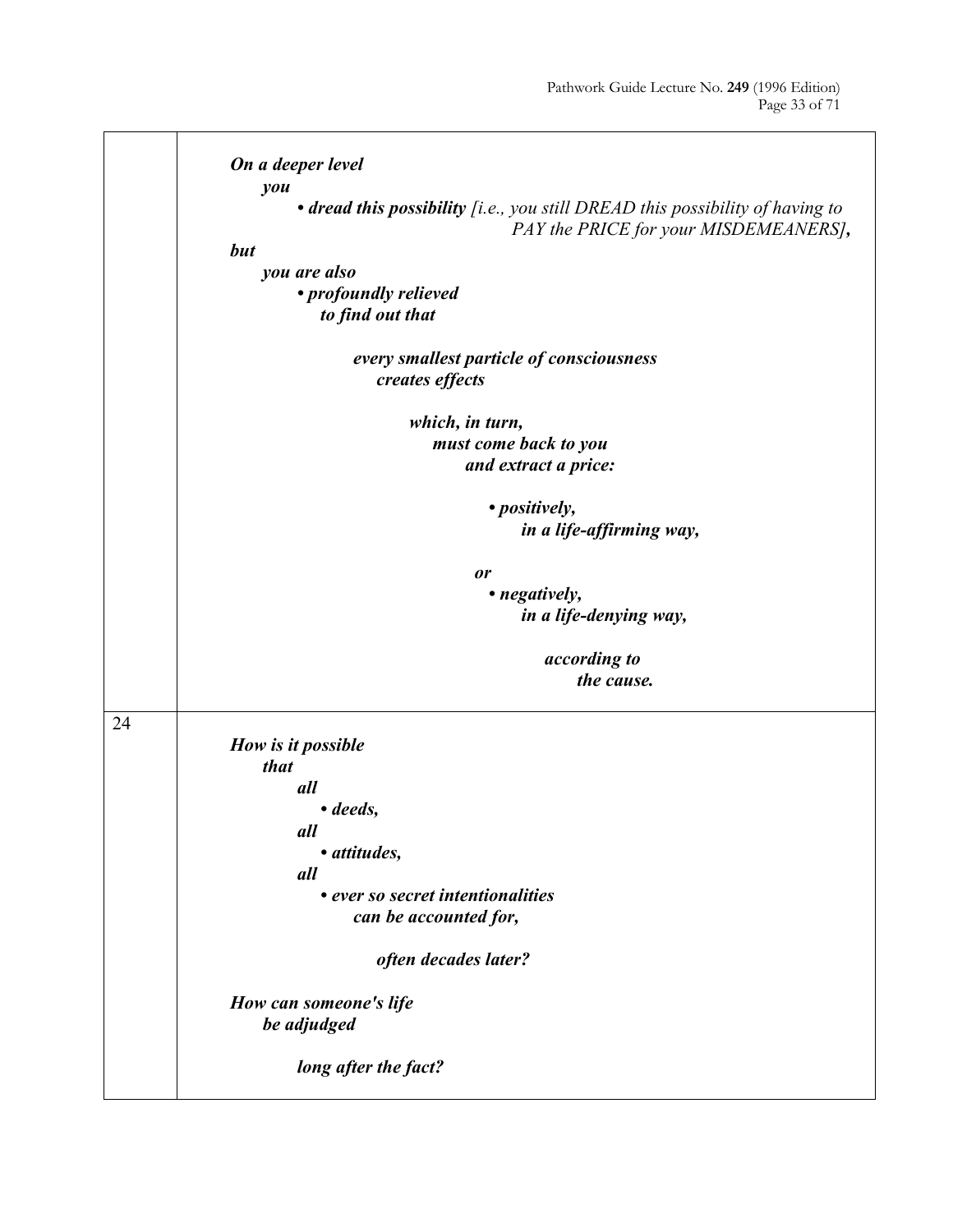|    | It is important                                                          |
|----|--------------------------------------------------------------------------|
|    | that you have some                                                       |
|    | • concept                                                                |
|    | and                                                                      |
|    | • understanding                                                          |
|    | about the principle operating here $[i.e., some understanding about the$ |
|    | principle that someone's life can be adjudged long after the fact].      |
|    | <b>This</b> [i.e., This understanding]                                   |
|    | will help you                                                            |
|    | to open up                                                               |
|    | your inner valves                                                        |
|    | to                                                                       |
|    | intuitive experiences.                                                   |
|    |                                                                          |
| 25 |                                                                          |
|    | You already know that                                                    |
|    | every human being                                                        |
|    | contains an inner substance -                                            |
|    | sometimes referred to as                                                 |
|    | "soul substance" -                                                       |
|    | which reflects                                                           |
|    | every particle                                                           |
|    | of the person's life.                                                    |
|    | <b>Nothing</b>                                                           |
|    | is lost,                                                                 |
|    | nothing                                                                  |
|    | glossed over.                                                            |
|    | Every                                                                    |
|    | • thought of any significance,                                           |
|    | every                                                                    |
|    | • feeling,                                                               |
|    | every                                                                    |
|    | • intent,                                                                |
|    | every                                                                    |
|    | • will direction,                                                        |
|    | every                                                                    |
|    | $\bullet$ action $-$                                                     |
|    | with all its ramifications -                                             |
|    | is imprinted into this substance [i.e., into this SOUL SUBSTANCE]        |
|    | and thereby                                                              |
|    | made available to review.                                                |
|    |                                                                          |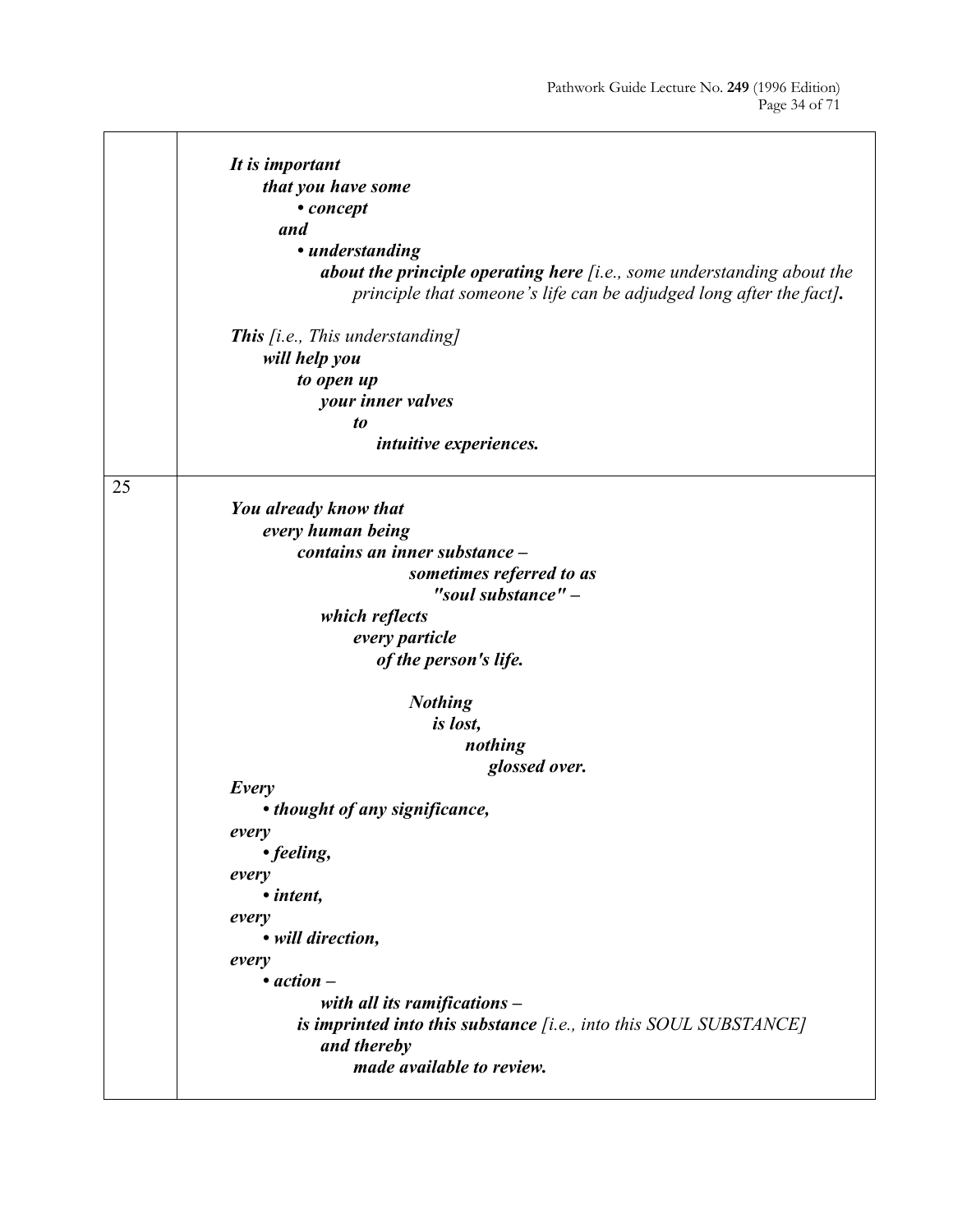*Thus a person's life may be perused from every conceivable point of view. One's life is truly an open book. You all contain an inner recording device, if you will. One of your greatest illusions – and you have many – is that • thoughts and • intentions and • desires • can be kept secret and • should therefore have no impact. Individuals often feel resentful when others react to their • unspoken intentions, their • secret negative wishes, as if they [i.e., as if their UNSPOKEN intentions and SECRET negative wishes] should not count.*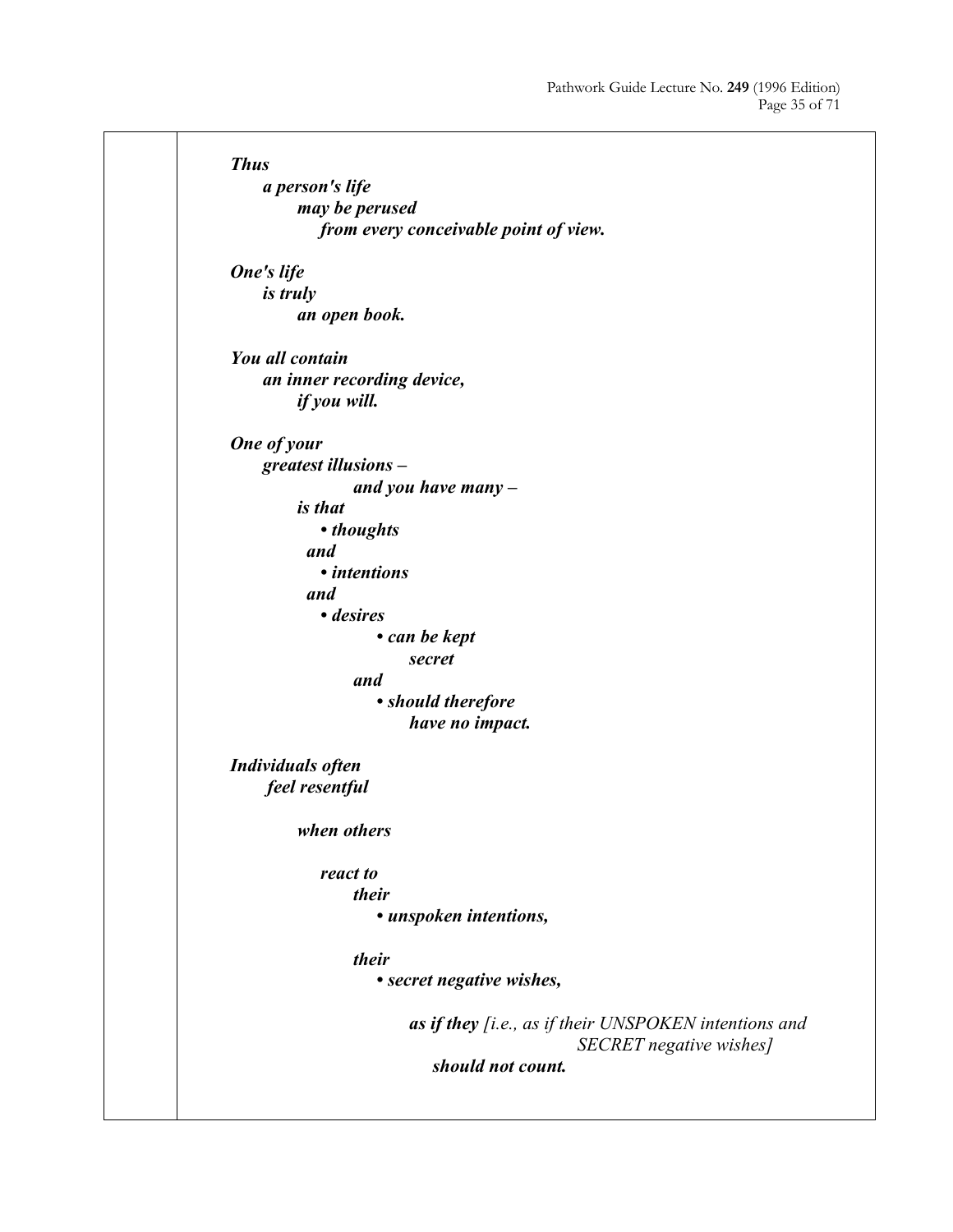|    | <b>Whatever</b><br>seems to be<br>• got away with<br><b>or</b><br>• unaccounted for<br>in an individual's life,<br>$\cdot$ good<br>or |
|----|---------------------------------------------------------------------------------------------------------------------------------------|
|    | $\bullet$ bad,                                                                                                                        |
|    | will<br>• ultimately                                                                                                                  |
|    | be open                                                                                                                               |
|    | and                                                                                                                                   |
|    | • inevitably                                                                                                                          |
|    | have its                                                                                                                              |
|    | commensurate effects.                                                                                                                 |
| 26 | <b>There</b> are<br>definite laws in operation<br>that determine                                                                      |
|    | when                                                                                                                                  |
|    | • effects                                                                                                                             |
|    | follow                                                                                                                                |
|    | $\bullet$ causes $-$                                                                                                                  |
|    | • when and why,<br>in certain instances,<br>effects follow suit                                                                       |
|    | <b>relatively quickly</b> [i.e., quickly after their causes]<br>and are thereby                                                       |
|    | <i>immediately traceable [i.e., immediately</i><br>traceable to their causes],                                                        |
|    | and                                                                                                                                   |
|    | • when and why                                                                                                                        |
|    | there is a longer time span                                                                                                           |
|    | between them [i.e., a longer time span between<br>effects and their causes].                                                          |
|    | It would be much too complicated<br>to delve into this now.                                                                           |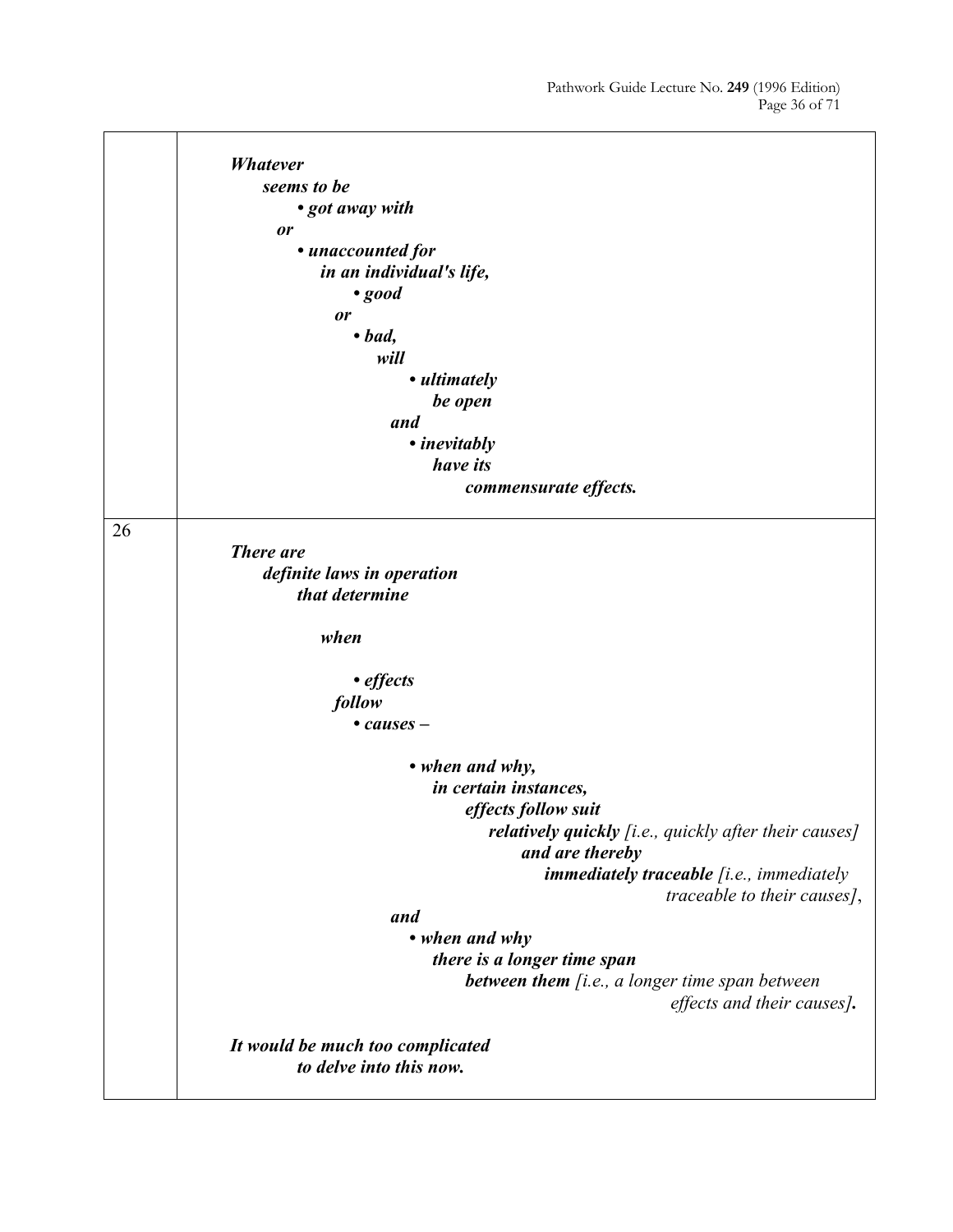*All I can say at this time is that the more an entity is developed, the faster • effects follow • causes. Beings who are still relatively undeveloped find themselves in the darkness of groping through the webs of • cause and • effect, more often than not • completely missing the connections [i.e., MISSING the CONNECTIONS between EFFECTS and their CAUSES], • discovering them [i.e., discovering these connections] only much later, when the body is shed as a garment no longer needed.*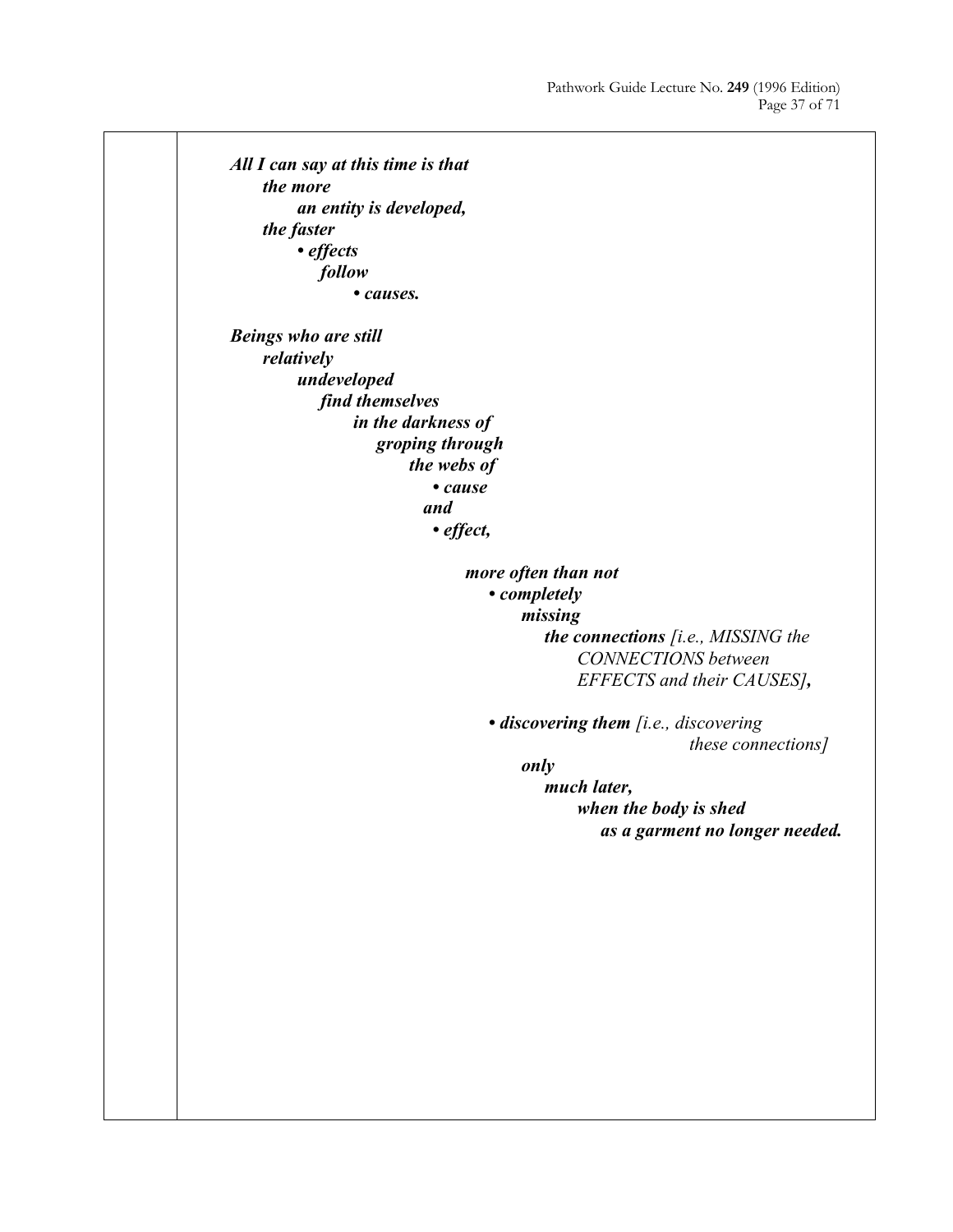| 27 |                                          |
|----|------------------------------------------|
|    | Just as each individual                  |
|    | carries his or her                       |
|    | own inner soul tableau                   |
|    | in which                                 |
|    | his or her                               |
|    | <i>personal records</i>                  |
|    | are kept,                                |
|    | so does your planet                      |
|    | have a                                   |
|    | soul substance                           |
|    | into which                               |
|    | all that ever happened on earth          |
|    | is imprinted                             |
|    | and can be read                          |
|    | as an immaculately kept record.          |
|    |                                          |
|    | Some human beings                        |
|    | have special gifts of clairvoyance,      |
|    | through which                            |
|    | parts of the world record                |
|    | are revealed to them.                    |
|    |                                          |
|    | Of course,                               |
|    | <i>personal misinterpretations</i>       |
|    | due to limited consciousness             |
|    | can distort their vision.                |
|    |                                          |
|    | <b>Since</b>                             |
|    | the world recording system               |
|    | exists<br>beyond three-dimensional time, |
|    |                                          |
|    | $\cdot$ the future $-$                   |
|    | that is, certain possibilities of        |
|    | the reality                              |
|    | which might                              |
|    | most likely manifest -                   |
|    |                                          |
|    | can be as available as                   |
|    | • the past.                              |
|    |                                          |
|    |                                          |
|    |                                          |
|    |                                          |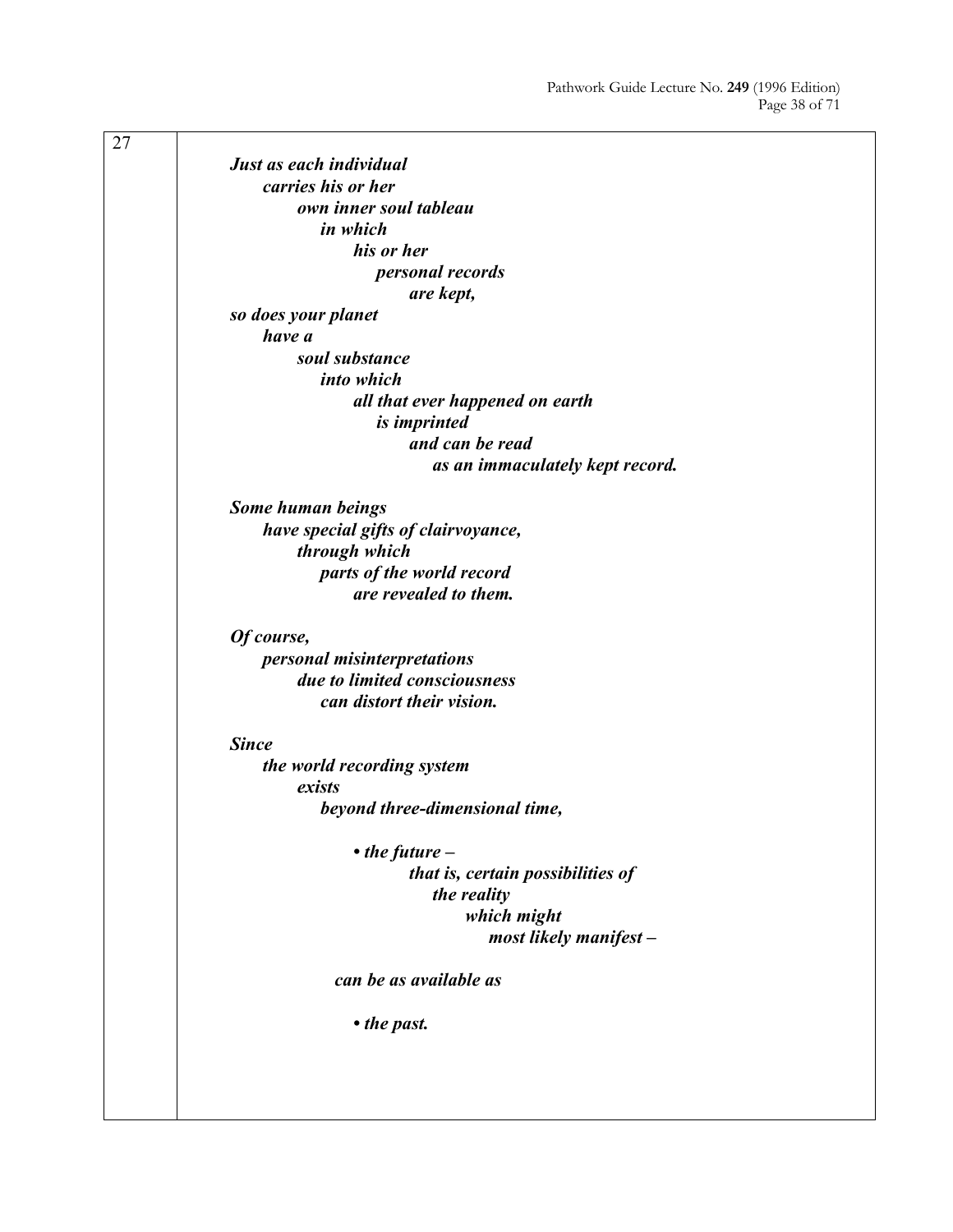| 28 | The world substance [i.e., The world soul substance]<br>is infinitely malleable,                                             |
|----|------------------------------------------------------------------------------------------------------------------------------|
|    | just as personal soul substance is.                                                                                          |
|    | <b>They</b> [i.e., both the WORLD soul substance and the PERSONAL soul substance]<br>are of the same<br>" <i>material.</i> " |
|    | <b>Nothing that</b>                                                                                                          |
|    | • ever                                                                                                                       |
|    | happened,                                                                                                                    |
|    | $\cdot$ is                                                                                                                   |
|    | happening,                                                                                                                   |
|    | $\cdot$ will                                                                                                                 |
|    | happen                                                                                                                       |
|    | is ever lost.                                                                                                                |
|    | Everything                                                                                                                   |
|    | automatically                                                                                                                |
|    | <i>imprints itself</i>                                                                                                       |
|    | in this substance $[i.e., in this SOLU$ SUBSTANCE].                                                                          |
|    |                                                                                                                              |
|    | It [i.e., This SOUL SUBSTANCE]                                                                                               |
|    | does not only show the                                                                                                       |
|    | $\bullet$ raw                                                                                                                |
|    | • event $-$                                                                                                                  |
|    | or even the                                                                                                                  |
|    | • plain simple                                                                                                               |
|    | • thought,                                                                                                                   |
|    | · attitude                                                                                                                   |
|    | or                                                                                                                           |
|    | • will direction.                                                                                                            |
|    | It [i.e., This SOUL SUBSTANCE]                                                                                               |
|    | also shows the                                                                                                               |
|    | • most hidden motives,                                                                                                       |
|    | the                                                                                                                          |
|    | • most secret intention,                                                                                                     |
|    | the                                                                                                                          |
|    | • exact balance of ambivalent feelings                                                                                       |
|    | and                                                                                                                          |
|    | the                                                                                                                          |
|    | • real reasons for making a decision.                                                                                        |
|    |                                                                                                                              |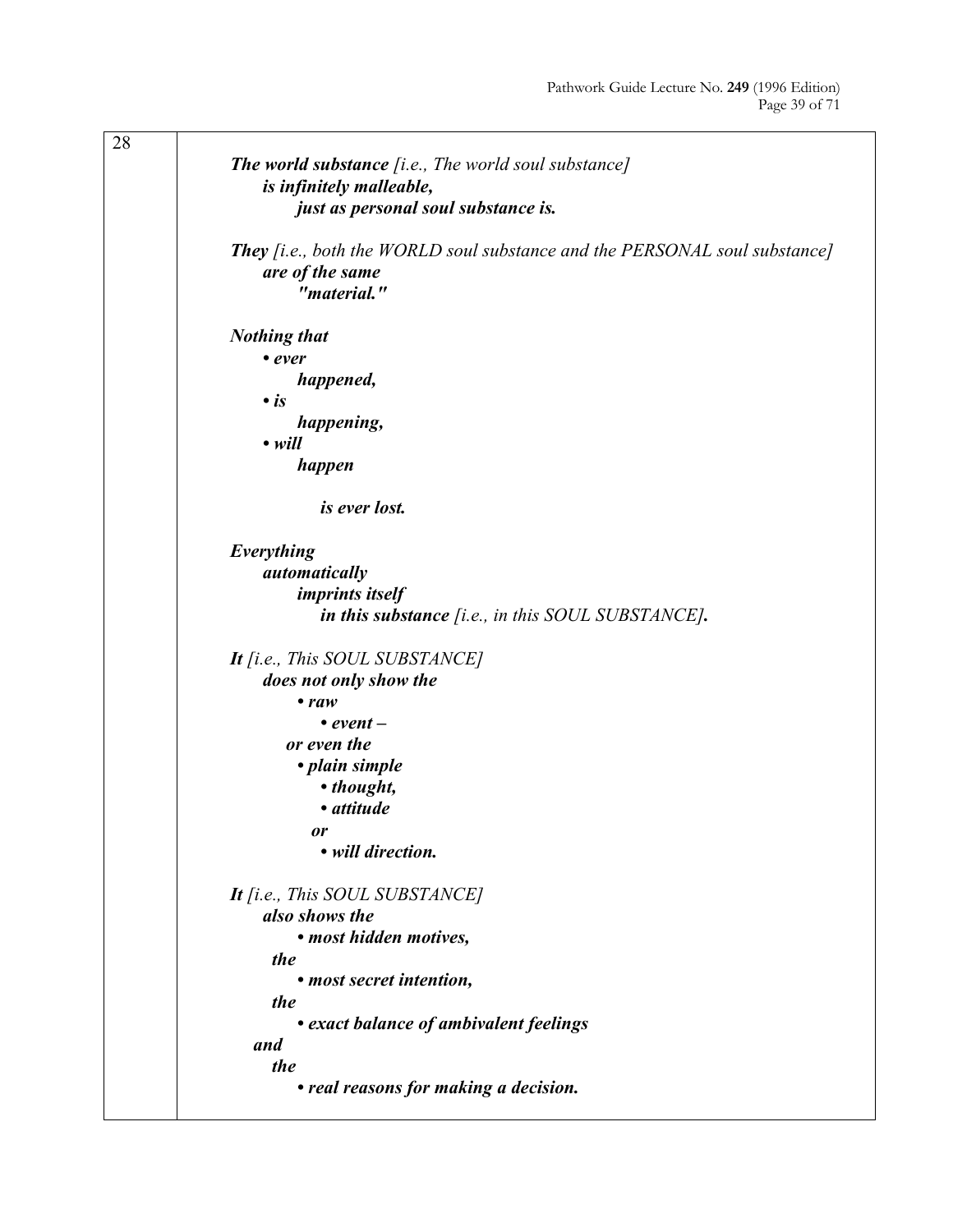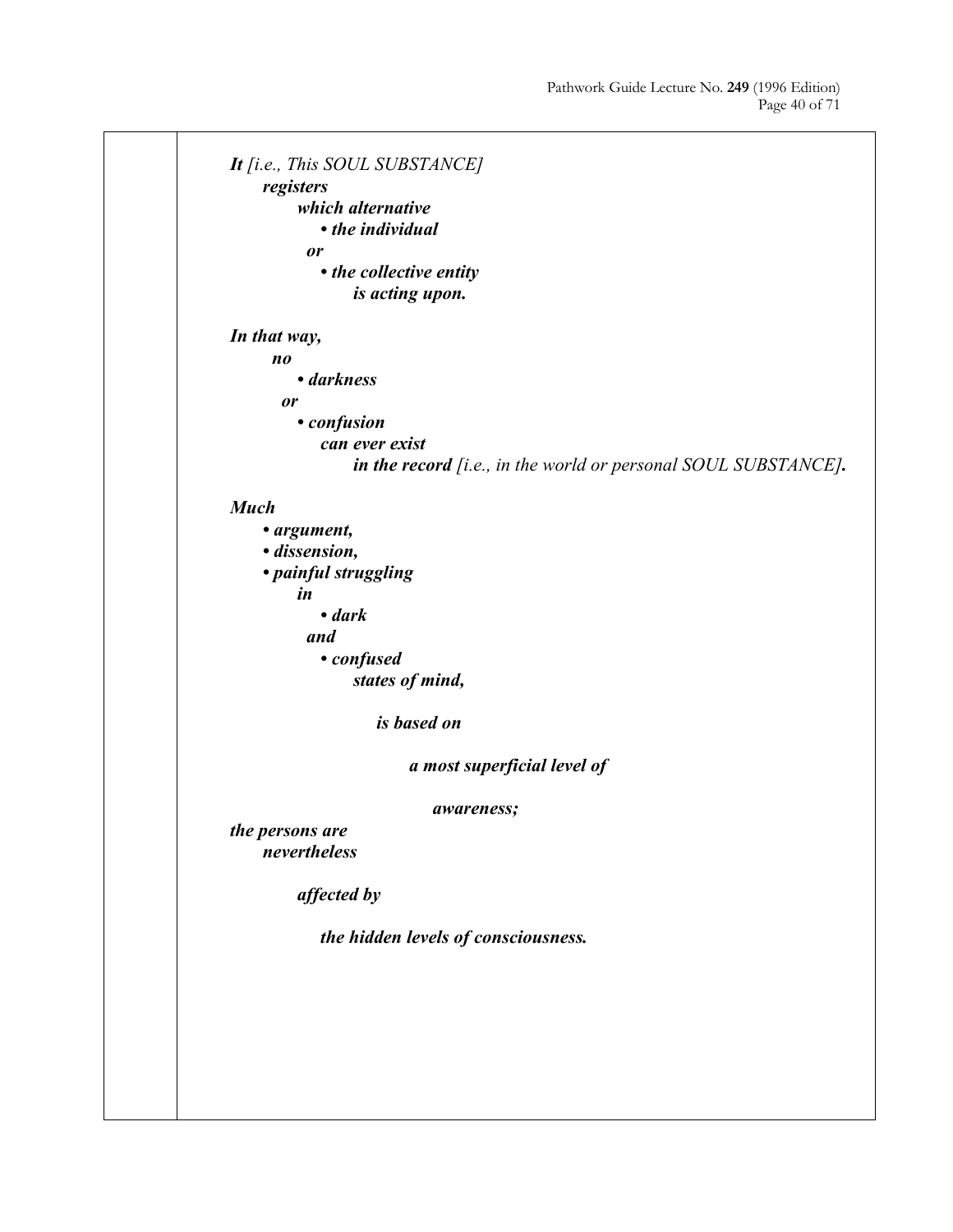29 *Clarity of vision totally eliminates all • fear and • pain of injustice. It [i.e., CLARITY of VISION] shows without a doubt that you live in an infinitely just Creation in which no error is ever possible. But this awareness [i.e., But this AWARENESS and CLARITY of VISION] cannot be given gratuitously. Each entity must develop into it [i.e., DEVELOP into this AWARENESS or CLARITY of VISION] through struggle. This [i.e., This DEVELOPING into AWARENESS or CLARITY of VISION through STRUGGLE] means overcoming the resistance • to making every crevice of the self known and • to taking responsibility for it [i.e., OVERCOMING RESISTANCE to TAKING RESPONSIBILITY for every crevice of the self that is found].*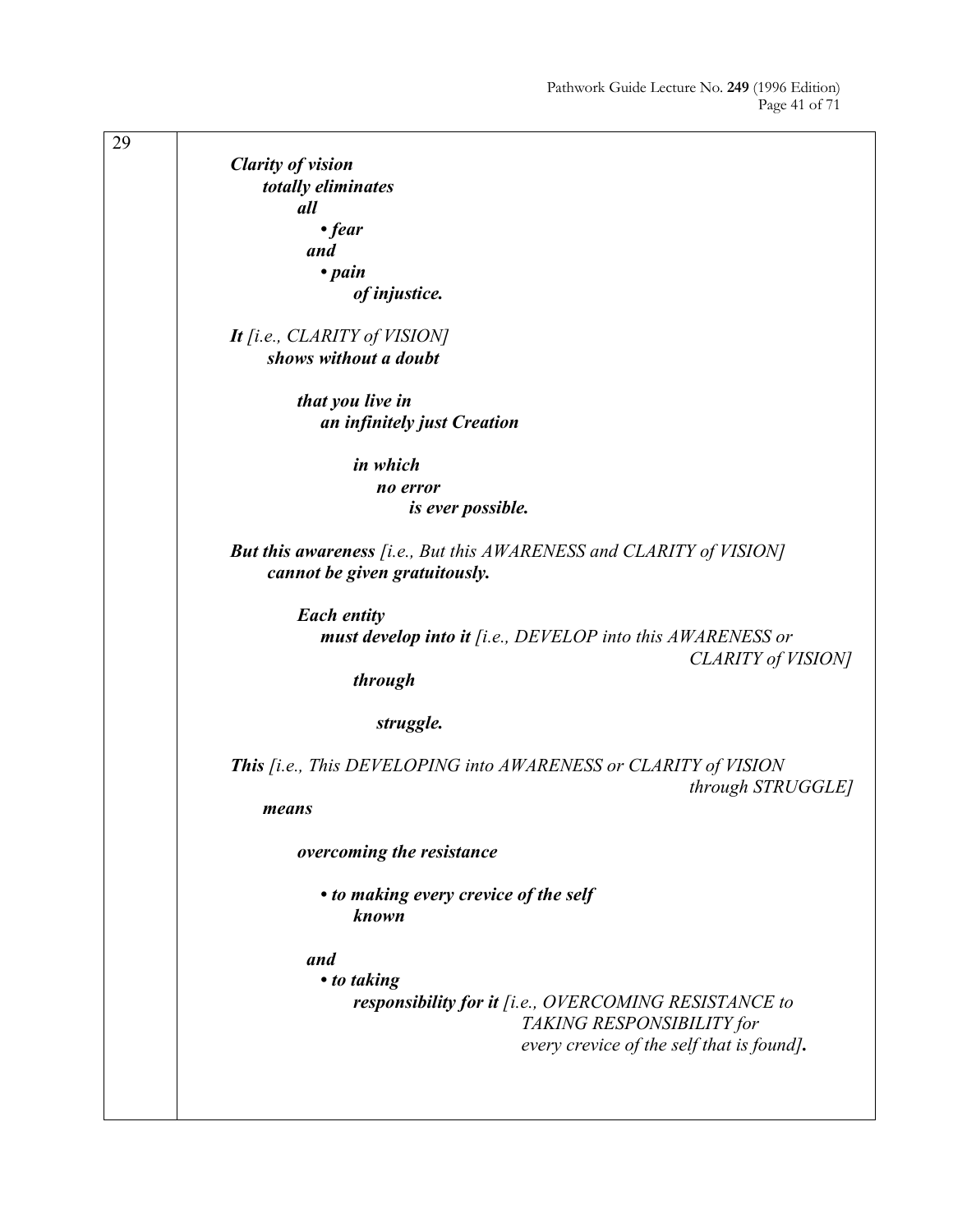*Scriptures of many • religious and • spiritual movements have always hinted at ultimate justice. "Judgment Day" means nothing else but this [i.e. nothing else but ULTIMATE JUSTICE in Creation]. It is human consciousness, with its present limitations, that interpreted judgment • to imply an unloving attitude on the part of those who were supposed to judge, [that even interpreted judgment] • to imply • unfairness, • arbitrariness, • rejection. This [i.e., This INTERPRETATION of JUDGMENT] is clearly a projection of humanity's own state of affairs.*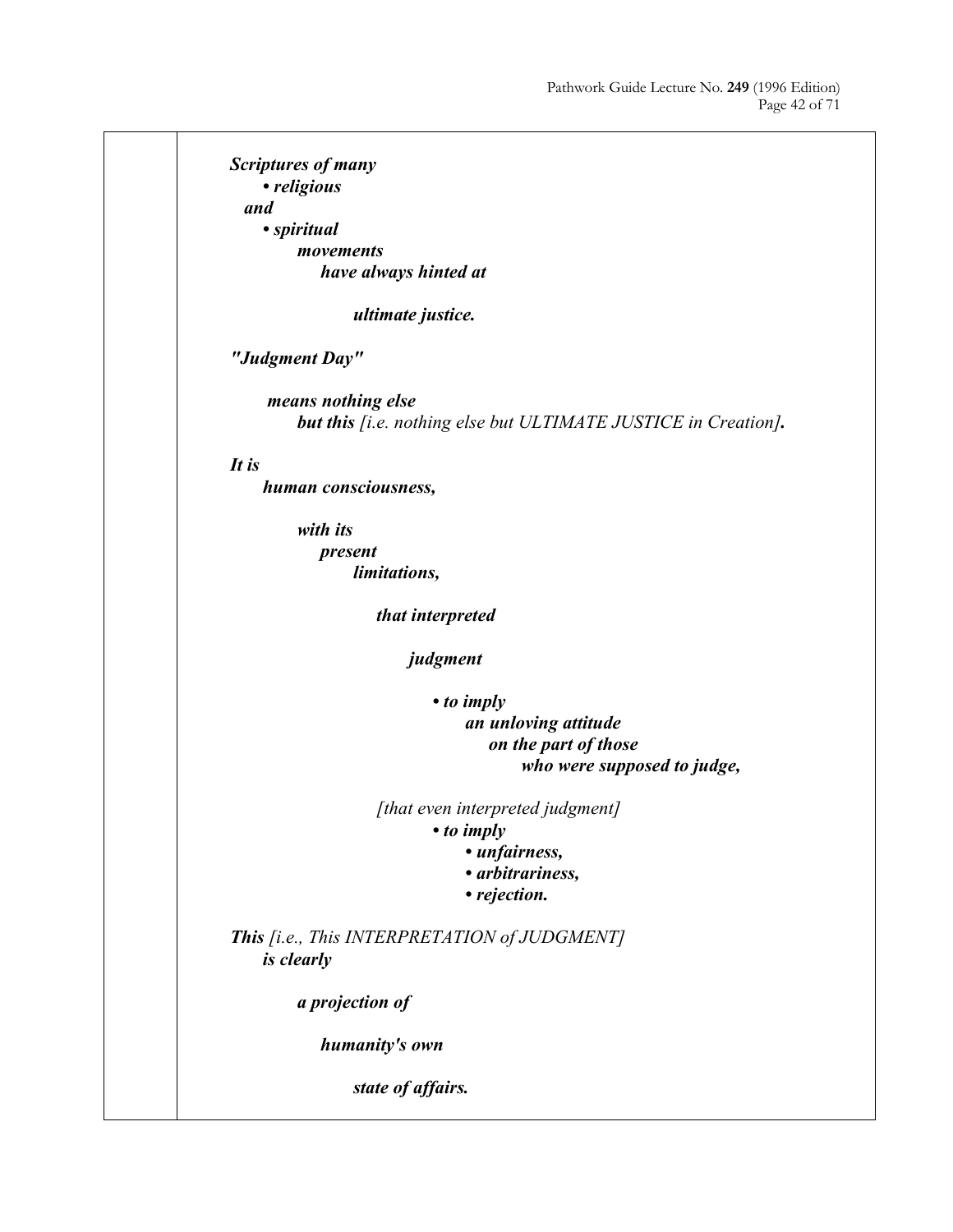|    | <b>Divine justice</b> [i.e., DIVINE JUSTICE, in contrast to limited human justice]<br>is nothing more, nor less, |
|----|------------------------------------------------------------------------------------------------------------------|
|    | than                                                                                                             |
|    | • the full vision of                                                                                             |
|    | all an entity expresses,                                                                                         |
|    | so that                                                                                                          |
|    |                                                                                                                  |
|    | $\bullet$ the inevitable consequences [i.e., the inevitable consequences of                                      |
|    | all an entity expresses]                                                                                         |
|    | become                                                                                                           |
|    | • the measure                                                                                                    |
|    | and                                                                                                              |
|    | • the medicine                                                                                                   |
|    |                                                                                                                  |
|    | to grow into                                                                                                     |
|    | • wholeness,                                                                                                     |
|    | that is $[i.e., that is, to grow into],$                                                                         |
|    | • holiness.                                                                                                      |
|    |                                                                                                                  |
| 30 |                                                                                                                  |
|    | <b>You need to</b>                                                                                               |
|    |                                                                                                                  |
|    | • clearly understand                                                                                             |
|    | and                                                                                                              |
|    | · differentiate                                                                                                  |
|    |                                                                                                                  |
|    | <b>between</b>                                                                                                   |
|    | • the fear of                                                                                                    |
|    | and                                                                                                              |
|    |                                                                                                                  |
|    | • resistance to                                                                                                  |
|    | this full vision of                                                                                              |
|    | unconcealed revelation                                                                                           |
|    | $\bullet$ of all                                                                                                 |
|    | that is $-$                                                                                                      |
|    | $\bullet$ of the                                                                                                 |
|    | <b>World Soul Substance</b>                                                                                      |
|    |                                                                                                                  |
|    | that hides nothing $-$                                                                                           |
|    |                                                                                                                  |
|    | <b>and</b> [i.e., and this fear's and resistance's OPPOSITE, namely]                                             |
|    | • the deepest longing                                                                                            |
|    | in your soul                                                                                                     |
|    | for exactly                                                                                                      |
|    | this                                                                                                             |
|    |                                                                                                                  |
|    | • knowledge                                                                                                      |
|    | and                                                                                                              |
|    | • experience.                                                                                                    |
|    |                                                                                                                  |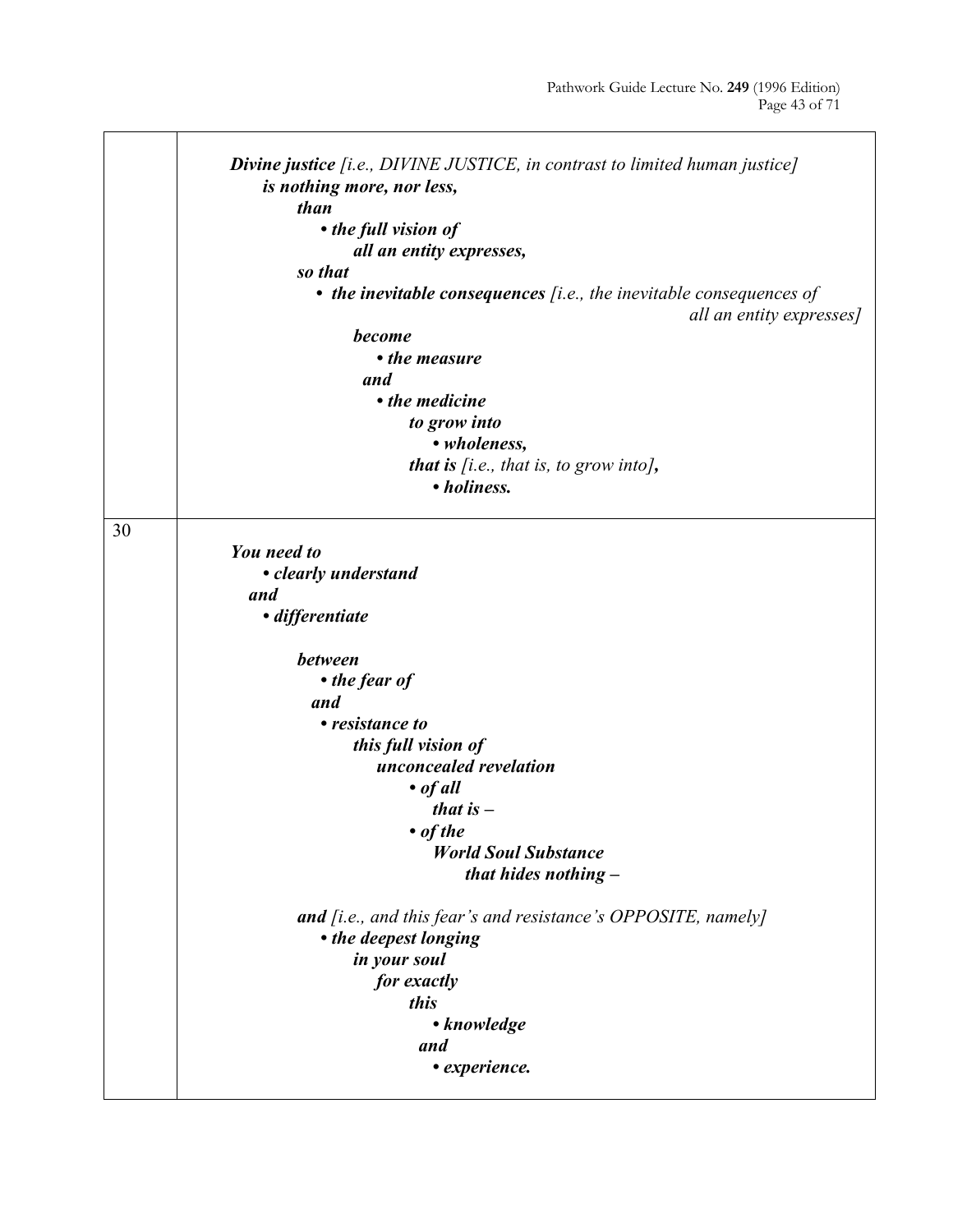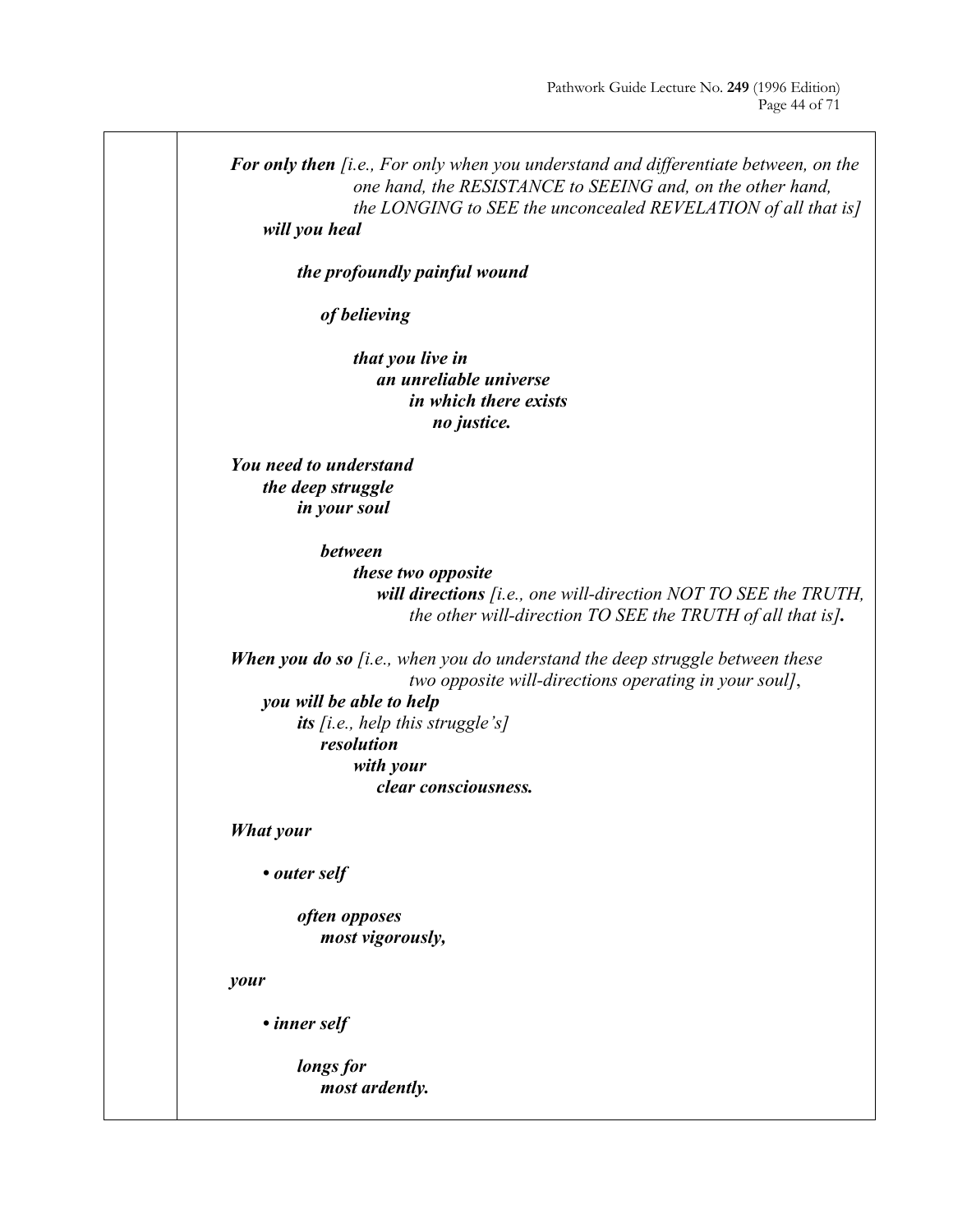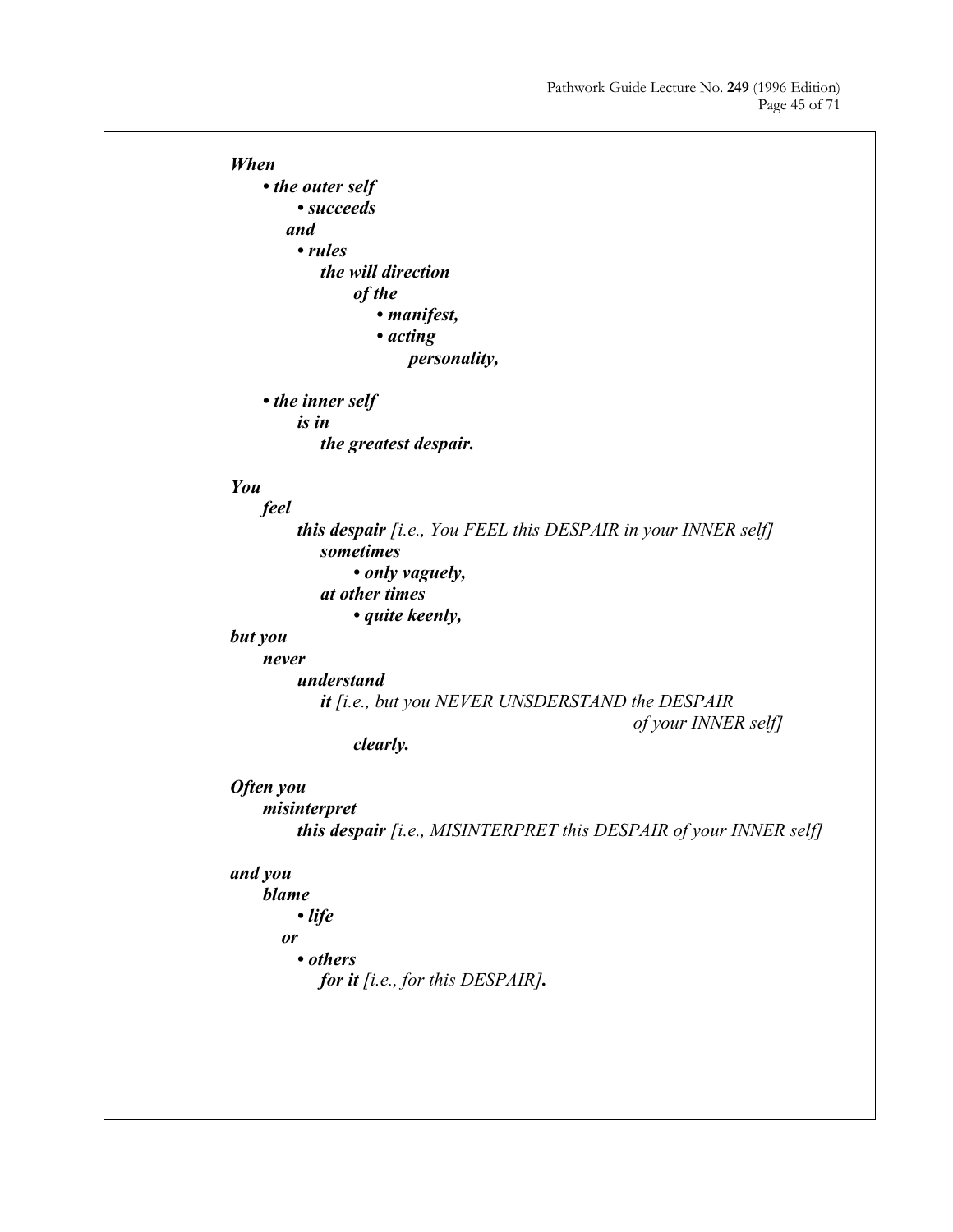31 *So, my friends, I say to you, experience the pain of believing you live in an unjust universe. Only when you establish full awareness of this specific pain [i.e., only when you establish full AWARENESS of this specific PAIN of BELIEVING you live in an UNJUST universe], can you then, as the next step, establish full awareness of the struggle in you to heal this pain [i.e., can you establish full AWARENESS of the STRUGGLE in you to HEAL this pain of BELIEVING you live in an UNJUST universe]. They [i.e., The RESISTANCE to seeing the TRUTH, believing WRONGLY that the "truth" is that you live in an UNJUST universe and your LONGING to see the TRUTH that you DO, in fact, live in a totally JUST universe] are two opposite will directions. At this point, you need to understand that there is no other cure for this specific pain [i.e., this specific PAIN of believing you live in an UNJUST UNIVERSE] but • to obtain the relief you resist most, that is, • to ascertain the connections between • the causes you set in motion and • their effects on • yourself and • others.*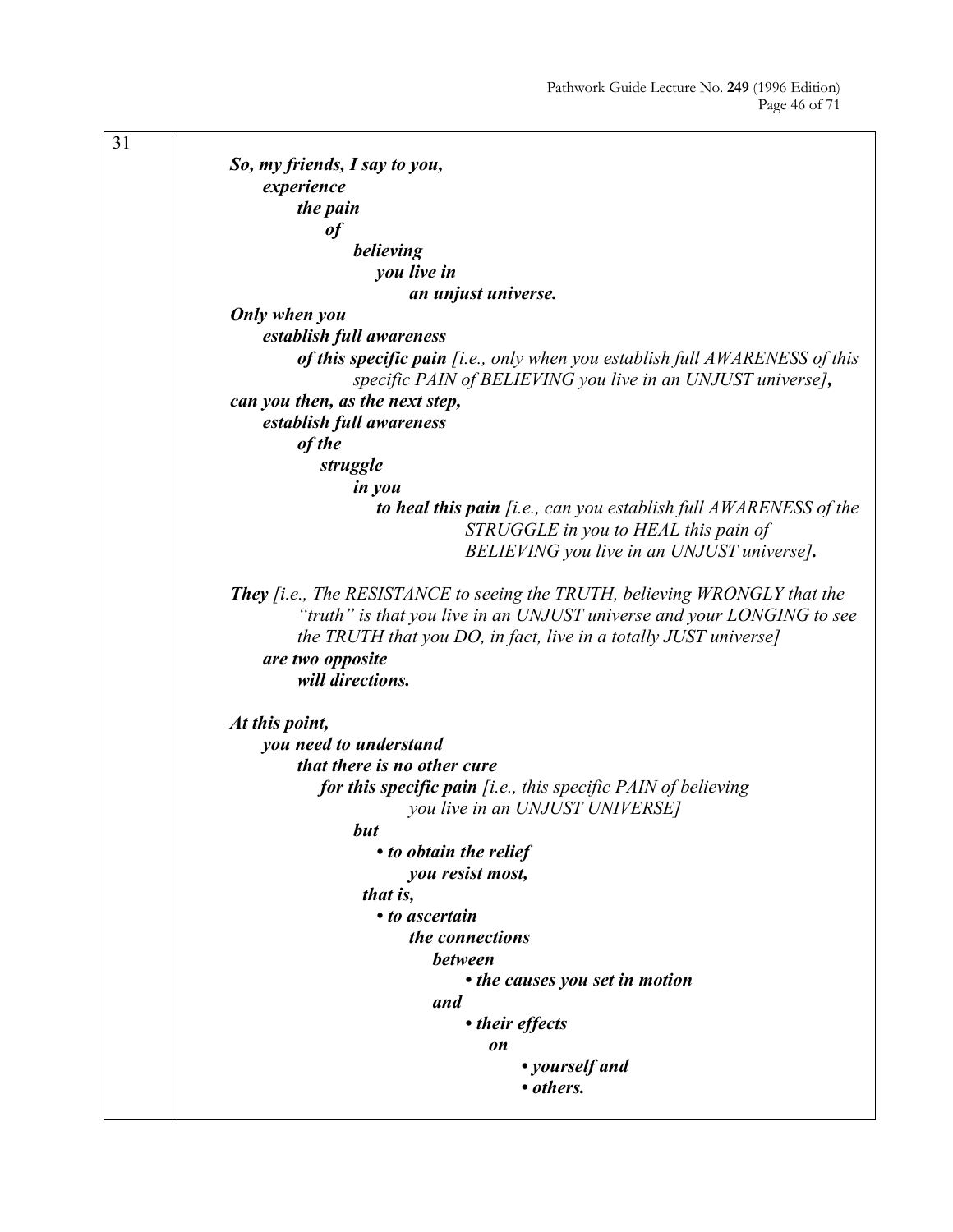$\overline{\phantom{0}}$ 

|    | Once you remove<br>your wall of resistance [i.e., Once you remove your wall of resistance to seeing<br>the truth of these connections between causes and effects],<br>you will see<br>• how foolish it was<br>to have it [i.e., how foolish it was to have this wall of resistance<br>blocking the truth of these connections between causes<br>and effects],<br>and<br>• what a relief it is<br>to see<br>• the orderliness,<br>• the beauty,<br>• the infinite merciful justice<br>of Creation.                   |
|----|---------------------------------------------------------------------------------------------------------------------------------------------------------------------------------------------------------------------------------------------------------------------------------------------------------------------------------------------------------------------------------------------------------------------------------------------------------------------------------------------------------------------|
| 32 | <b>Become aware of</b><br>· living,<br>• breathing,<br>and<br>$\cdot$ being<br>in a living substance<br>that registers<br>at all times<br>all that you<br>$\bullet$ are,<br>all that you<br>• manifest,<br>all that you<br>• express,<br>all that you<br>• strive for.<br>Your<br>$\bullet$ being,<br>your<br>• aliveness<br>has impact on<br>the world you live in,<br>whether you know it or not.<br><b>Do not fear this fact</b> [i.e., this fact that your BEING has IMPACT on the WORLD],<br>do not resist it. |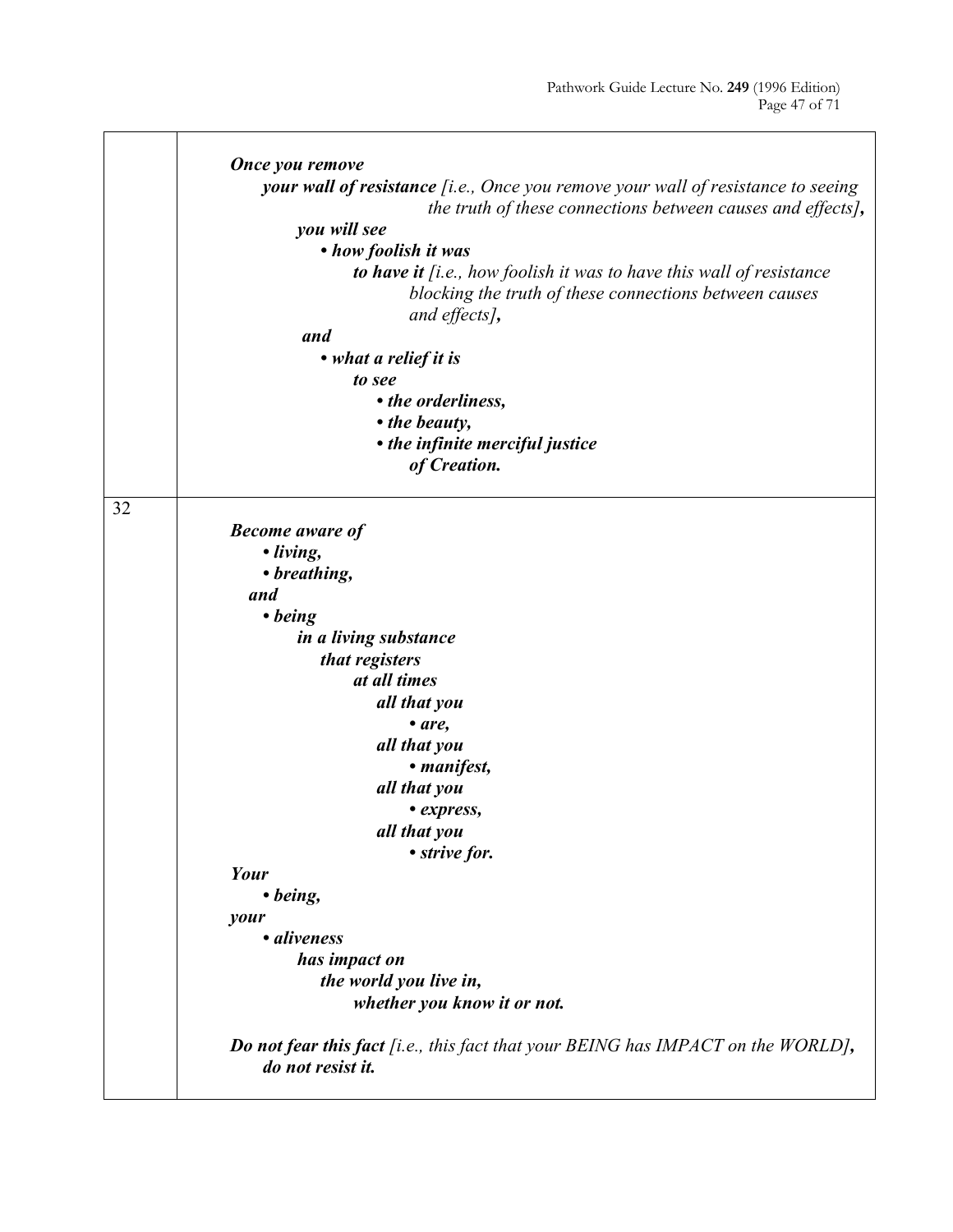```
You 
     • fear and 
     • resist 
         knowing this [i.e., You FEAR and RESIST knowing 
                that YOUR BEING has IMPACT on the WORLD]
because 
     you believe that 
         your 
             • destructive aspects 
        are 
        your 
             • essence, 
        your 
             • ultimate reality. 
[IF IT WERE TRUE that your DESTRUCTIVE aspects 
        were your ESSENCE and ULTIMATE REALITY,] 
     That would indeed 
        be unbearable. 
That alternative [i.e., That alternative that your DESTRUCTIVE aspects 
                               are your ESSENCE and ULTIMATE REALITY]
     is whispered into your ears 
        by the forces of darkness 
             whose interest it is 
                that you 
                    remain 
                        • in 
                            • pain, 
                            • fear 
                           and 
                            • confusion, 
                         • disconnected from 
                            the greater reality of life.
```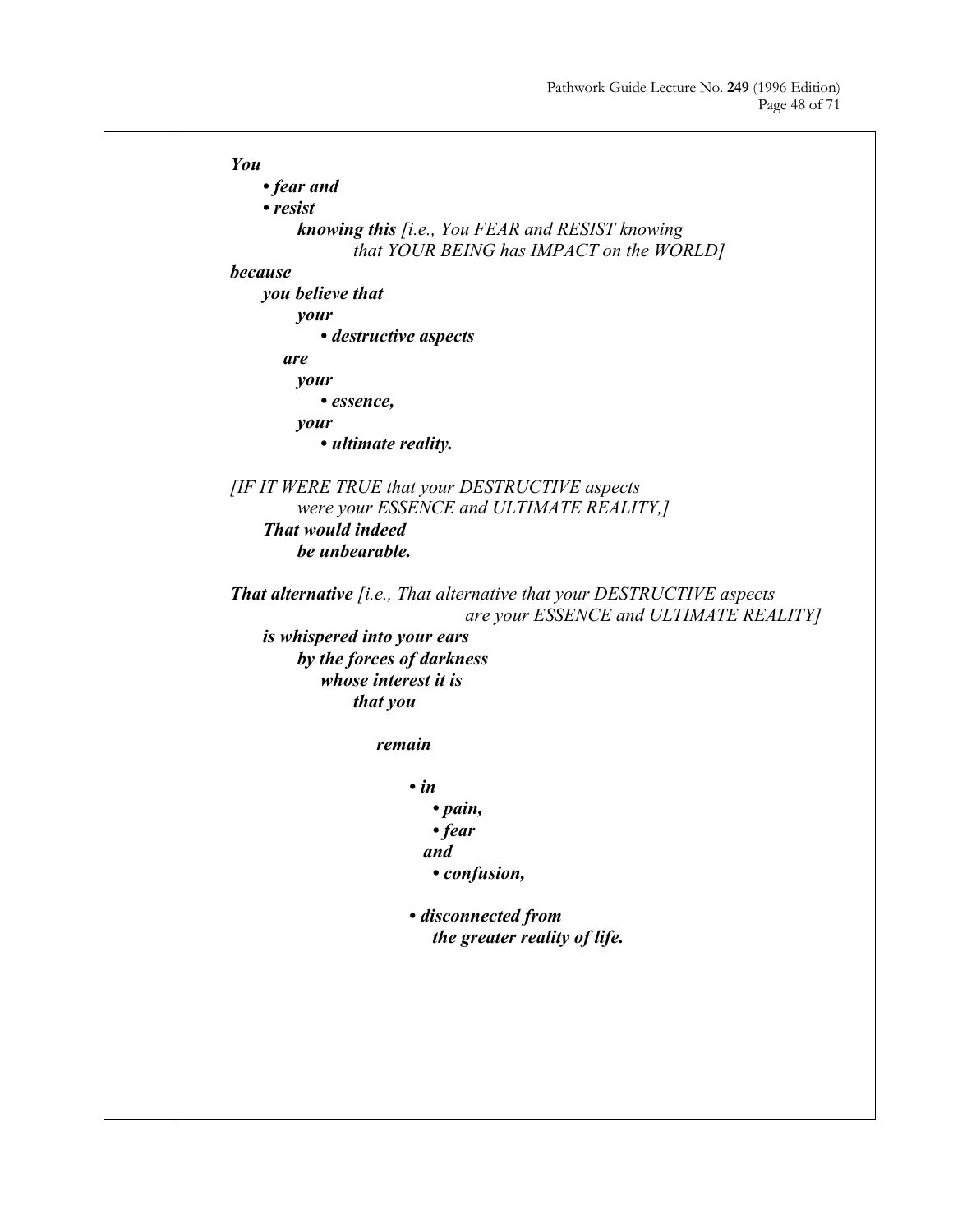|    | In the darkness                                                 |
|----|-----------------------------------------------------------------|
|    | you prefer to                                                   |
|    | • struggle with                                                 |
|    | the pain of                                                     |
|    | an unjust universe,                                             |
|    | rather than                                                     |
|    | $\bullet$ see                                                   |
|    | the                                                             |
|    | • beauty                                                        |
|    | and                                                             |
|    | · justice                                                       |
|    |                                                                 |
|    | of God's creation                                               |
|    | and                                                             |
|    | • discover that                                                 |
|    | you are                                                         |
|    | ultimately                                                      |
|    | good.                                                           |
|    |                                                                 |
| 33 |                                                                 |
|    | So you need to                                                  |
|    | pray for                                                        |
|    |                                                                 |
|    | the faith in                                                    |
|    | your ultimate divine essence                                    |
|    |                                                                 |
|    | that can                                                        |
|    | fully reveal itself                                             |
|    |                                                                 |
|    | only                                                            |
|    | when you recognize                                              |
|    | what covers it up.                                              |
|    |                                                                 |
|    | This step of                                                    |
|    | • courage                                                       |
|    | and                                                             |
|    | • faith [i.e., faith that you ARE your ULTIMATE DIVINE ESSENCE] |
|    | is exactly                                                      |
|    | what you need to take on your path,                             |
|    | again                                                           |
|    | and again.                                                      |
|    |                                                                 |
|    |                                                                 |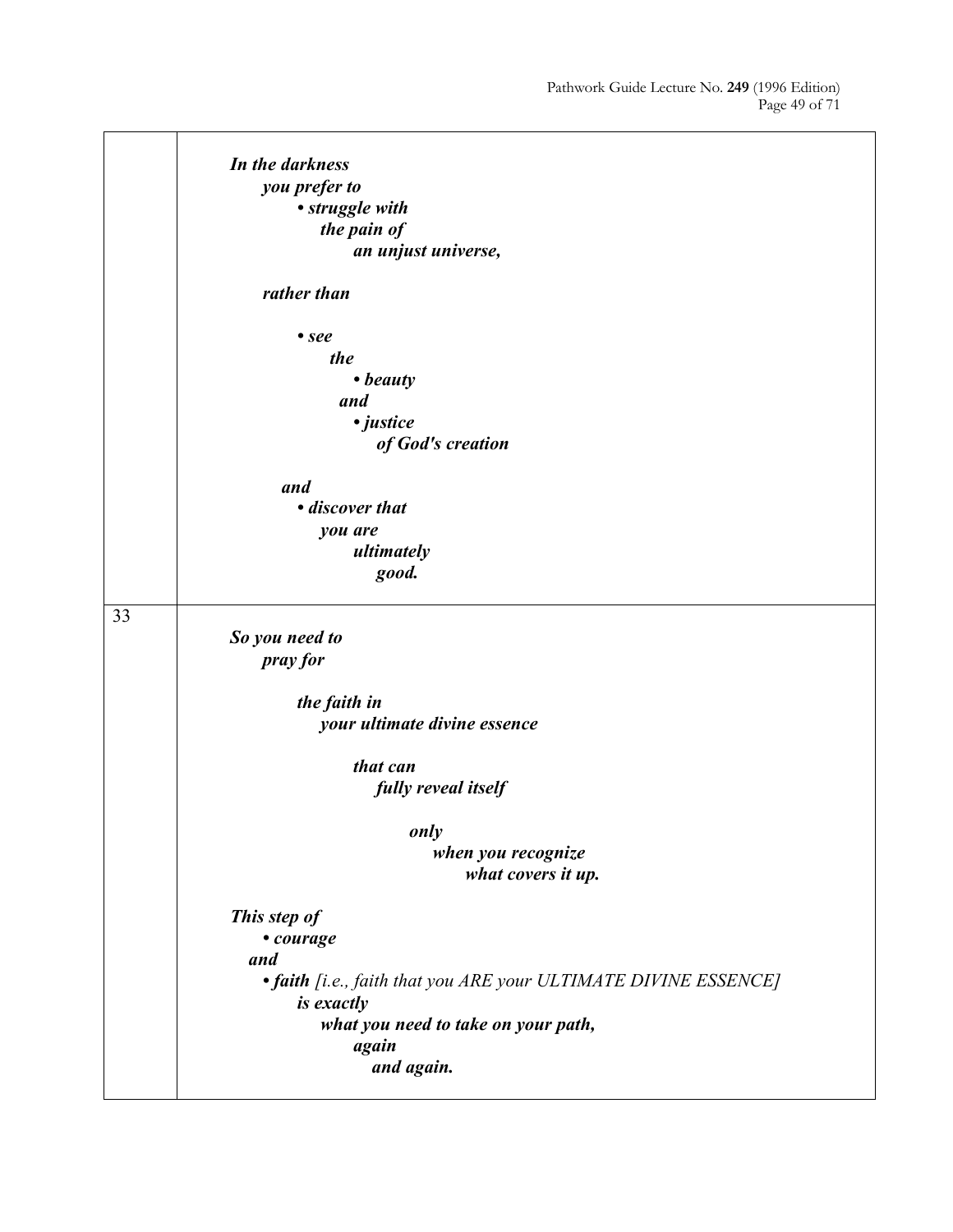$\overline{\phantom{0}}$ 

|    | The awareness of                                                                                                                                                                |
|----|---------------------------------------------------------------------------------------------------------------------------------------------------------------------------------|
|    | having impact on life                                                                                                                                                           |
|    | • through your                                                                                                                                                                  |
|    | very being,                                                                                                                                                                     |
|    | • through                                                                                                                                                                       |
|    | simply existing,                                                                                                                                                                |
|    | will give you                                                                                                                                                                   |
|    | • a tremendous sense of peace                                                                                                                                                   |
|    | and                                                                                                                                                                             |
|    | • a sense of your own values                                                                                                                                                    |
|    | rather than                                                                                                                                                                     |
|    | • frighten you.                                                                                                                                                                 |
|    | It [i.e., This awareness that you ARE your ULTIMATE DIVINE ESSENCE and<br>have IMPACT on life through your very BEING and by SIMPLY EXISTING]<br>will motivate you<br>to unfold |
|    |                                                                                                                                                                                 |
|    | all your                                                                                                                                                                        |
|    | still dormant                                                                                                                                                                   |
|    | divine potentials,                                                                                                                                                              |
|    | with which you                                                                                                                                                                  |
|    | will then mold                                                                                                                                                                  |
|    | ever-newly unfolding life.                                                                                                                                                      |
| 34 |                                                                                                                                                                                 |
|    | Life's                                                                                                                                                                          |
|    | infinite possibilities                                                                                                                                                          |
|    | depend                                                                                                                                                                          |
|    | • on every single                                                                                                                                                               |
|    | created conscious entity,                                                                                                                                                       |
|    | • on each entity's                                                                                                                                                              |
|    | decision,                                                                                                                                                                       |
|    | in every fraction of time,                                                                                                                                                      |
|    | • which way to                                                                                                                                                                  |
|    | $\cdot$ go,                                                                                                                                                                     |
|    | • which way to                                                                                                                                                                  |
|    | $\bullet$ think,                                                                                                                                                                |
|    | • act and                                                                                                                                                                       |
|    | $\bullet$ will.                                                                                                                                                                 |
|    |                                                                                                                                                                                 |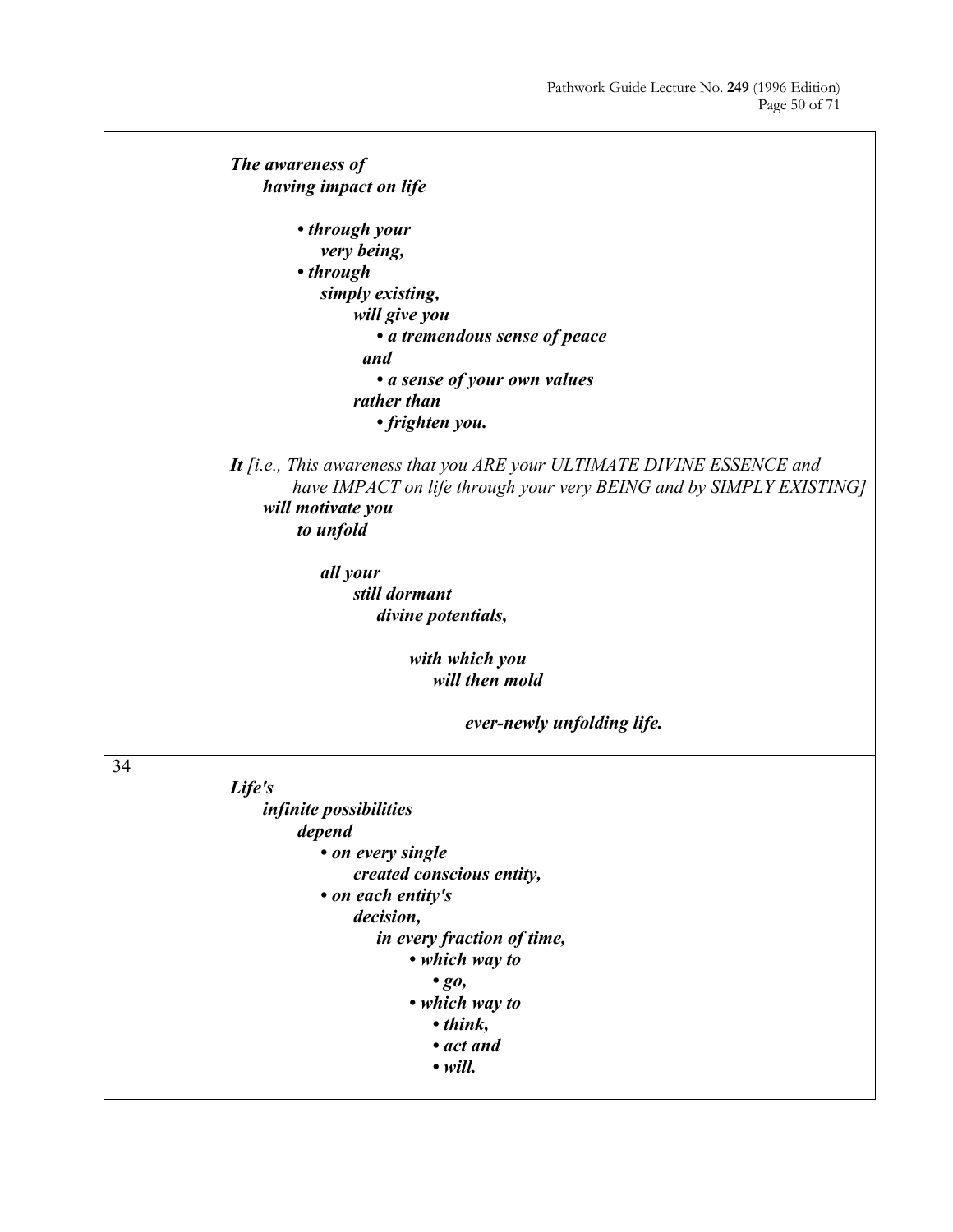| You                                               |
|---------------------------------------------------|
| are the director                                  |
| of your thoughts.                                 |
|                                                   |
| <b>Your thoughts</b>                              |
| do not                                            |
| befall you [i.e., Your THOUGHTS do NOT befall you |
| by CHANCE or FATE].                               |
|                                                   |
| <b>Through</b>                                    |
| your thoughts,                                    |
|                                                   |
| you                                               |
|                                                   |
| create                                            |
| • the flow of                                     |
| feelings                                          |
| and                                               |
| • the direction of                                |
| your vital energies.                              |
|                                                   |
| <b>The</b>                                        |
| You                                               |
| that can make these decisions                     |
|                                                   |
| is                                                |
| the already-manifest                              |
| divinity.                                         |
|                                                   |
| It is an illusion                                 |
| to believe                                        |
| that by                                           |
|                                                   |
| not making decisions                              |
| in your<br>• thoughts,                            |
| • opinions or                                     |
| $\bullet$ acts,                                   |
|                                                   |
| you have                                          |
| no impact.                                        |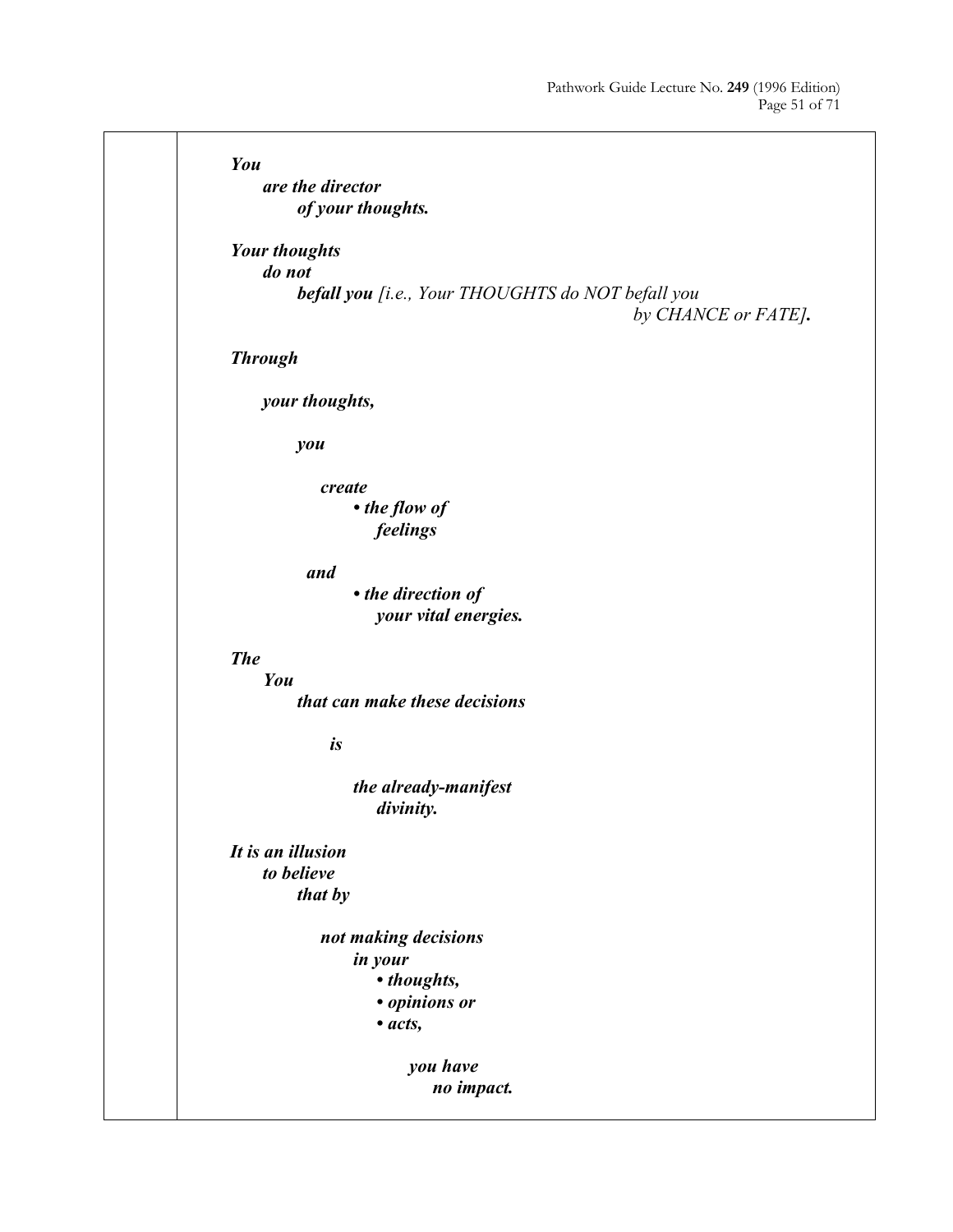*Even when you actively choose, you often doubt that your decisions have impact. How much more will you doubt [i.e., will you doubt that you have any significant impact] when it comes to your • non-actions, your • lukewarm withholding or • not taking a stand, • not actively searching for truth at all times! The reality is that your • non-actions are • actions in themselves that have every bit as much impact as your overt actions. Your soul substance registers • the hidden motives for non-action. It [i.e., Your soul substance] registers • feelings and • attitudes that are contained behind the decision not to act.*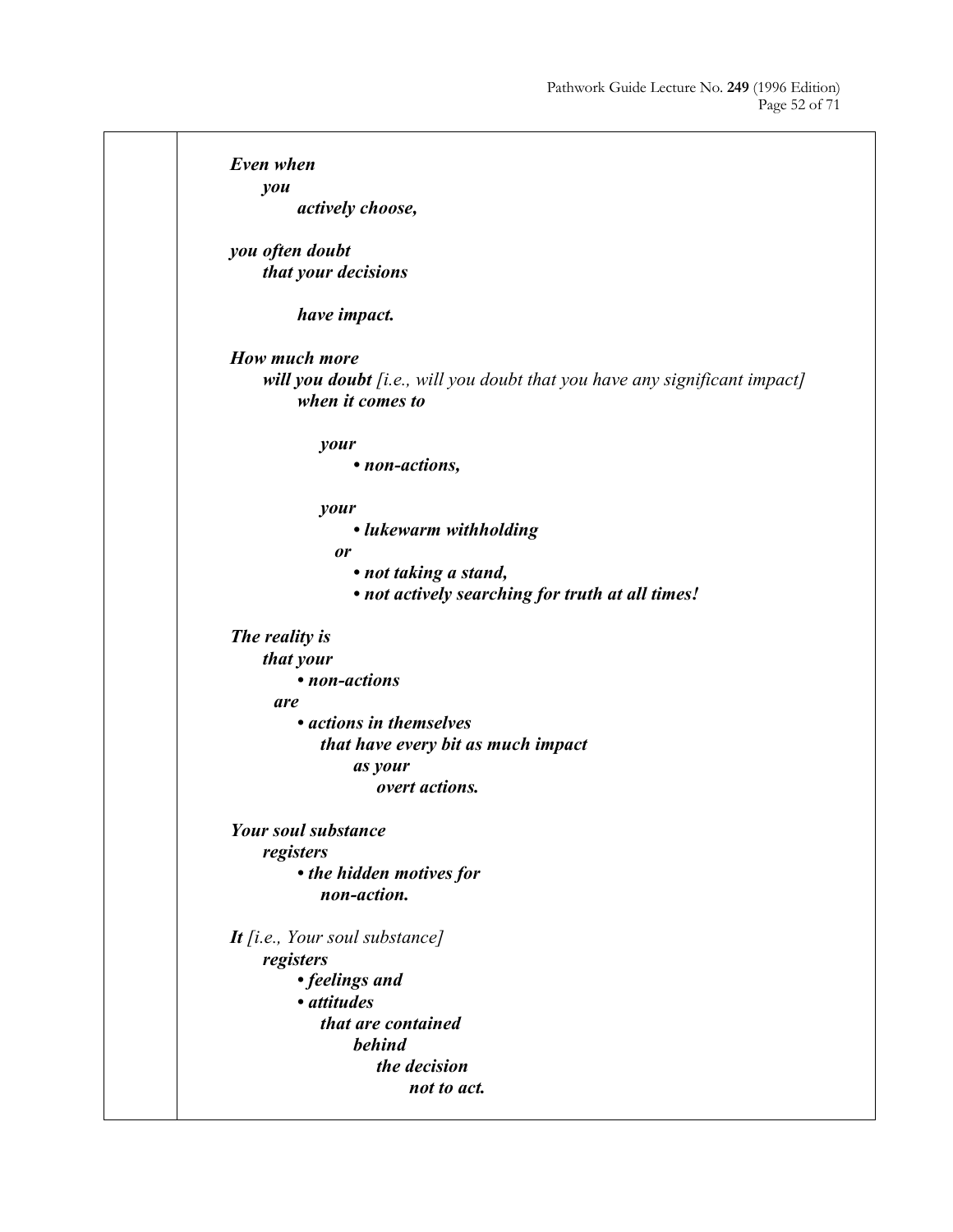| 35 |                                                 |
|----|-------------------------------------------------|
|    | <b>Since</b>                                    |
|    | you are                                         |
|    | • consciousness,                                |
|    | since                                           |
|    | you are                                         |
|    | • a divine manifestation,                       |
|    | you cannot help                                 |
|    | breathing into                                  |
|    | the world substance                             |
|    | by virtue of                                    |
|    | simply existing.                                |
|    | <b>All consciousness</b>                        |
|    | does that.                                      |
|    |                                                 |
|    | • Being                                         |
|    | must affect                                     |
|    | $\cdot$ life,                                   |
|    | $\bullet$ simply being [i.e., simply by BEING]. |
|    | <b>Be</b> aware of                              |
|    | the                                             |
|    | • great privilege,                              |
|    | the                                             |
|    | • great power,                                  |
|    | the                                             |
|    | · dignity,                                      |
|    | the                                             |
|    | • infinite possibility                          |
|    | <b>that this</b> [i.e., that this reality]      |
|    | confers on you.                                 |
|    |                                                 |
|    | <b>Know that</b>                                |
|    | • each thought you harbor                       |
|    | is a distinct energy formation,                 |
|    | • sending out                                   |
|    | • waves                                         |
|    | and                                             |
|    | • rays,                                         |
|    | • creating                                      |
|    | according to                                    |
|    | the nature of                                   |
|    | the thought.                                    |
|    |                                                 |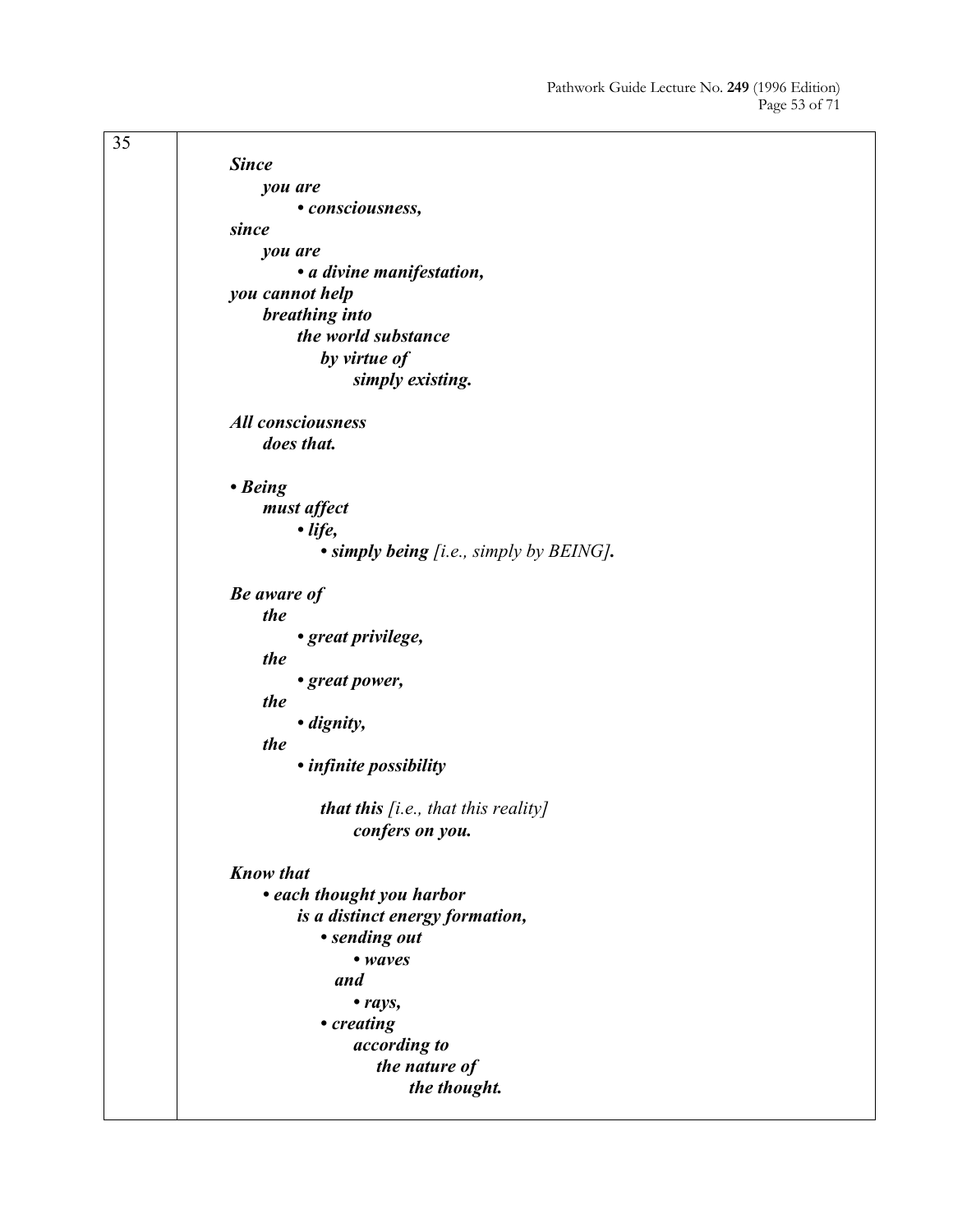$\overline{\phantom{0}}$ 

|    | Open your eyes                           |
|----|------------------------------------------|
|    | to the beauty                            |
|    | of the fact                              |
|    | that you are,                            |
|    | with your present limited consciousness, |
|    | already                                  |
|    | a co-creator of reality.                 |
|    | You can                                  |
|    | represent God                            |
|    | on the level of                          |
|    | • manifest,                              |
|    | • material,                              |
|    | • three-dimensional                      |
|    | reality,                                 |
|    | or you can                               |
|    | do the devil's work $-$                  |
|    | unwittingly in your case,                |
|    | but no less harmfully.                   |
|    |                                          |
| 36 |                                          |
|    | <b>Allow yourself</b>                    |
|    | to                                       |
|    | • ponder,                                |
|    | to                                       |
|    | · meditate,                              |
|    | $\boldsymbol{to}$                        |
|    | · visualize                              |
|    | $that -$                                 |
|    | by simply being $-$                      |
|    |                                          |
|    | you send out                             |
|    | constant rays                            |
|    |                                          |
|    | that convey                              |
|    | a meaning                                |
|    | which creates                            |
|    | distinct effects.                        |
|    |                                          |
|    |                                          |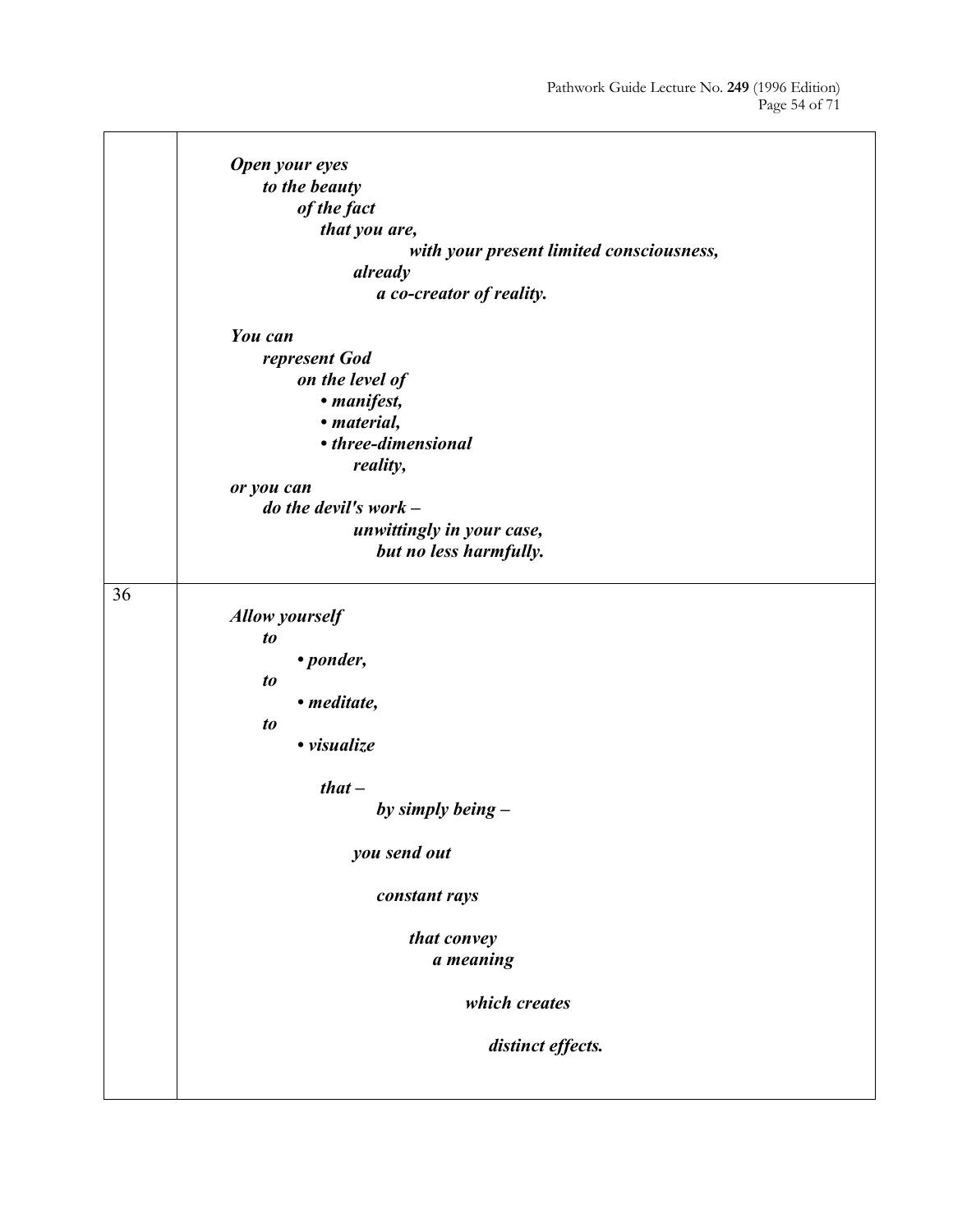|    | Let                                     |
|----|-----------------------------------------|
|    | this new vision                         |
|    | lend                                    |
|    | • a new dignity                         |
|    | to your life,                           |
|    | • a new motive                          |
|    | • for becoming                          |
|    | as creative as possible                 |
|    | through your very being,                |
|    | • for finding                           |
|    | the                                     |
|    | • peace and                             |
|    | • security                              |
|    | your soul                               |
|    | has desired                             |
|    | for such a long time:                   |
|    | to know that there is                   |
|    | • perfect,                              |
|    | • sublime,                              |
|    | • infallible                            |
|    | justice                                 |
|    | in the world you live in.               |
| 37 |                                         |
|    | My beloved friends,                     |
|    | your sphere                             |
|    | <i>is ready</i>                         |
|    | $\cdot$ for                             |
|    | • new and                               |
|    | • higher                                |
|    | values,                                 |
|    | $\cdot$ for                             |
|    | • new understanding and                 |
|    | • a deepening of insight                |
|    | about                                   |
|    | the nature of life.                     |
|    | Our world                               |
|    | is actively involved with               |
|    | • awakening                             |
|    | this new awareness and                  |
|    | · encouraging it                        |
|    | to express itself<br>in practical ways. |
|    |                                         |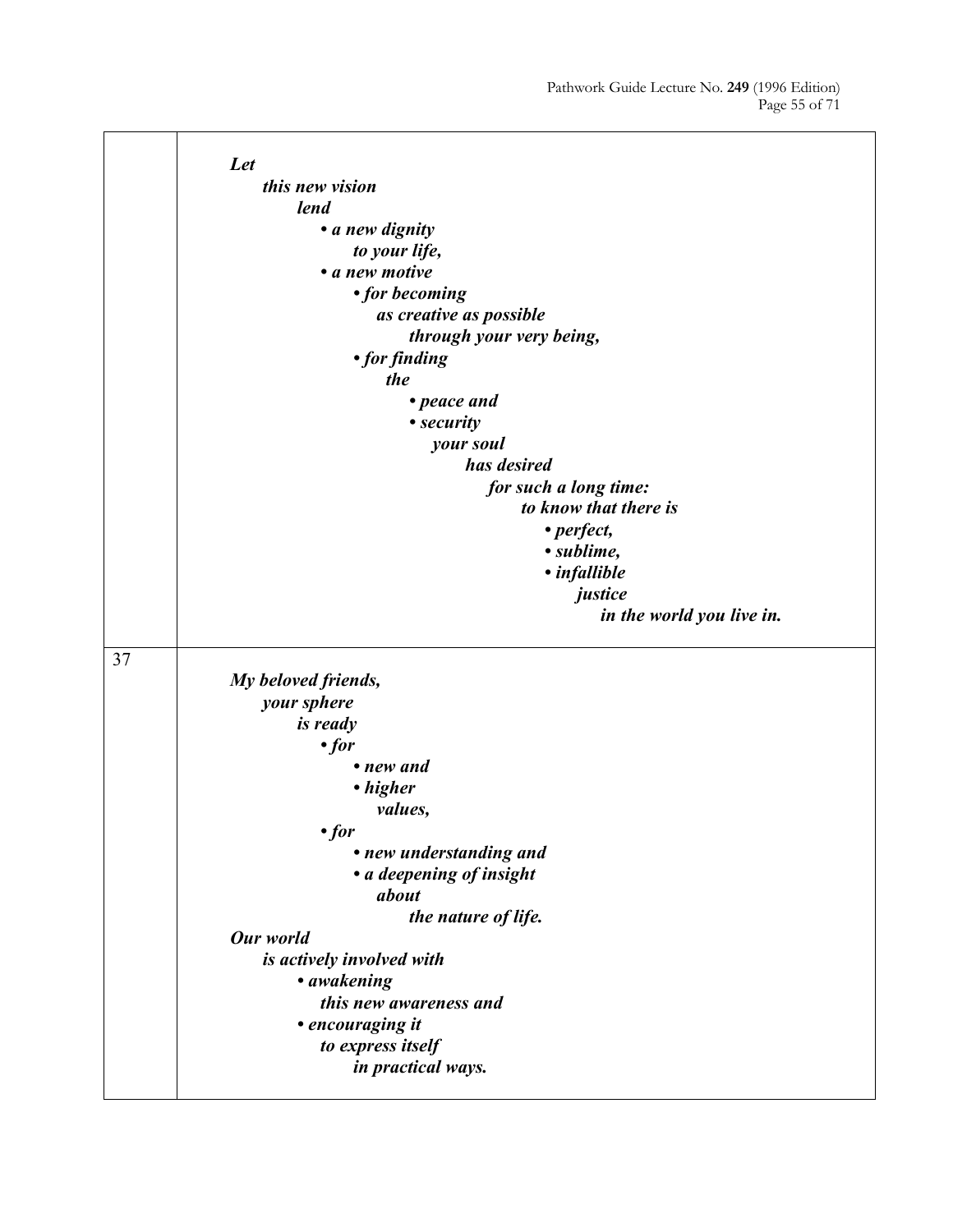*We have made many inroads through • various channels, • various types of divine influx, all over your world. Little by little new ideas are spreading from various sources. Since the forces of darkness have their power over your sphere, it is unavoidable that these new • values and • ideas are, at times, • polluted and • distorted. Nevertheless, the power of • awakening and • growing consciousness cannot be halted. The current is in flux.*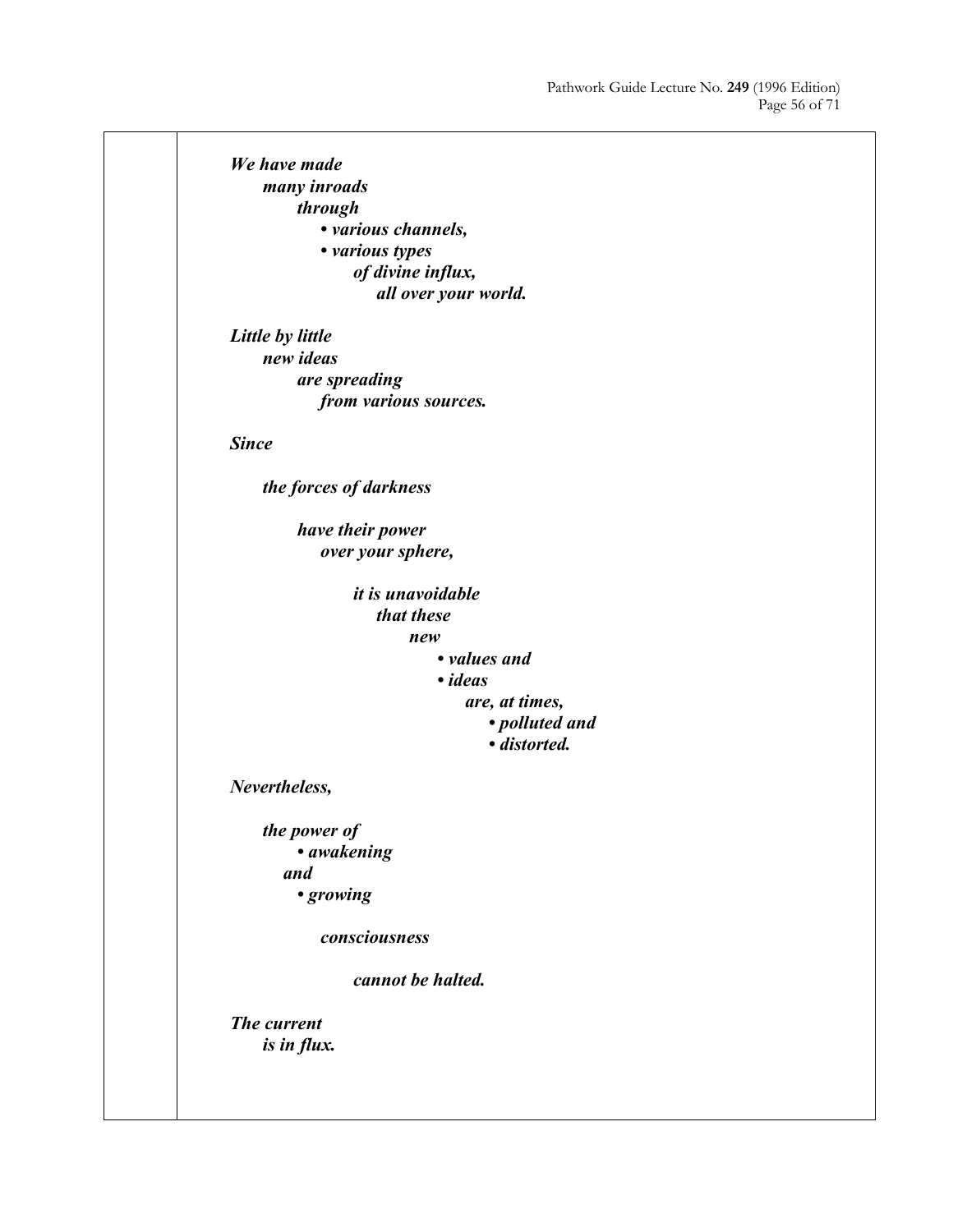|    | The great waters              |
|----|-------------------------------|
|    | $\boldsymbol{\mathit{of}}$    |
|    | $\bullet$ truth,              |
|    | $\boldsymbol{\mathit{of}}$    |
|    | $\bullet$ love,               |
|    | $\boldsymbol{\mathit{of}}$    |
|    | · wisdom,                     |
|    | $\boldsymbol{\theta}$         |
|    | · divine reality,             |
|    | $\boldsymbol{\mathit{of}}$    |
|    | • the Christ consciousness    |
|    | • seek their channels         |
|    | and                           |
|    |                               |
|    | • break through obstructions. |
|    |                               |
|    | Every one of you              |
|    | can be instrumental in        |
|    |                               |
|    | • removing                    |
|    | more of the obstructions      |
|    | and                           |
|    | • halting the pollution       |
|    | of these clear waters.        |
|    |                               |
| 38 |                               |
|    | <b>The</b>                    |
|    | earth consciousness           |
|    | <i>is ready for</i>           |
|    | a great new step.             |
|    |                               |
|    |                               |
|    |                               |
|    |                               |
|    |                               |
|    |                               |
|    |                               |
|    |                               |
|    |                               |
|    |                               |
|    |                               |
|    |                               |
|    |                               |
|    |                               |
|    |                               |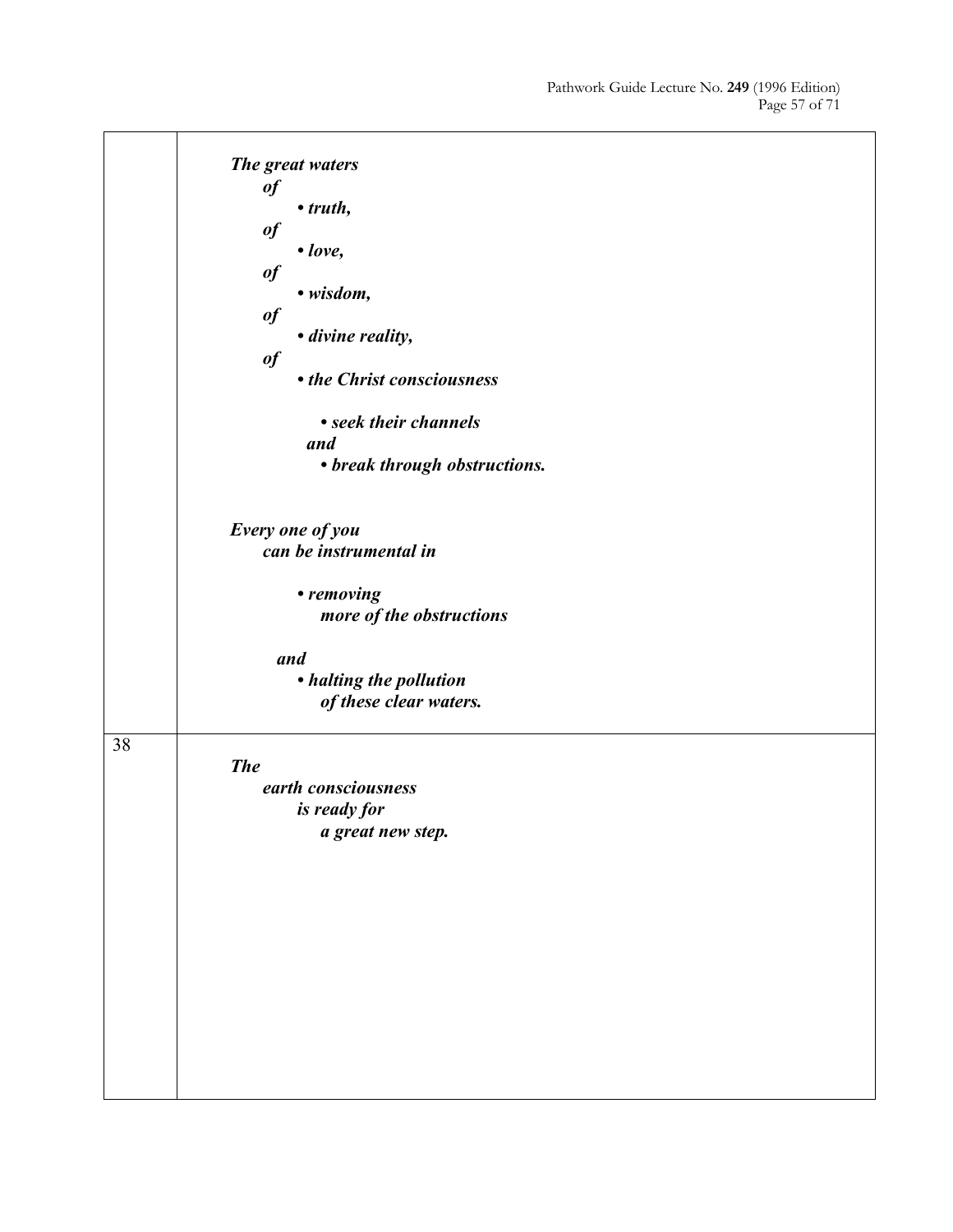*As with • individual consciousness, so with • a collective entity: if overall • growth and • potential for • more understanding and for • acceptance of • truer, • divine values is hindered by parts that resist this movement, • crisis and • pain are inevitable. • Pain and • crisis are much more severe in these instances [i.e., PAIN and CRISIS are more SEVERE in these instances when the overall CONSCIOUSNESS is more DEVELOPED, is GROWING, and there is potential for more UNDERSTANDING and for acceptance of TRUER, DIVINE values] than when the overall consciousness is less developed and, therefore, on a more even keel. I have said this many times before, in different contexts. World history gives you a clear map of this phenomenon.*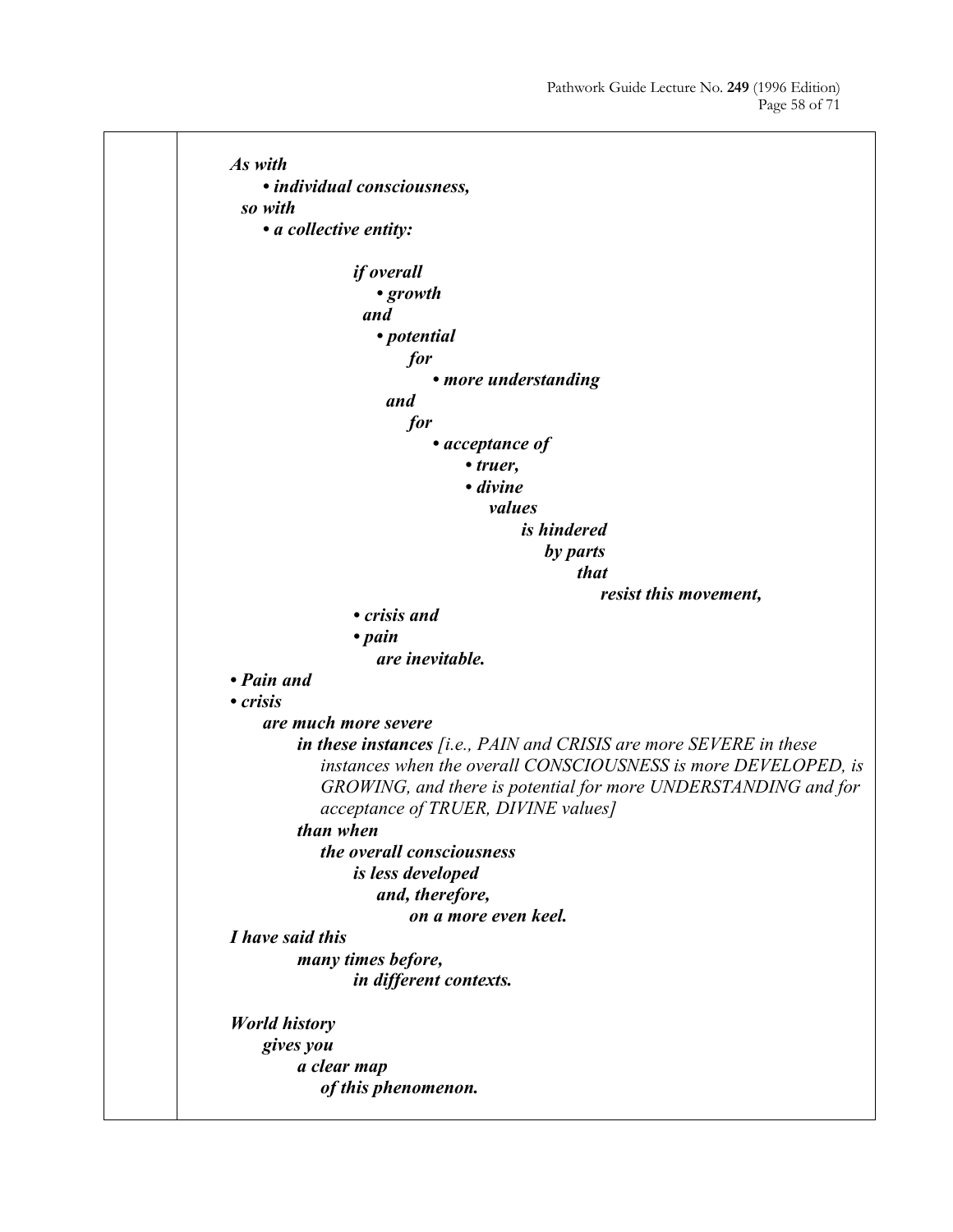*Whenever there was • war and • world catastrophe, the entity earth was ready to take a step in its • growth process, in the • expansion of its collective consciousness, but parts of the entity hindered it [i.e., hindered the entity earth from taking this step forward in growth and expansion of collective consciousness] through succumbing to resistances [i.e., through succumbing to resistances blocking growth and expansion of consciousness]. These resistances [i.e., These resistances that were blocking growth and expansion of consciousness] came from quarters that • either deliberately • or unwittingly • listened to the inspiration of evil entities and • then gained • power and • influence over the rest of the world.*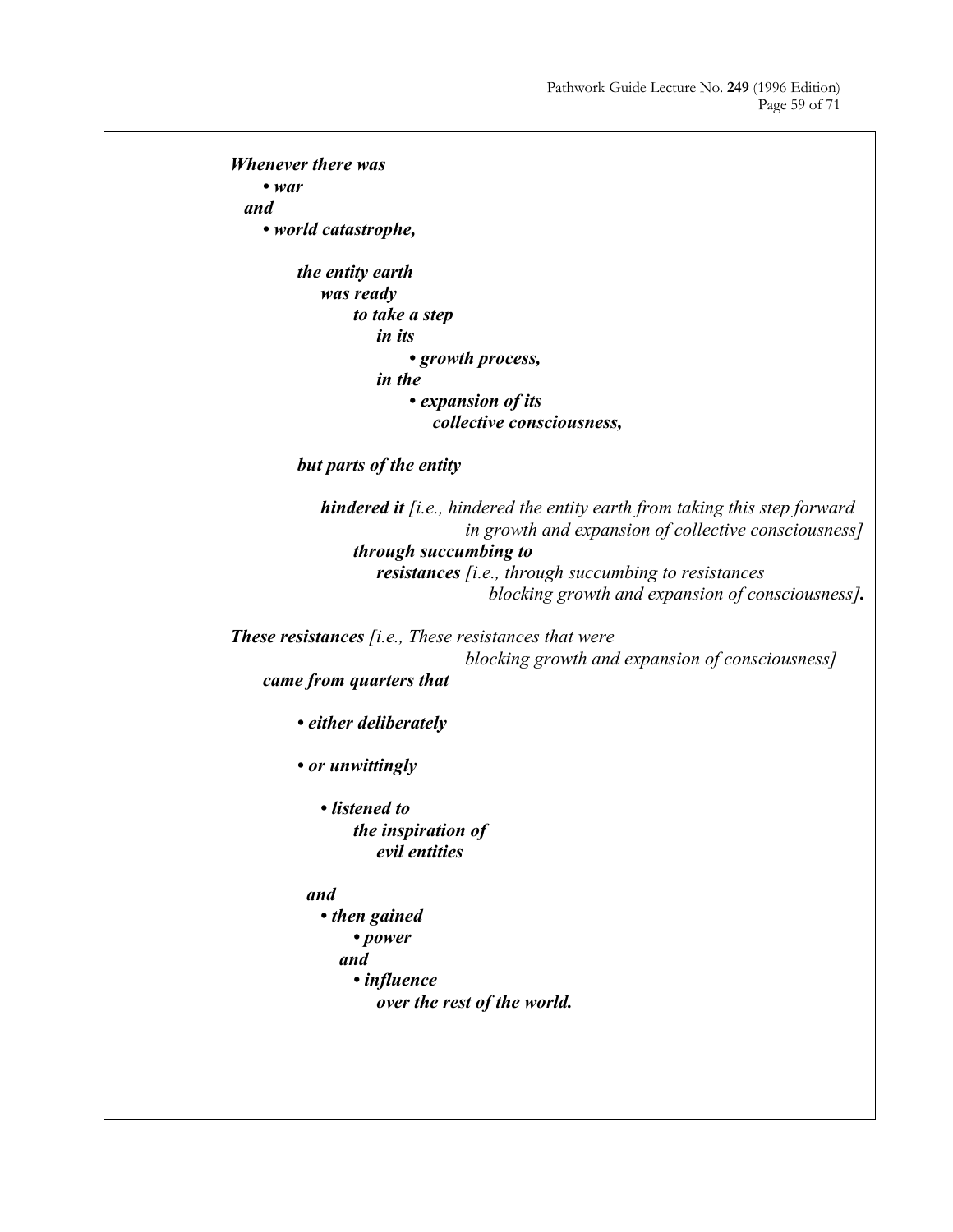|    | Those who<br>• listened to<br>and<br>• followed<br>these powerful factions<br>were, in their own way,<br>as responsible as<br>those who were<br>directly instrumental<br>in halting the process of unfoldment [i.e., in HALTING |
|----|---------------------------------------------------------------------------------------------------------------------------------------------------------------------------------------------------------------------------------|
|    | the process of UNFOLDMENT of CONSCIOUSNESS].                                                                                                                                                                                    |
| 39 | Now<br>your earth sphere<br>is ready for<br>a big step forward.<br>All the<br>inner<br>faculties<br>have been prepared for this step.<br>The forces of darkness                                                                 |
|    | know this                                                                                                                                                                                                                       |
|    | and use<br>every means at their disposal                                                                                                                                                                                        |
|    | to halt the process.                                                                                                                                                                                                            |
|    | • If they succeed [i.e., If the FORCES of DARKNESS SUCCEED],                                                                                                                                                                    |
|    | or<br>• to the degree they succeed,                                                                                                                                                                                             |
|    | world crisis                                                                                                                                                                                                                    |
|    | ensues.                                                                                                                                                                                                                         |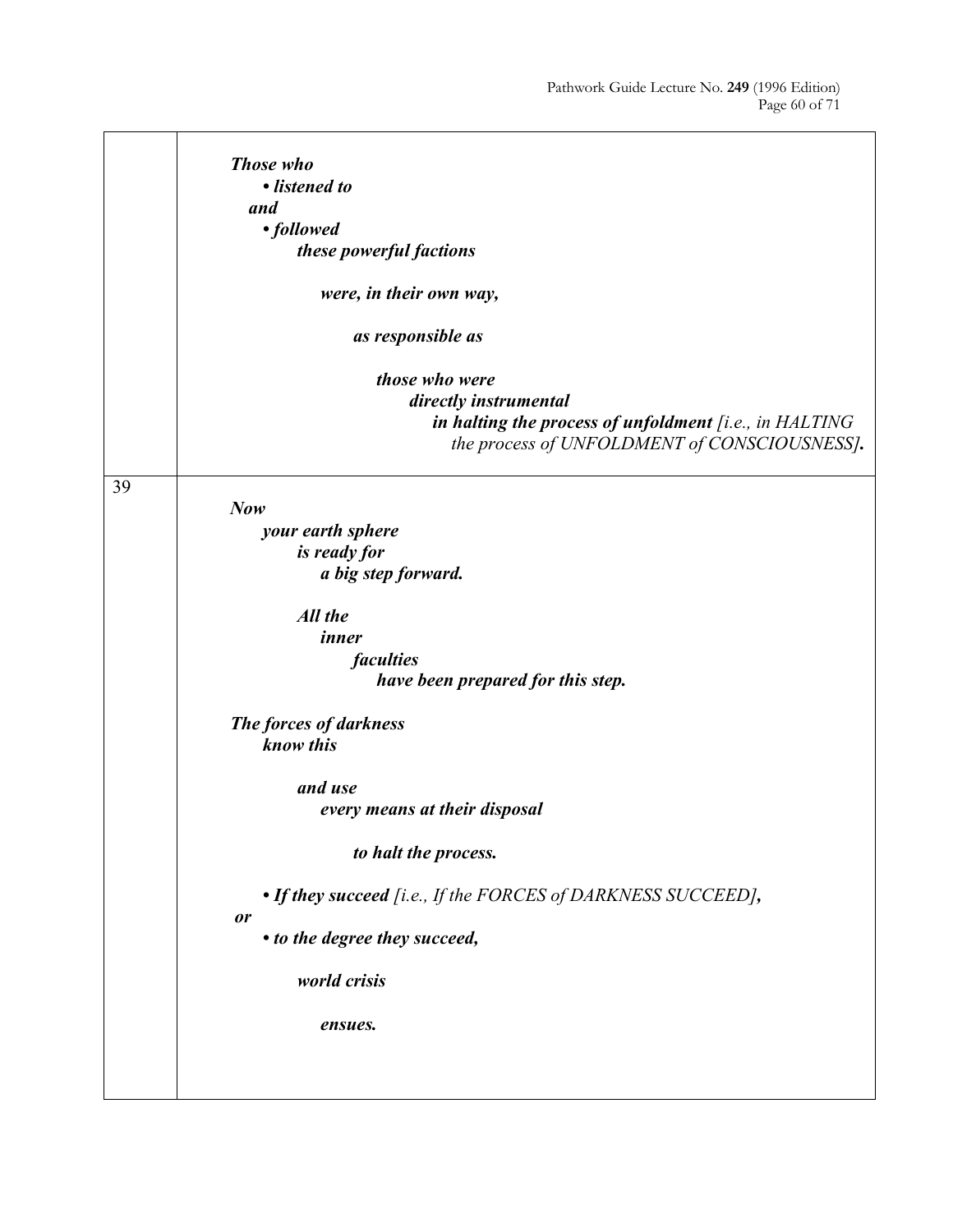```
Every one of you 
     has been prepared 
         through your 
             personal path, 
                 • in which 
                      you have liberated yourself 
                         from much 
                              • confusion 
                            and 
                              • pain, 
                         from much 
                              • guilt 
                            and 
                              • fear, 
               and 
                 • in which 
                     you continue to
                         • cultivate this process 
                        and 
                         • bring it to fruition. 
Cultivating the process [i.e., Cultivating the process of your pathwork]
     in your own life 
         enables you 
              to become intensely aware 
                 • of what is at stake here, 
                 • of how instrumental 
                      you, as an individual, 
                         can be: 
                              • first 
                                 b\nu creating 
                                         • truth and 
                                         • order 
                                              within yourself 
                         and
                              • then, as a result of this, 
                                 b\nu helping to do the same 
                                         for the entity earth.
```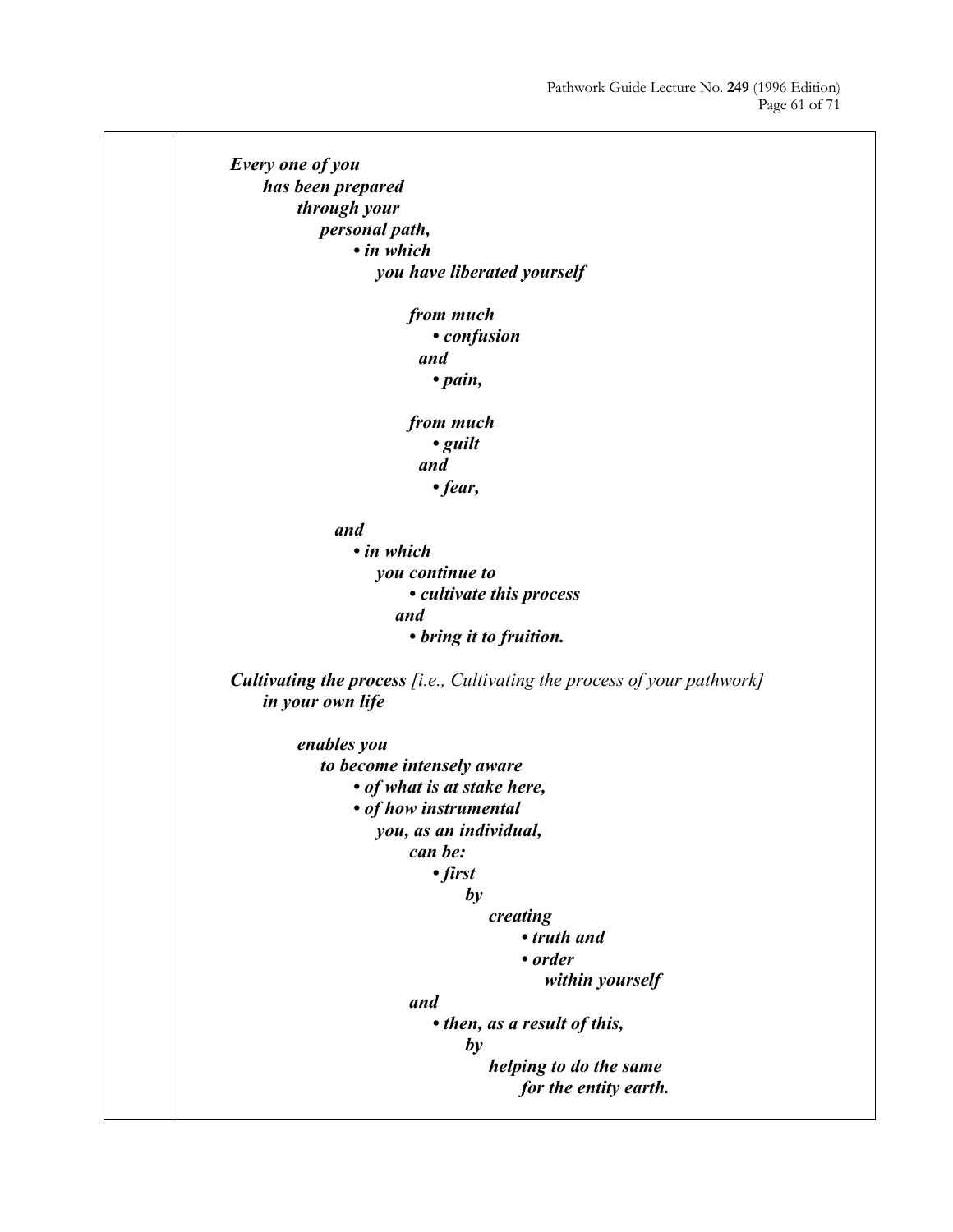| 40 |                                   |
|----|-----------------------------------|
|    | You often speak of your           |
|    |                                   |
|    | "outreach program."               |
|    |                                   |
|    | I say to you, my friends,<br>that |
|    |                                   |
|    | your world                        |
|    | is indeed ready                   |
|    | to                                |
|    | • listen,                         |
|    | t <sub>o</sub>                    |
|    | $\bullet$ hear,                   |
|    | and                               |
|    | $\boldsymbol{to}$                 |
|    | • begin to make the effort        |
|    | to understand                     |
|    | the new                           |
|    | • values and                      |
|    | • truths                          |
|    | you are constantly learning here. |
|    | Many of these values              |
|    | have already become               |
|    | second nature to you.             |
|    |                                   |
|    | Other values                      |
|    | you perceive                      |
|    | only as vague outlines            |
|    | and you struggle                  |
|    | to make them part of you.         |
|    | Be that as it may,                |
|    | $you -$                           |
|    | this community as a whole $-$     |
|    | are ready                         |
|    | $\boldsymbol{to}$                 |
|    | • reach out                       |
|    |                                   |
|    | and                               |
|    | • present to the world            |
|    | much of                           |
|    | what you have learned.            |
|    |                                   |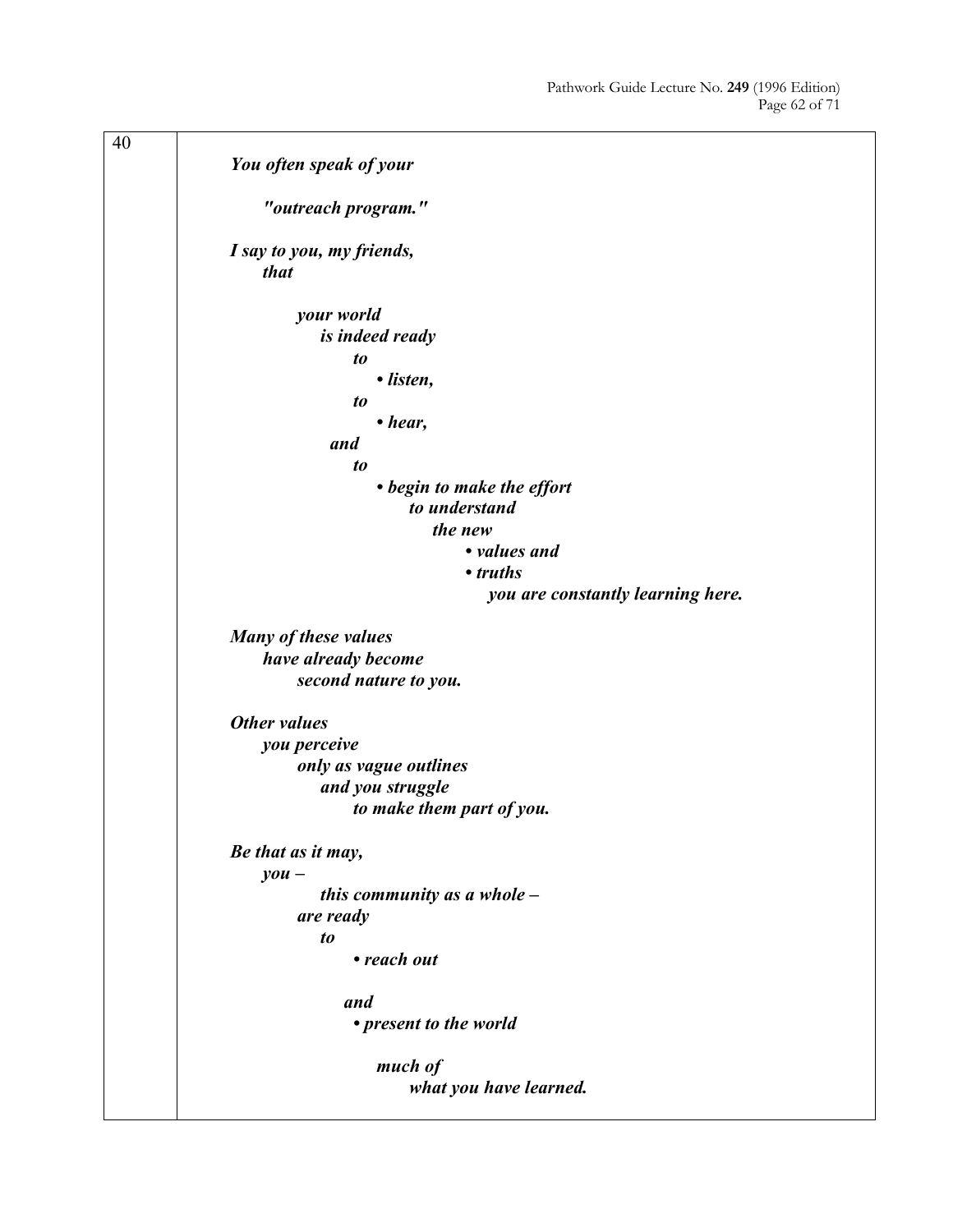٦

|    | When you                             |
|----|--------------------------------------|
|    | become more aware of                 |
|    | the power you have                   |
|    | to mold life,                        |
|    |                                      |
|    | you                                  |
|    | • will avail yourself of             |
|    | this positive power                  |
|    | and                                  |
|    | • will be open to                    |
|    | the guidance                         |
|    | that wants                           |
|    |                                      |
|    | • to come through                    |
|    | many of you,                         |
|    | • to reach into                      |
|    | your surrounding world               |
|    |                                      |
|    | in many different ways.              |
|    |                                      |
| 41 | I ask you                            |
|    | to make every effort possible        |
|    | to comprehend this lecture.          |
|    |                                      |
|    | Complete this understanding          |
|    | by linking it up with                |
|    | the preceding lectures of this year. |
|    |                                      |
|    | <b>Your awareness</b>                |
|    | is growing                           |
|    | by leaps and bounds.                 |
|    | <b>Inner knowing</b>                 |
|    | is seeping through,                  |
|    |                                      |
|    | bringing you                         |
|    |                                      |
|    | a vision of the world                |
|    | as it really is.                     |
|    |                                      |

 $\overline{\phantom{a}}$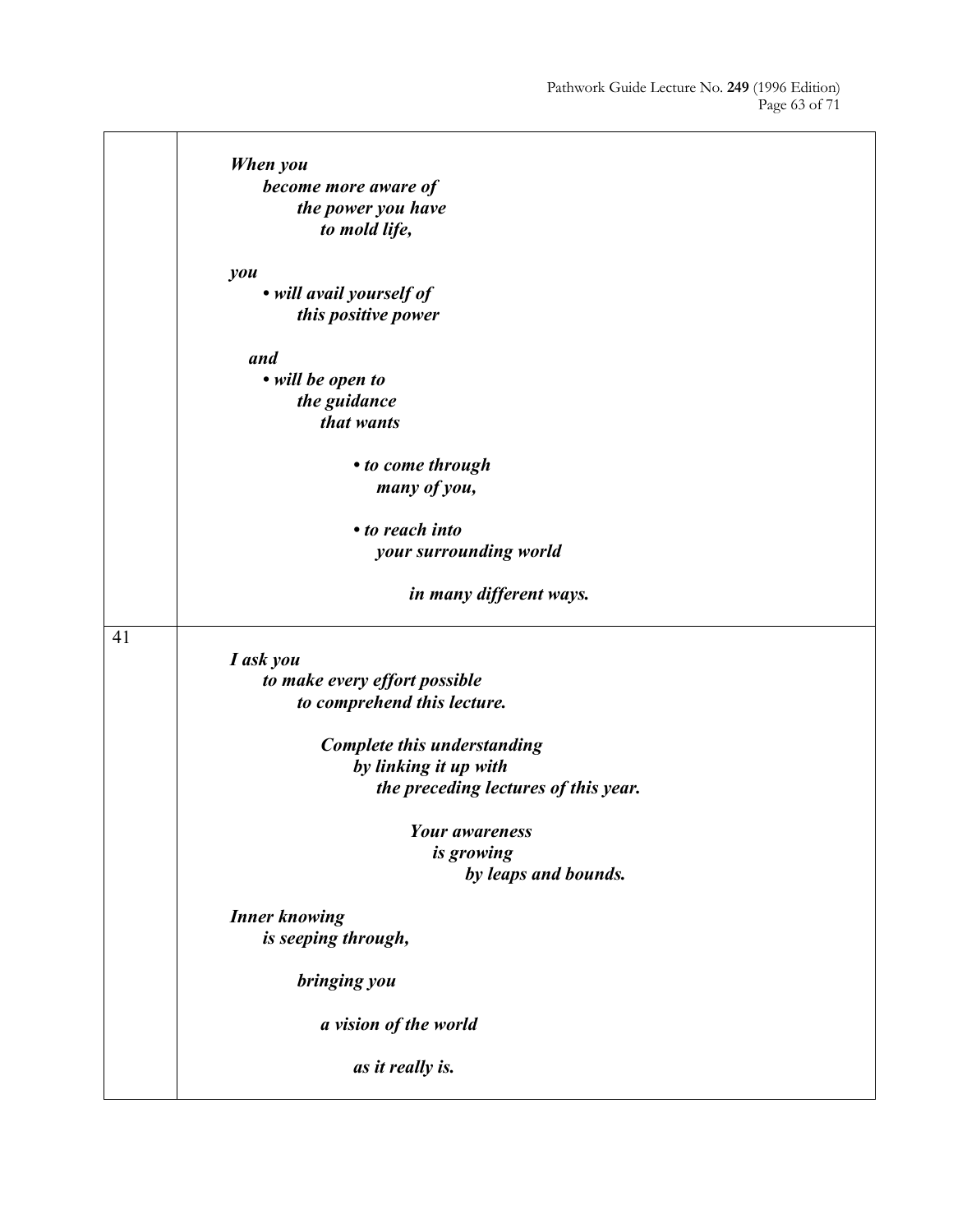*• Knowledge, • the experiential knowing of infinite justice, must give you the • peace and • security you long for in your heart. Know that • all you • are, • all you • think, • will, and • feel, is impressed into a malleable universe. Do not let the initial fear of this thought [i.e., this thought that ALL you ARE, ALL you THINK, WILL and FEEL is IMPRESSED into a MALEABLE universe] drive you back into your world of • darkness, • fear, • resistance, • distrust and • pain – the pain of injustice.*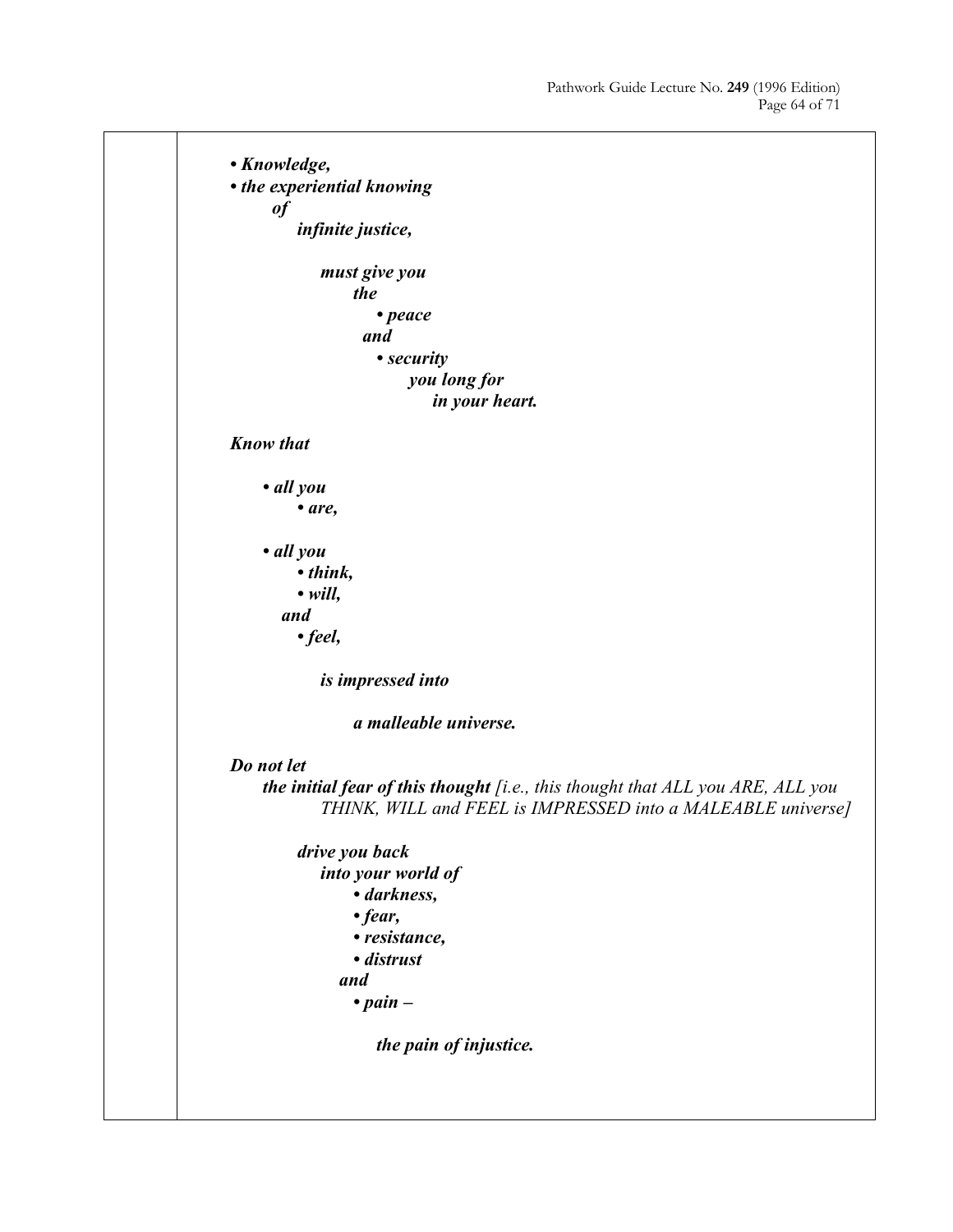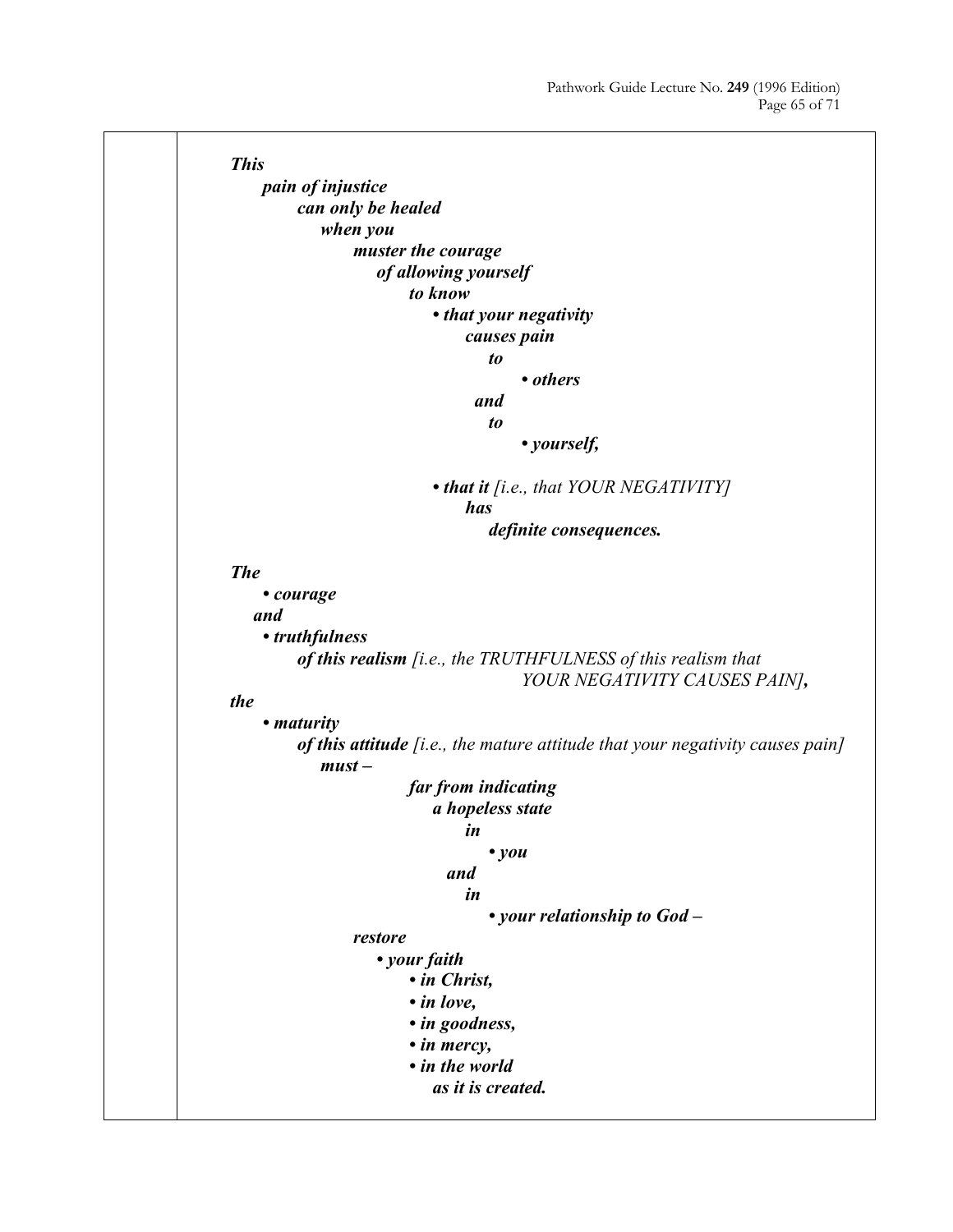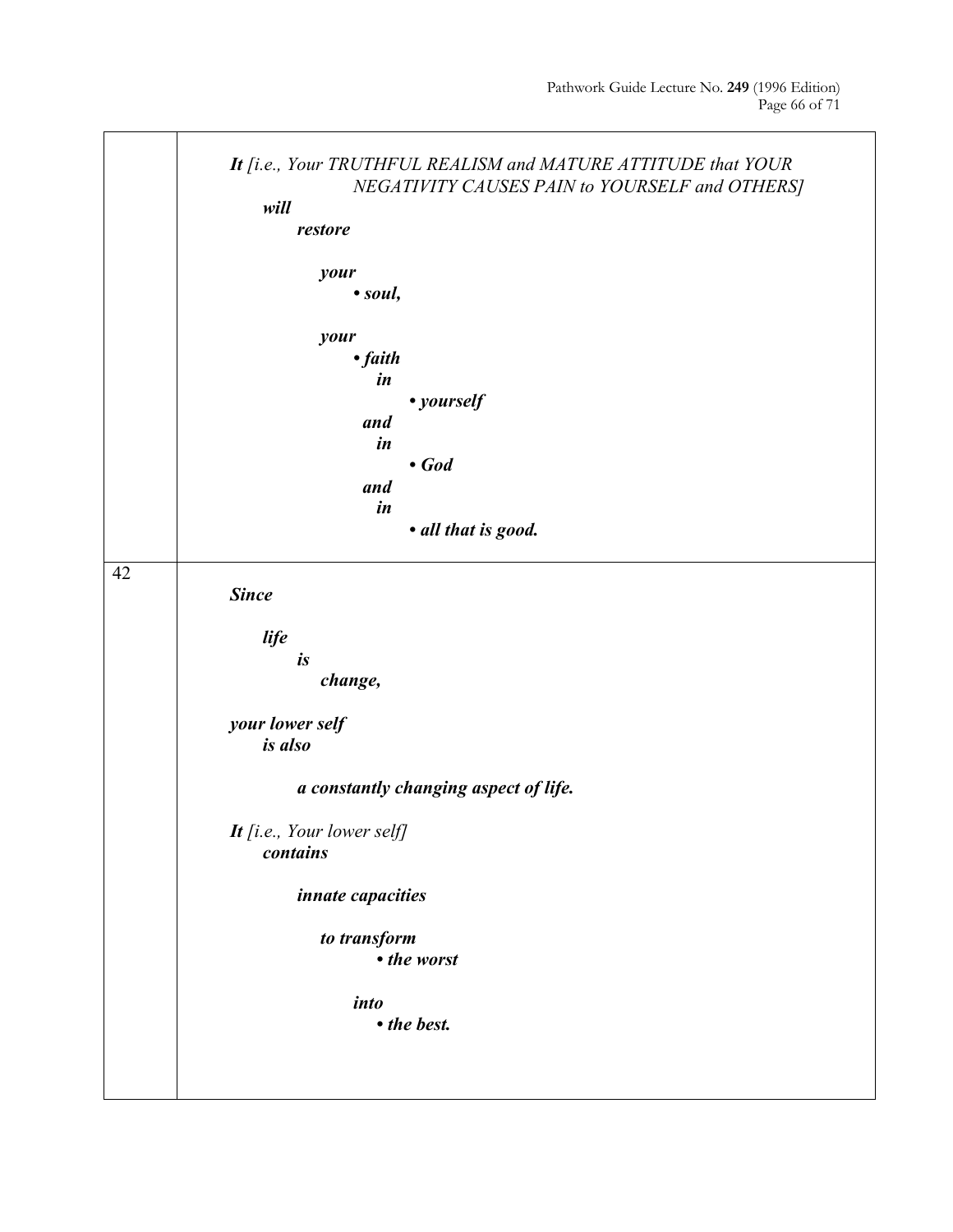*Taking responsibility for the lower self is no longer so difficult for most of you. You have learned to do so and thereby you have gained new • freedom and new • self-esteem. What is still difficult for you to accept is the fact that • lower-self aspects have effects, and • they [i.e., and these lower-self aspects] influence more of your • thinking and • acting, your • perceptions and your • reactions, than you wish to admit. It is this very fear [i.e., It is this FEAR that your LOWER-SEF aspects still have so much INFLUENCE over your THINKING, ACTING, PERCEIVING, and REACTING] that causes the deeper fear of injustice.*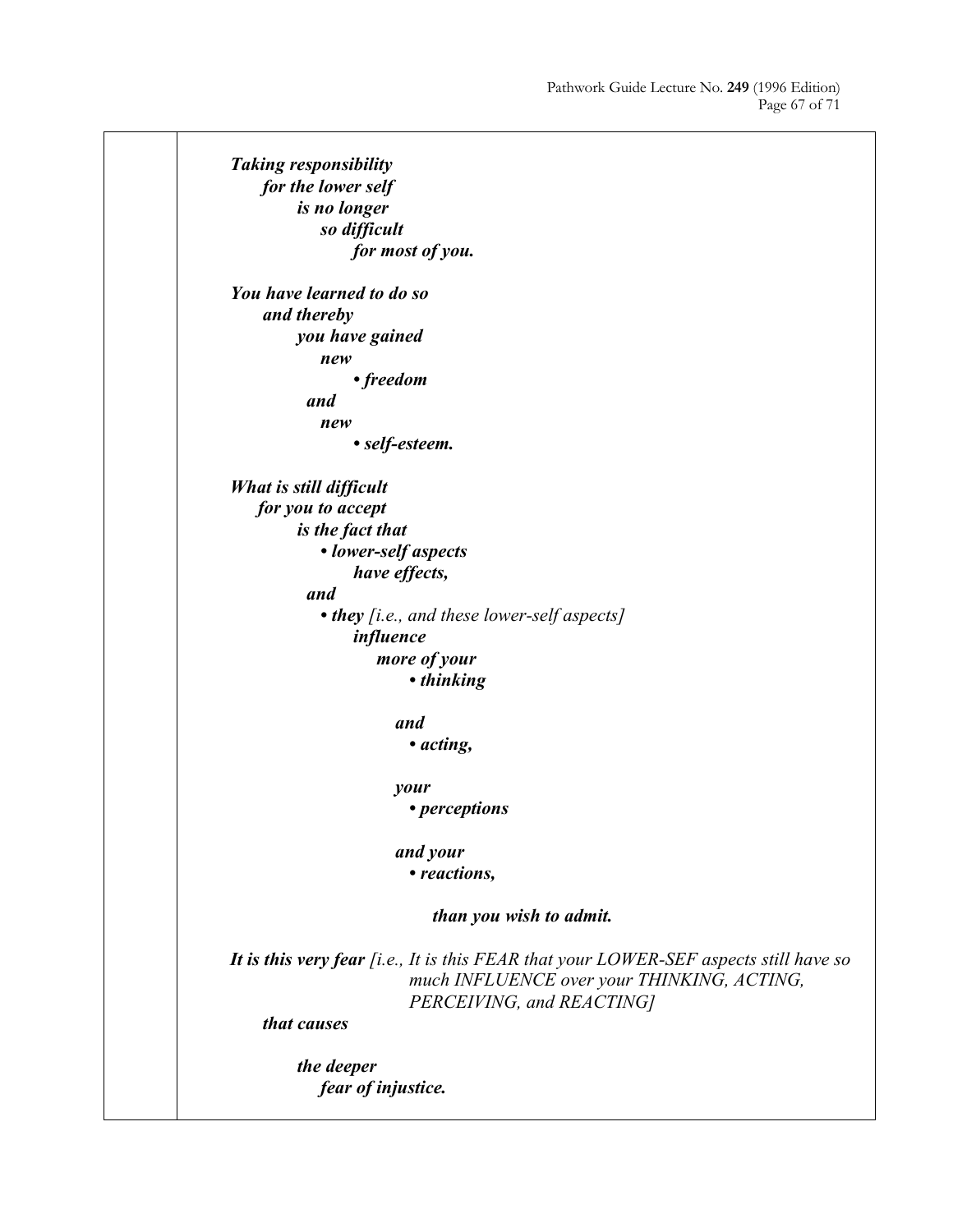*In not facing the consequences of the lower self, you try to cultivate the illusion that there are no effects [i.e., the ILLLUSION that there are NO EFFECTS of your lower-self aspects and behaviors]. If you pursue this line of • inner, • unconscious reasoning to its logical end, you create an imaginary world of injustice. This • suits the wishful thinking of the lower self and • makes you afraid of the consequences [i.e., makes you AFRAID of the CONSEQUENCES and EFFECTS of your lower self aspects] you yourself create.*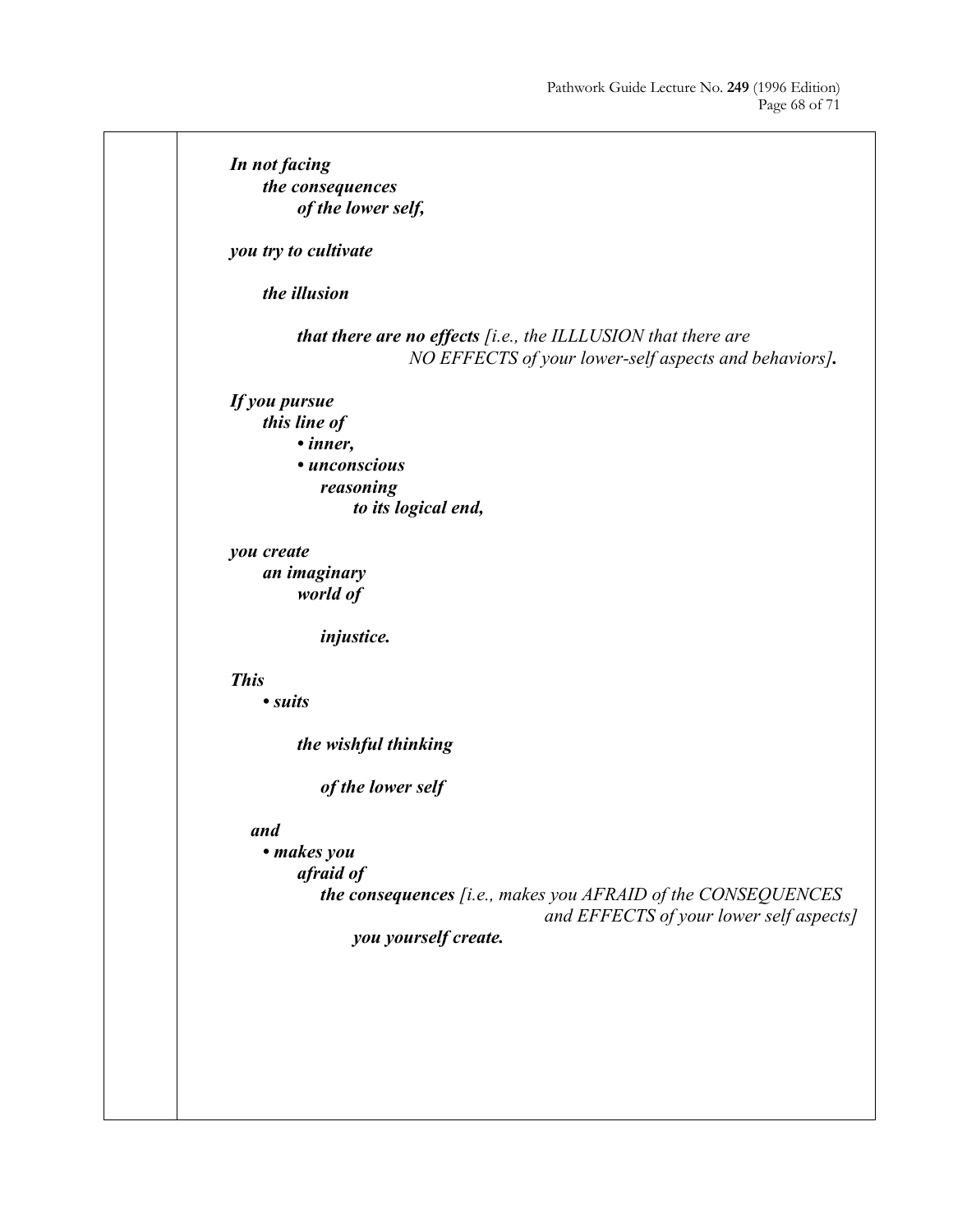| 43 |                                                                                                                    |
|----|--------------------------------------------------------------------------------------------------------------------|
|    | <b>Use</b>                                                                                                         |
|    | • this clear indicator,                                                                                            |
|    | • this key:                                                                                                        |
|    | to the degree                                                                                                      |
|    | you experience                                                                                                     |
|    | • fears                                                                                                            |
|    | and                                                                                                                |
|    | • anxiety,                                                                                                         |
|    | to that degree                                                                                                     |
|    | you feel the pain                                                                                                  |
|    | of an unjust universe,                                                                                             |
|    | and                                                                                                                |
|    | to the exact same degree                                                                                           |
|    | you do                                                                                                             |
|    | not                                                                                                                |
|    | want to know                                                                                                       |
|    | <i>that</i>                                                                                                        |
|    | your lower self                                                                                                    |
|    | has                                                                                                                |
|    | $\cdot$ effects                                                                                                    |
|    | and                                                                                                                |
|    | • consequences.                                                                                                    |
|    | Conversely,                                                                                                        |
|    | to the degree                                                                                                      |
|    | you name the fear [i.e., to the degree you NAME the FEAR, rather than<br>merely experience it or vaguely feel it], |
|    | you look into [i.e., to that degree you look into, explore and DISSOLVE]                                           |
|    | the pain of injustice<br>that gnaws at your insides.                                                               |
|    |                                                                                                                    |
|    |                                                                                                                    |
|    |                                                                                                                    |
|    |                                                                                                                    |
|    |                                                                                                                    |
|    |                                                                                                                    |
|    |                                                                                                                    |
|    |                                                                                                                    |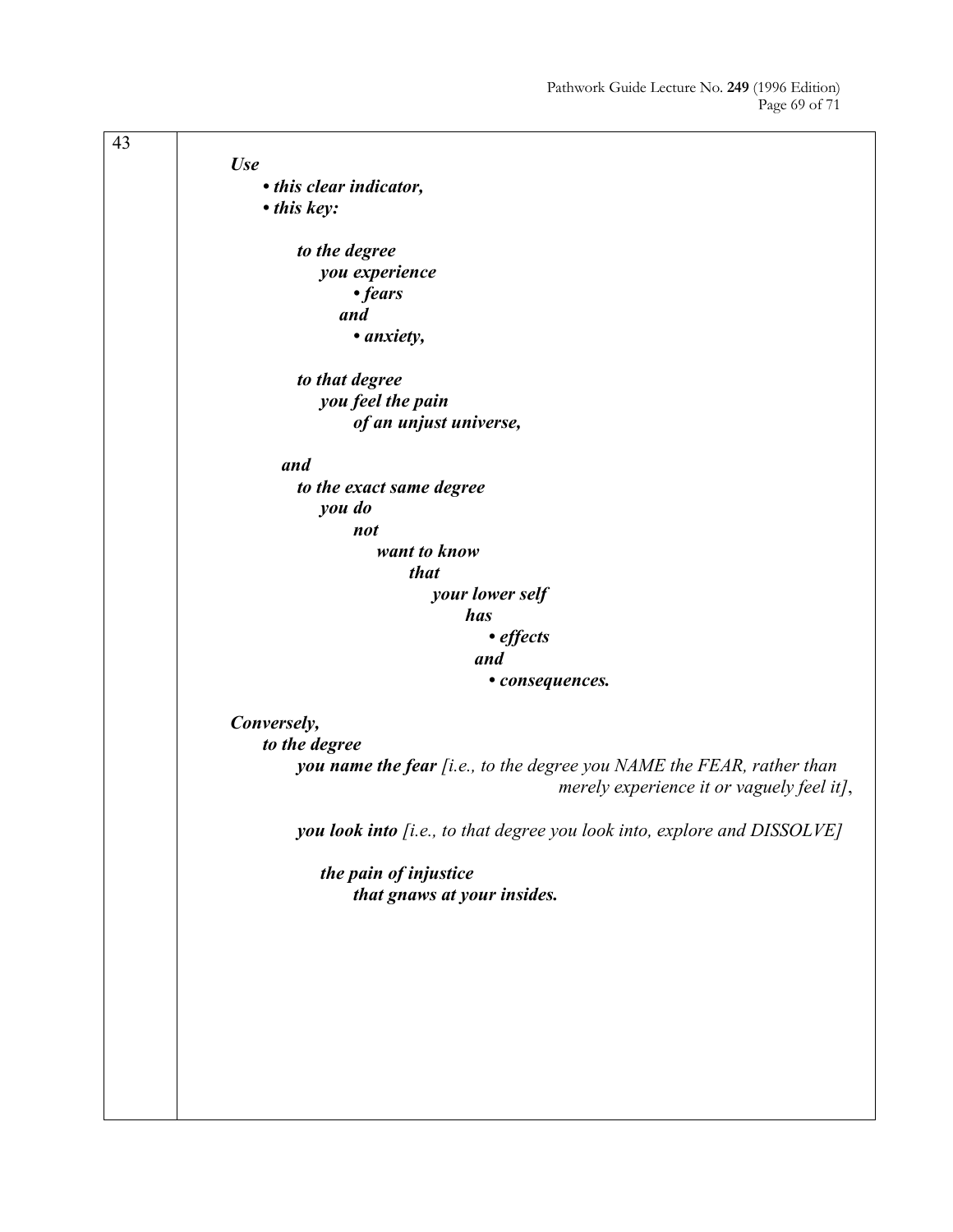|    | Furthermore,                   |
|----|--------------------------------|
|    | to the degree                  |
|    | you overcome                   |
|    | the resistance                 |
|    | to seeing                      |
|    | how you wish                   |
|    | to disconnect                  |
|    | from the consequences          |
|    | of lower-self attitudes,       |
|    | to that exact same degree      |
|    | you                            |
|    | • will free yourself           |
|    | of an immeasurable burden      |
|    | and                            |
|    | • will gain                    |
|    | a deep new security:           |
|    | the security                   |
|    | that                           |
|    | all is                         |
|    | very well                      |
|    | with life.                     |
| 44 |                                |
|    | You are all blessed,           |
|    | my beloved friends.            |
|    | Many of you                    |
|    | have learned much              |
|    | in your innermost being.       |
|    | Many of you                    |
|    | are struggling                 |
|    | in your growth                 |
|    | and, as I said before,         |
|    | it is a                        |
|    | noble struggle                 |
|    | that elevates you              |
|    | in the best sense of the word. |
|    |                                |